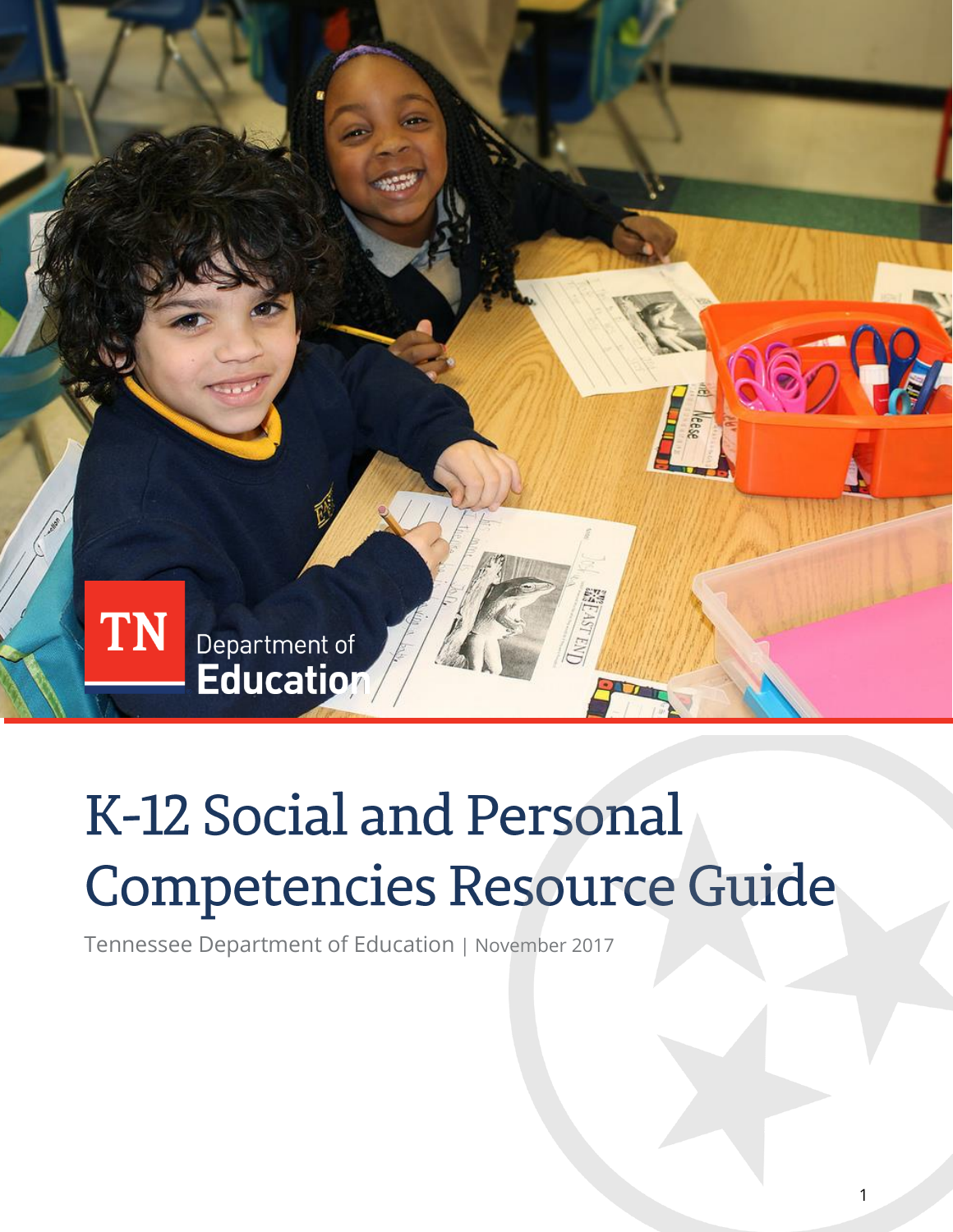# **Acknowledgements**

The social and personal competencies working group at the Tennessee Department of Education developed the competencies in this document in consultation with American Institute of Research, Center for Great Teachers and Leaders, Collaborative for Social and Emotional Learning, and Aspen Institute. Members of the working group included the following:

- Leigh Bagwell, coordinator for school counseling, division of college, career, and technical education
- Pat Conner, executive director of safe and supportive schools, division of special populations and student support
- Rene Diamond, executive director of the office of educator effectiveness, division of teachers and leaders
- Alison Gauld, behavior and low incidence disabilities coordinator, division of special populations and student support
- Beth Vorhaus, education consultant, office of early learning, division of early learning and literacy
- Kyla Krengel, director of SEL, Metro-Nashville Public Schools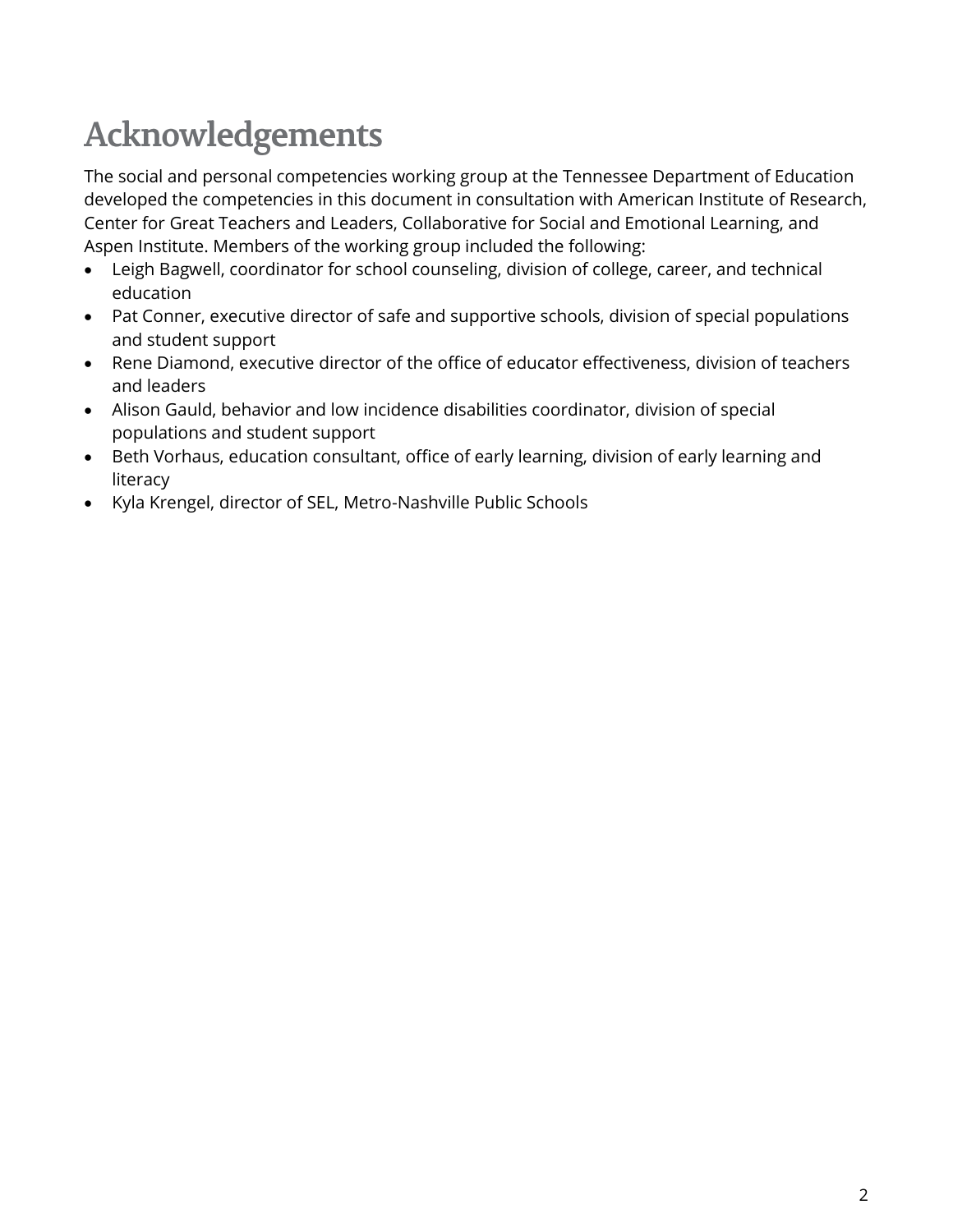# **Table of Contents**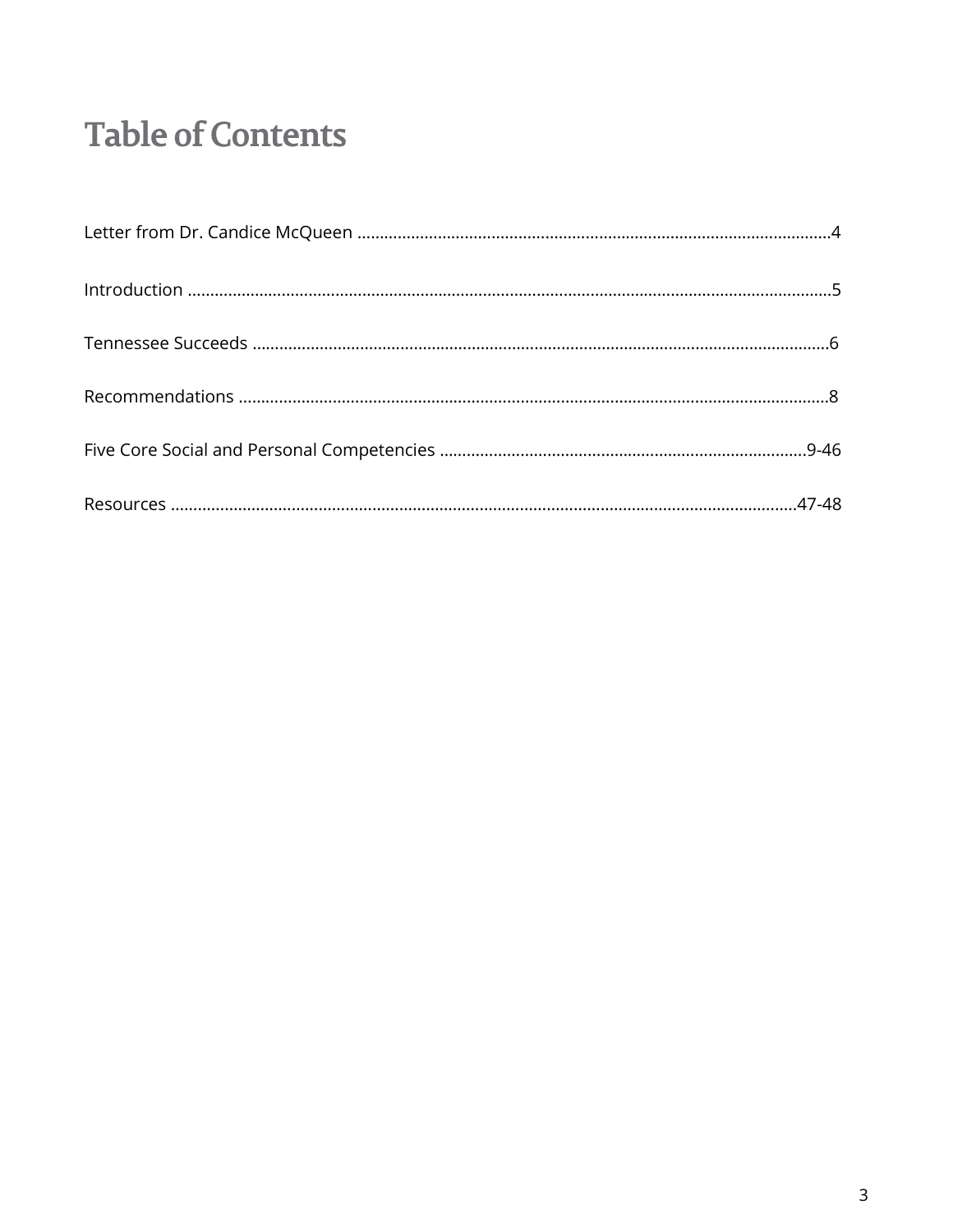# Letter from Dr. McQueen

#### Dear Educators,

In April 2017, the department released an *[Overview of Student Supports in Tennessee](https://www.tn.gov/content/dam/tn/education/reports/student_supports_overview.pdf)*, which provided a comprehensive vision and strategy for supporting all students on their path to postsecondary success. This framework, which we call multi-tiered systems of supports, brings together several practices, programs, and interventions in order to meet the *whole* student's needs in the classroom and beyond. Social and personal competencies, which are the focus of this guide, are included as one optional component of the multi-tiered systems of supports.

As you will learn in this guide, social and personal competencies are skills that include selfawareness, self-management, social awareness, relationship skills, and responsible decision making. These are the "soft skills" that are needed for students to succeed in postsecondary and career.

To reinforce the department's strategic plan, *[Tennessee Succeeds](https://www.tn.gov/content/dam/tn/education/documents/strategic_plan.pdf)—*particularly in the priority areas of All Means All*,* High School and Bridge to Postsecondary, and Educator Support*—*it is important for schools to help foster these soft skills by weaving them into instructional practice, no matter the subject or grade level. In fact, the development of competencies like social awareness and responsible decision making should improve classroom culture, allowing more time for teaching content as opposed to managing behavior.

This document provides instructional strategies for each grade band so that educators have the tools they need to be able to support students' growth in social and personal competencies. While this resource is optional, we hope it can be used to ensure that each Tennessee student is able to be successful in their chosen path in life.

Thank you for your dedication and continued hard work on behalf of our students.

Caudice M'Incom

Candice McQueen Commissioner of Education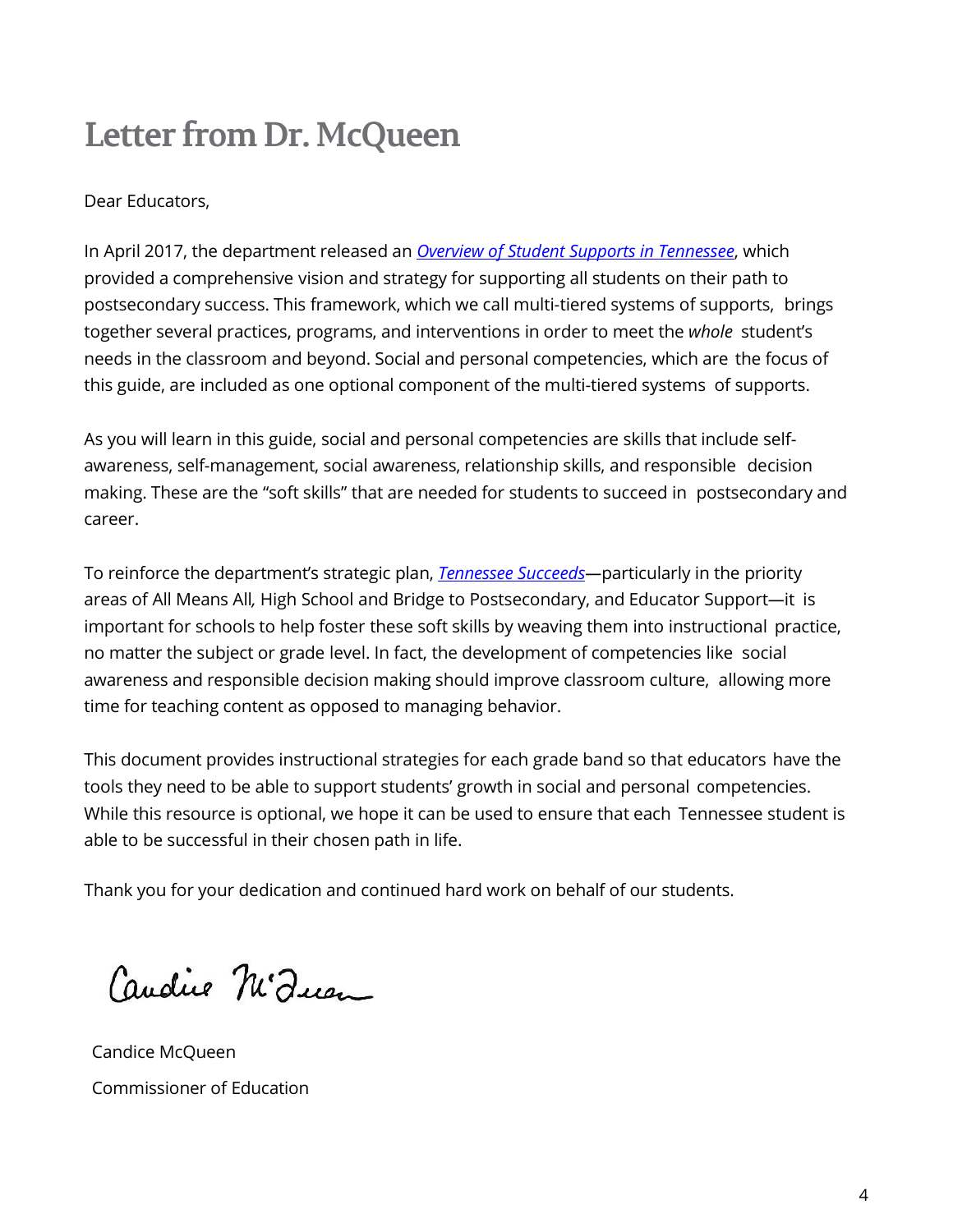# <span id="page-4-0"></span>**Introduction**

# **The Importance of Social and Personal Competencies (SPC)**

Social and personal competencies (SPC) are a set of skills that empower children and adults to be successful in life. These skills include self-awareness, self-management, social awareness, relationship skills, and responsible decision-making. Grounded in research, SPC are necessary for children and adults to manage emotions, establish and achieve positive goals, develop and maintain positive relationships, and make responsible decisions. In other words, SPC are the personal and interpersonal skills we all need to manage ourselves, our relationships, and our lives effectively and ethically.<sup>1</sup>

In 2016, the department formed the Career Forward Task Force to examine and explore ways to better engage students in their academic preparations, personal and social development, and workforce readiness. In Tennessee, careerready students are those who graduate K-12 education with the knowledge, abilities, and habits to enter and complete postsecondary education and move to a successful career. To achieve this outcome, students must possess robust employability skills or "soft skills." Students must be able to communicate, solve problems, think critically, be resilient, persevere, and work in teams. These "soft skills," or social and personal competencies, are essential to equipping students to pursue their career opportunities with confidence and contribute positively to their communities.

We ask educators what's that one skill you want students to have to be successful. It's the socialpersonal skills they want students to have.

—Kyla Krengel, Director<br>SEL, MNPS

# **Purpose**

Social and personal competencies are not an additional, required instructional item added to the already busy agendas of teachers and administrators. Instead, they should be viewed as a process of weaving skills together to form a rope, in which the strands represent new social and personal skills woven tightly with academic skills to make students stronger. As students learn new social, personal, and academic skills, their brains weave these strands together and use them to solve problems, work with others, formulate and express ideas, and make and learn from mistakes.<sup>2</sup>

Integrating SPC into the classroom does not call for a shift "from" academics "to" social and personal learning but rather is a process of creating a school and classroom community that is supportive, and responsive to the social and personal needs of all students and staff. If students

 $1$  Collaborative for Academic, Social and Emotional Learning, 2013

<sup>&</sup>lt;sup>2</sup> Framing Social, Emotional, and Academic Development, Sweetland, Haydon, O'Neil, Frameworks Lab, 2017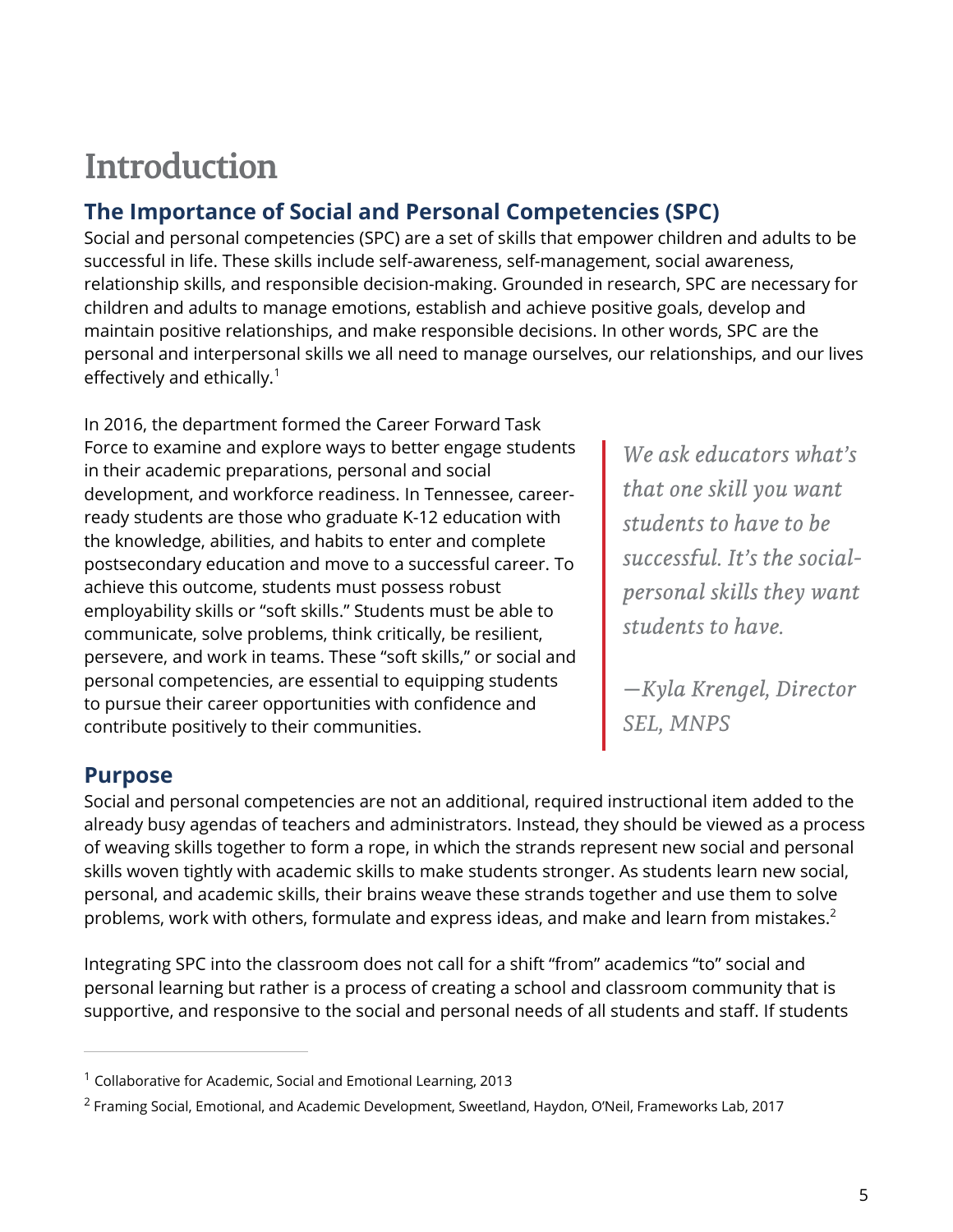are embedded in a learning process that gives them exposure to and practice with using SPC with fidelity, they are much more likely to acquire and apply these skills over the course of their academic and non-academic lives. Schools that incorporate SPC show increased academic achievement, improved positive social behaviors, and a decrease in conduct problems. Teachers in schools where SPC are a priority show reduced teacher stress and burnout and improved teacher well-being.<sup>3</sup>

Teachers in schools where SPC are a priority show<br>reduced teacher stress and<br>burnout and improved teacher well-being.

Just as students need to weave social, personal, and academic skills together, adults' own social and personal competence and well-being is just as important. Adult SPC are an important contributor to relationships between students and adults in a school and plays a crucial role in influencing the weaving of SPC into classrooms and schools. For this reason, adult developmental indicators and strategies have been included for each competence.

This resource document outlines the five core social and personal competencies, dimensions for each competence, developmental indicators, strategies for implementation, the relationship to other department initiatives, and resources that offer more information on SPC. The integration of SPC into classrooms and schools is optional; however, when SPC are woven into the mission and vision for each school and implemented into classroom or whole school approaches with fidelity, schools will improve student capacity to engage in academic learning and better prepare them to meet college and career readiness standards.

# <span id="page-5-0"></span>**Tennessee Succeeds**

The development of SPC links to the state's strategic plan, *Tennessee Succeeds,* under the Bridge to Postsecondary, All Means All, and Educator Support strategic priorities. These priorities emphasize the need to develop SPC to build the knowledge and skills necessary for students to successfully embark upon their chosen path in life.

# *Tennessee Succeeds* **and the Every Student Succeeds Act (ESSA)**

The Every Student Succeeds Act (ESSA) builds on the department's strategic plan to address the needs of all students in pre-k-12, especially historically disadvantaged students. ESSA provides Tennessee greater flexibility to define student success and to design our own systems and programs that take into account all aspects of students' learning and development, including social and personal skills.

 $^3$  Social & Emotional Learning and Teacher Education prepared for HopeLab, April 2016 by Kimberly A. Schonert-Reichl, Ph.D., M. Jennifer Kitil, M.P.H., Maria LeRose, M.Ed., Michelle Sipl, M.Ed., Lina Sweiss, Ph.D., Zuhra Teja, M.A., and Julie Sauve, M.A.T.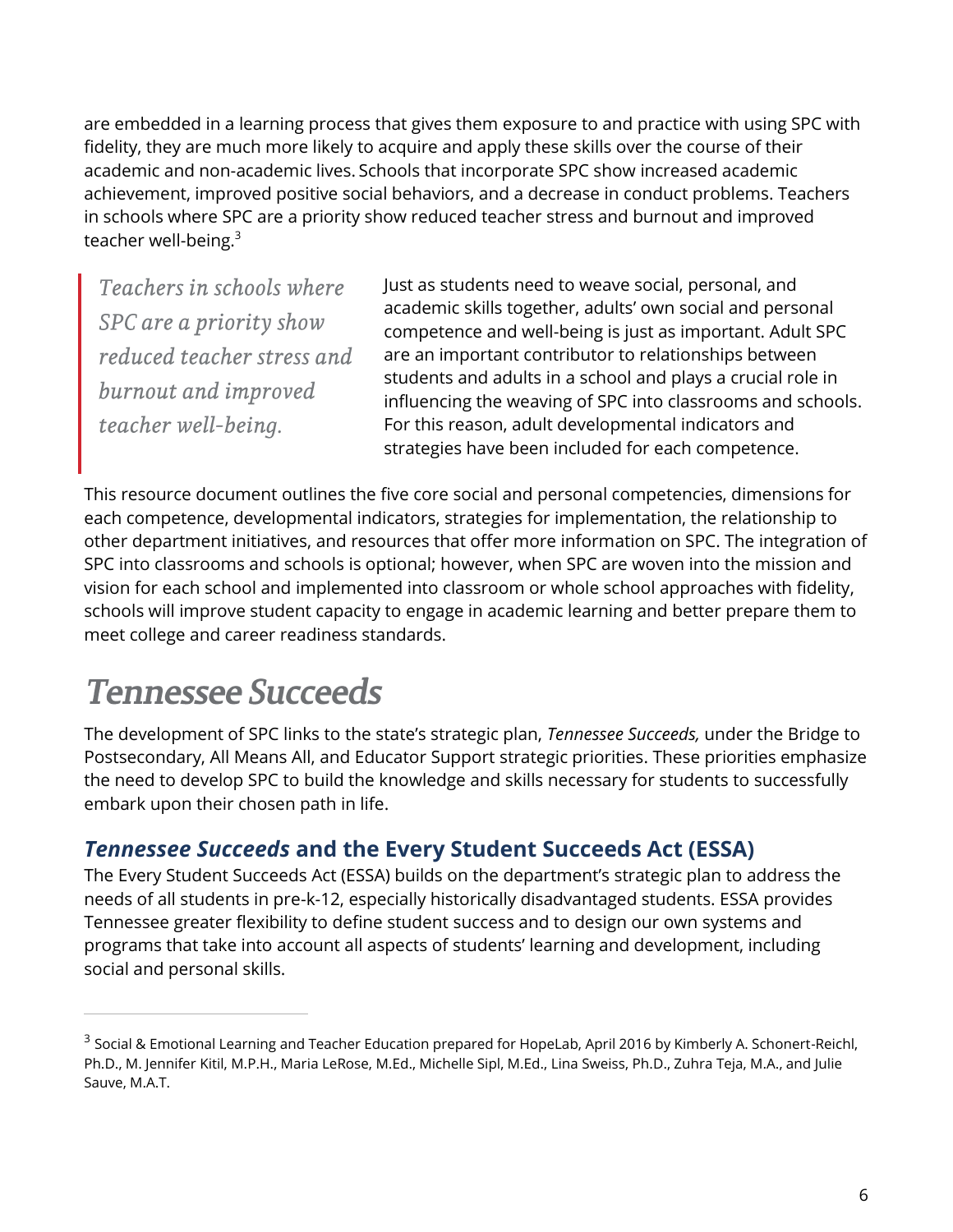# **Bridge to Postsecondary**

Career-ready students are those who graduate K–12 education with the knowledge, abilities, and habits to enter and complete postsecondary education without remediation and to seamlessly move into a career that affords them the opportunity to live, work, and sustain a living wage. They must also possess employability skills exhibited through critical thinking, written and oral communications, collaboration, problem solving, work ethic, and persistence. These "soft skills" are essential to equipping students with the intellectual, technical, and social skills needed to compete and contribute meaningfully to their communities.

To support the department's vision of a college- and career-ready student, the Tennessee [Comprehensive School Counseling Model](https://www.tn.gov/content/dam/tn/stateboardofeducation/documents/5.103_School_Counseling_Model__Standards_Policy_4-21-17.pdf) Standards were revised based on three areas of student development: academic achievement, social and personal development, and college and career readiness. Providing students supports around the development of SPC, which are reflective of several employability skills critical to future success, aligns to the vision the department holds for a college- and career-ready student.

### **All Means All**

Each student brings a unique mix of strengths and challenges to school, both academic and nonacademic. While there is a great deal of importance placed on academic outcomes, research shows that non-academic factors have a critical role in student success. Tennessee's [multi-tiered](https://www.tn.gov/content/dam/tn/education/reports/student_supports_overview.pdf)  [systems of support framework](https://www.tn.gov/content/dam/tn/education/reports/student_supports_overview.pdf) is an over-arching overview of practices, programs, and interventions that meet students' needs both within an individual classroom and across the school building. Multi-tiered systems of support incorporate strategies that teachers use to focus on the whole student and meet his or her needs in multiple areas to support them on their path to postsecondary success.

Social and personal competencies are a Tier I or universal strategy and an important component of the multi-tiered systems of support framework. The development of SPC addresses the needs of students to improve student capacity to engage in academic learning and prepares students to graduate high school and successfully transition to postsecondary.

### **Adverse Childhood Experiences (ACEs) and Trauma-Informed Care**

Chronic childhood trauma, or what experts call adverse childhood experiences (ACEs), are stressful or traumatic events that can have negative, lasting effects on health and well-being. These experiences range from physical or emotional abuse to parental divorce or the incarceration of a parent or guardian. When children are exposed to chronic stressful events, their neurodevelopment can be disrupted. As a result, the child's cognitive functioning or ability to cope with negative or disruptive emotions may be impaired. Left unaddressed, ACEs and their effects make it more difficult for a child to succeed in school, live a healthy life, and contribute to our communities and our workforce.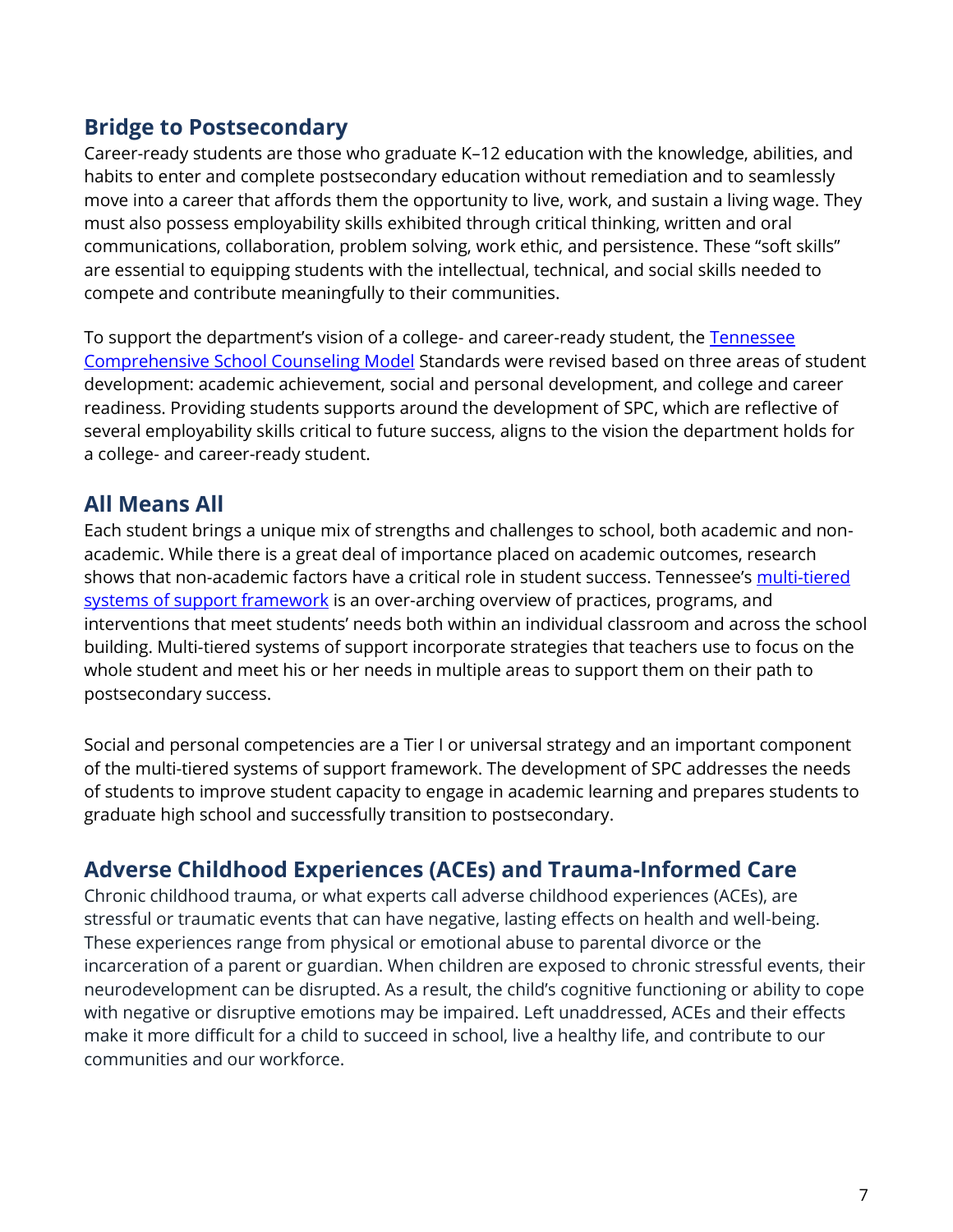Schools play an important role in addressing ACEs and preventing the development of additional cognitive and emotional challenges among students. Children suffering from traumatic stress symptoms generally have difficulty regulating their behaviors and emotions. The integration of SPC schoolwide and in the classroom acts as a buffer to the effects of trauma and is crucial in helping teach these children how to cope with those traumatic events.

### **Educator Effectiveness**

In July 2015, the department released *[Incorporating Social and Personal Competencies in Classroom](https://www.tn.gov/content/dam/tn/education/safety/safe_sch/safe_sch_se_toolkit.pdf)  [Instruction and Educator Effectiveness, A Toolkit for Tennessee Teachers and Administrators](https://www.tn.gov/content/dam/tn/education/safety/safe_sch/safe_sch_se_toolkit.pdf)* to increase administrator and teacher awareness of social and personal competencies by weaving them into daily classroom instruction. The toolkit is designed to link instructional practices that promote SPC with the Tennessee Educator Accelerator Model (TEAM) teacher evaluation process.

Social and personal competencies are intertwined with the work teachers and administrators are already doing and are implicitly embedded throughout the TEAM rubric and the professional growth afforded within the TEAM process. When educators focus on the development of social and personal competencies of students, they are preparing them to participate more fully in instructional activities by increasing students' capacity to learn, enhancing student learning, and increasing their motivation to learn and commitment to schooling.<sup>4</sup>

# <span id="page-7-0"></span>**Recommendations**

Embedding SPC into every aspect of school life—from strategic plans, positive school climates, classroom instruction, teacher-student relationships, to family and community partnerships—is an important next step towards full and effective implementation of SPC. When this occurs, schools improve student capacity to engage in academic learning and better prepare them to graduate high school and transition to postsecondary. The following recommendations for districts and schools will guide them in beginning the process of embedding and implementing SPC with fidelity.

- Communicate SPC as a priority.
- Develop a district-wide mission and vision that includes SPC.
- Integrate SPC with district/school initiatives, such as work-based learning, academic curriculum, and equity efforts.
- Implement professional learning communities (PLCs) utilizing the online modules and toolkit for *[Incorporating Social and Personal Competencies in Classroom Instruction and](https://www.tn.gov/education/student-support/student-supports-in-tn.html) Educator Effectiveness*, *[A Toolkit for Tennessee Teachers and Administrators.](https://www.tn.gov/education/student-support/student-supports-in-tn.html)*
- Adopt and implement evidence-based SPC programming.
- Build expertise and capacity.
- Involve parents and the community.

<sup>4</sup> Collaborative for Academic, Social and Emotional Learning Durlak, Weissberg, Dymnicki, Taylor, & Schellinge, 2011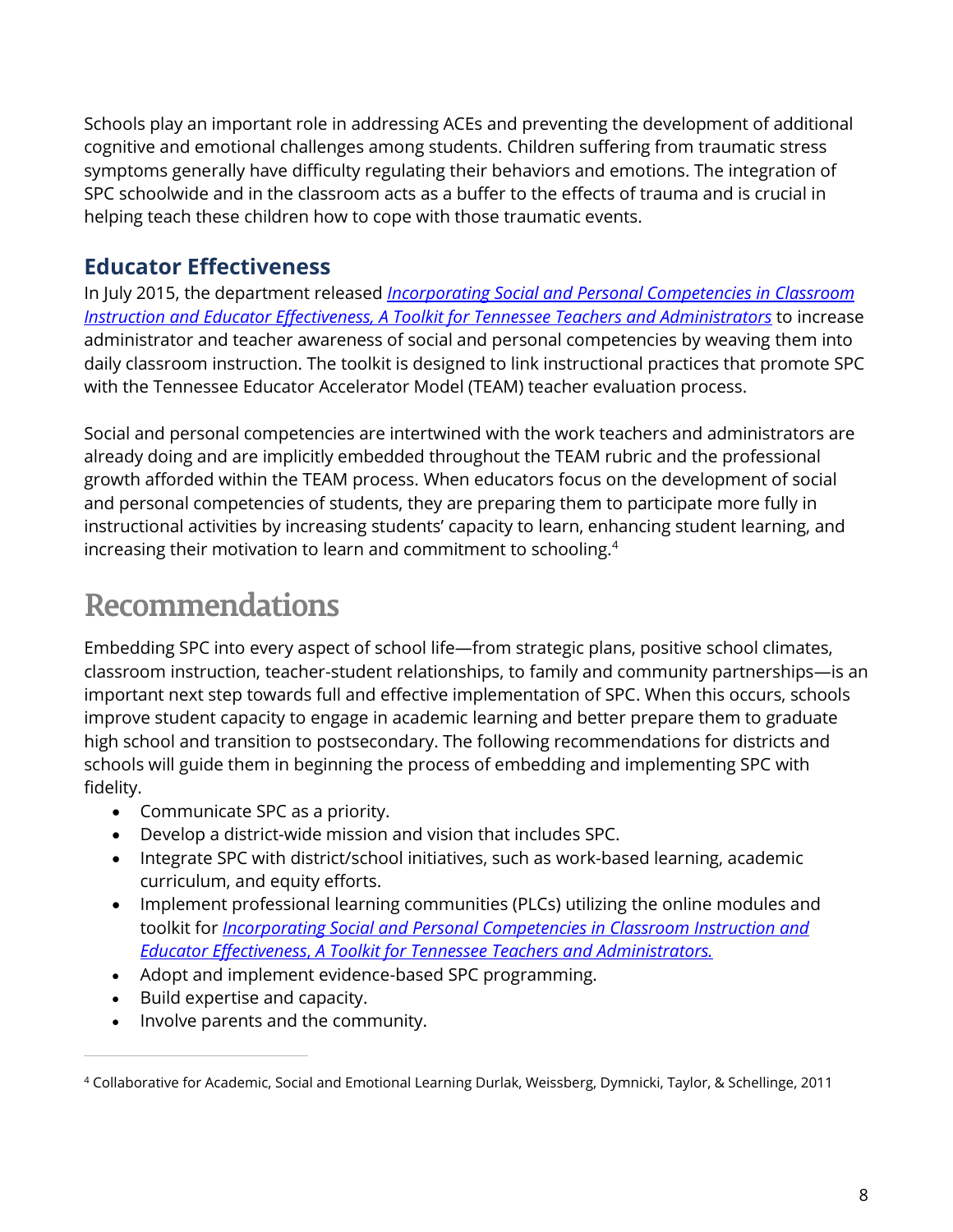# <span id="page-8-0"></span>**Five Core Social and Personal Competencies**

The competencies selected feature two or more dimensions with developmental indicators to measure the progress of students and adults in achieving the competency. Each dimension includes both the developmental indicators and strategies that teachers and other school personnel can utilize to foster the development of the competency. Dimensions, indicators, and strategies are divided into the following grade bans: K–2, 3–5, 6–8, 9–12, and adult. Detailed explanations about each competency—including dimensions, indicators, and strategies—are included in the sections below.

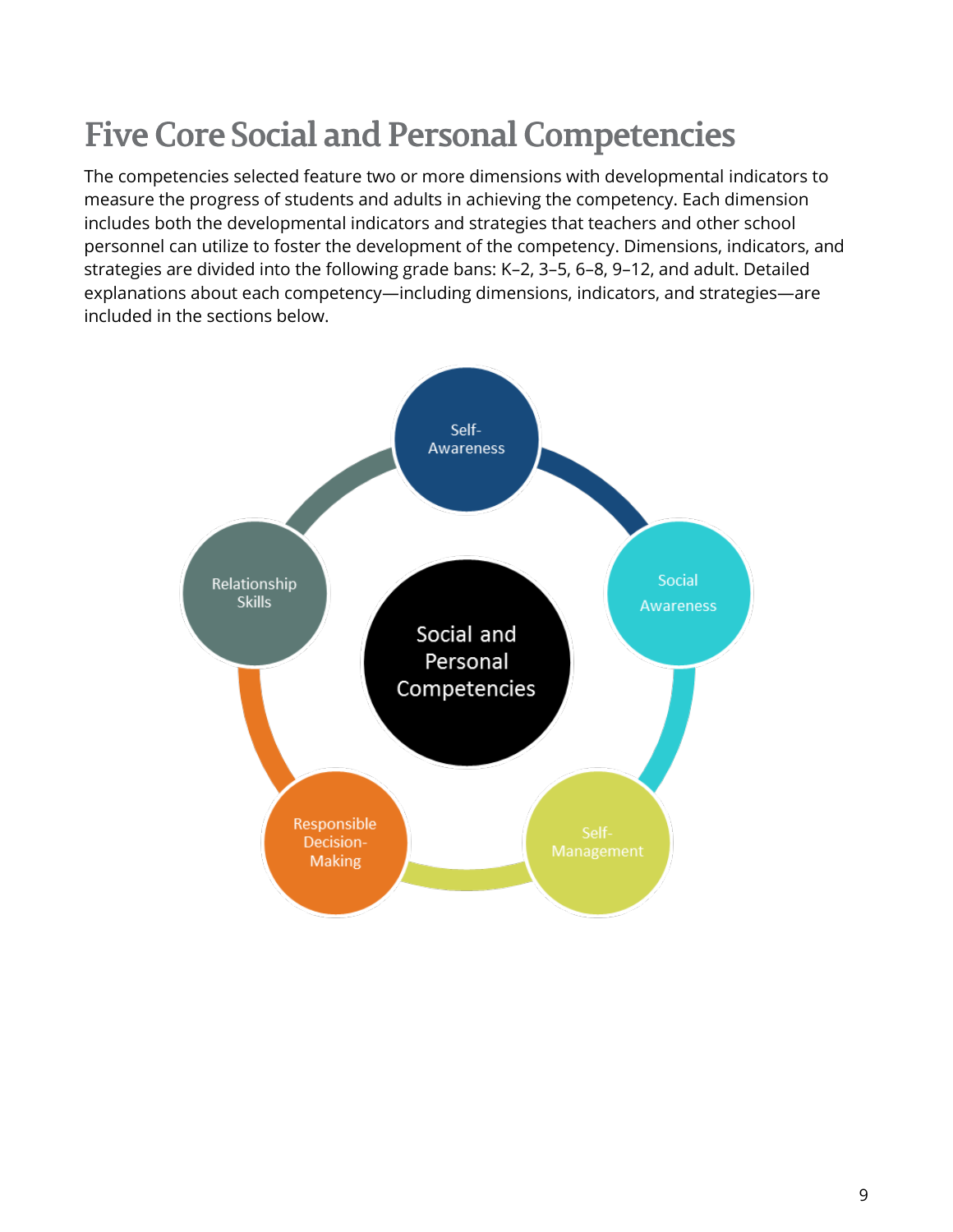#### **Self-awareness**

Self-awareness is the **ability to accurately recognize one's emotions, thoughts, and values and their influence on behavior.** This includes accurately assessing one's strengths and limitations and possessing a grounded sense of confidence, optimism, and a "growth mindset."

- 1A. Demonstrate an awareness of his/her emotions.
- 1B. Demonstrate an awareness of his/her personal qualities and interests.
- 1C. Demonstrate an awareness of his/her strengths and limitations.
- 1D. Demonstrate a sense of personal responsibility and advocacy.
- 1E. Identify external and community resources and supports.

|                      |                                                                                                                                                                                          | 1A. Demonstrate an awareness of his/her emotions                                                                                                                                                                                                                                                                                                                                                                                                                                                                                                                                                                                                                                                                                                                                                                                                                                 |
|----------------------|------------------------------------------------------------------------------------------------------------------------------------------------------------------------------------------|----------------------------------------------------------------------------------------------------------------------------------------------------------------------------------------------------------------------------------------------------------------------------------------------------------------------------------------------------------------------------------------------------------------------------------------------------------------------------------------------------------------------------------------------------------------------------------------------------------------------------------------------------------------------------------------------------------------------------------------------------------------------------------------------------------------------------------------------------------------------------------|
| Grade<br><b>Band</b> | <b>Developmental Indicators</b>                                                                                                                                                          | <b>Strategies</b>                                                                                                                                                                                                                                                                                                                                                                                                                                                                                                                                                                                                                                                                                                                                                                                                                                                                |
| $K-2$                | Recognizes and accurately names<br>emotions/feelings<br>Identifies and communicates an<br>emotions/feelings<br>Describes emotions and the situations<br>that cause them (i.e., triggers) | • Teach students to manage their emotions using the PIE approach -<br>processing, identifying, and expressing their emotions.<br>Have students identify from pictures how they are feeling or draw a picture.<br>Redirect negative behaviors and remind students to use words to explain<br>what they are feeling and what they need.<br>Have students play charades by putting feeling words down on slips of paper<br>to act out.<br>• Create a check-in board where students place their name or photo next to a<br>feeling picture. Provide alternate symbols that could represent feelings (e.g.,<br>colors, weather patterns).<br>• Read stories or show picture books with themes, and ask students to<br>discover the words or phrases used to describe emotions.<br>Provide age-appropriate vocabulary words (e.g., happy, sad, hurt, mad) for<br>language development. |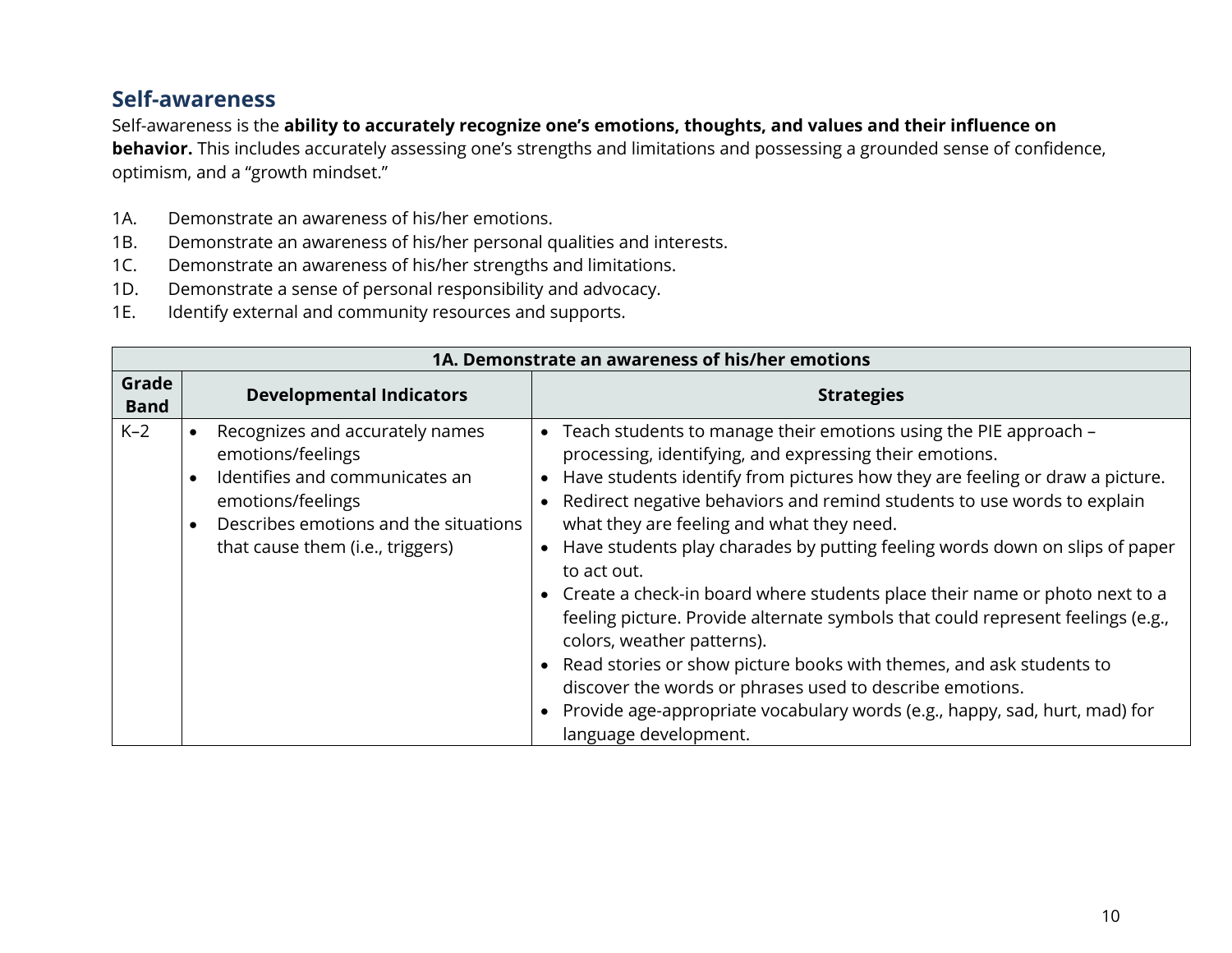|                      |                                     |                                                                                                                                                                                                                                                                                                 | 1A. Demonstrate an awareness of his/her emotions                                                                                                                                                                                                                                                                                                                                                                                                                                                                                                                                                                                                                                                                                                                                                                                                                                                                                                        |
|----------------------|-------------------------------------|-------------------------------------------------------------------------------------------------------------------------------------------------------------------------------------------------------------------------------------------------------------------------------------------------|---------------------------------------------------------------------------------------------------------------------------------------------------------------------------------------------------------------------------------------------------------------------------------------------------------------------------------------------------------------------------------------------------------------------------------------------------------------------------------------------------------------------------------------------------------------------------------------------------------------------------------------------------------------------------------------------------------------------------------------------------------------------------------------------------------------------------------------------------------------------------------------------------------------------------------------------------------|
| Grade<br><b>Band</b> |                                     | <b>Developmental Indicators</b>                                                                                                                                                                                                                                                                 | <b>Strategies</b>                                                                                                                                                                                                                                                                                                                                                                                                                                                                                                                                                                                                                                                                                                                                                                                                                                                                                                                                       |
| $3 - 5$              | $\bullet$<br>$\bullet$<br>$\bullet$ | Recognizes intensity levels of<br>emotions in different situations<br>Recognizes how emotions can change<br>Recognizes how thoughts are linked<br>with emotions and emotions are<br>linked to behavior<br>Describes ways emotions impact<br>behavior(s)                                         | • Draw an 'anger thermometer,' and ask students to discuss why they might<br>move up and down the thermometer; discuss the physical responses as they<br>move higher.<br>• Create a book of feeling words using photographs taken of the students<br>demonstrating those feelings.<br>• Discuss with students how one might act differently depending on the<br>emotion.<br>• Ask students to name the emotions experienced by characters in a story and<br>discuss how they were affected by those emotions.<br>• Have students role-play and discuss situations that might trigger emotions.<br>Include different future job situations and how feelings and emotions might<br>impact their work in these jobs (e.g., fireman, teacher, actor, scientist, etc.).<br>• Create a peaceful or cozy corner where students can go and reflect on their<br>feelings.<br>• Utilize Go Noodle or similar activities that focus on identification of feelings. |
| $6 - 8$              | $\bullet$                           | Recognizes uncomfortable emotions<br>as indicators of situations in need of<br>attention<br>Identifies emotional states that<br>contribute to or detract from ability to<br>problem solve<br>Explains the possible outcomes<br>associated with the different forms of<br>communicating emotions | • Ask students to examine historical characters and how they communicated<br>their emotions.<br>• Role-play with students using situations that occur in the classroom (e.g., have<br>one student act as a bully while another is the victim); then, have them<br>process how they might feel.<br>• Help students understand that anger is a secondary emotion and to identify<br>that before anger, an often unnoticed primary emotion is evident such as<br>sadness, jealousy, or embarrassment.<br>• Ask students to write a short story, complete with illustrations, which<br>describes a situation that made them angry without using the words anger,<br>angry, or mad.<br>• Ask students to role-play a customer service situation with an angry<br>customer. Discuss the different feelings the employee helping the angry<br>customer may have in this situation and the outcome of acting on each of<br>those feelings.                      |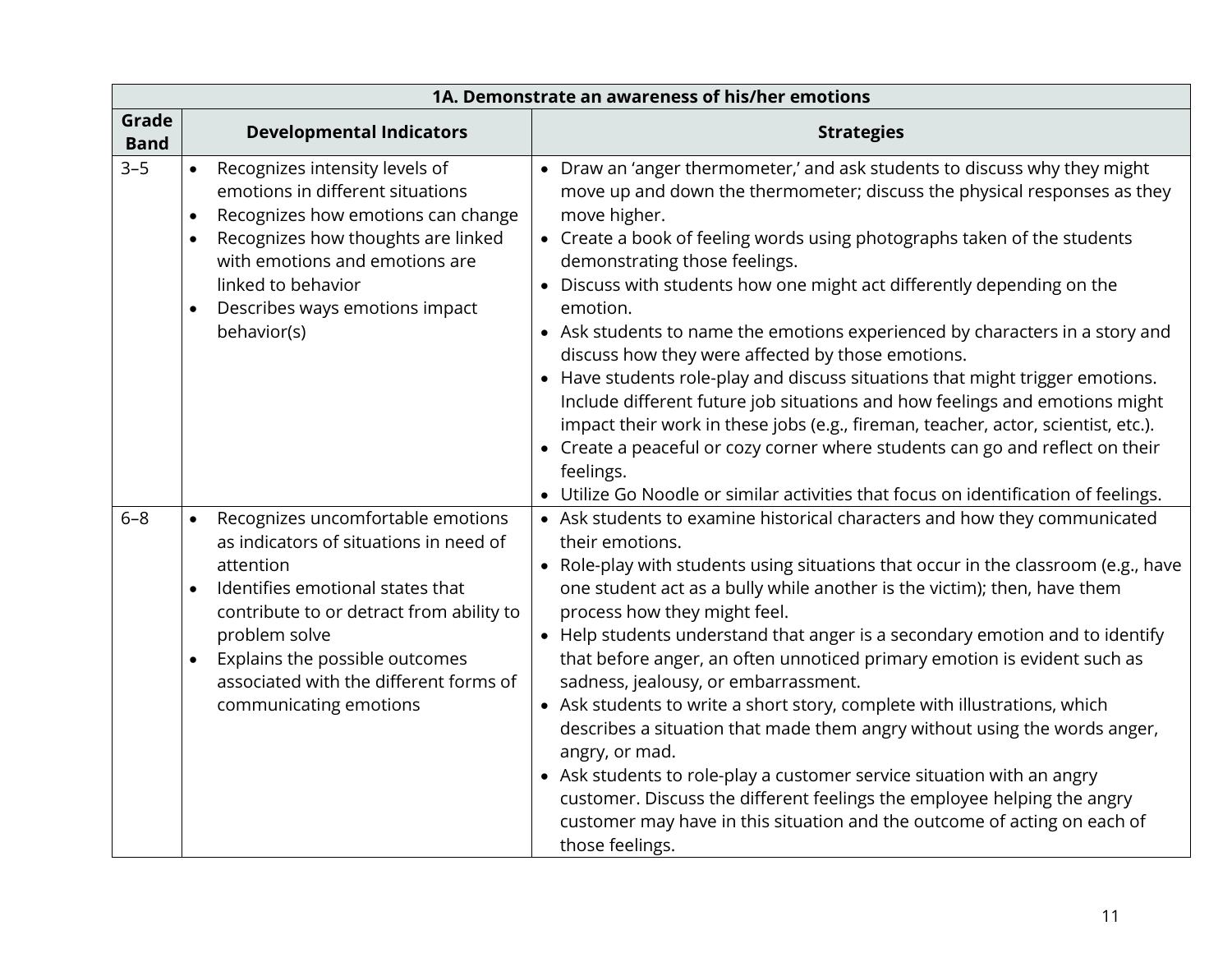|                      |                                                                                                       |                                                                                                                                                                                                                                                                                                                                                         | 1A. Demonstrate an awareness of his/her emotions                                                                                                                                                                                                                                                                                                                                                                                                                                                                                                                                                                                                                                                                                                                                                                                                                                                                                                                                                                                                                                                                                                                                                                    |
|----------------------|-------------------------------------------------------------------------------------------------------|---------------------------------------------------------------------------------------------------------------------------------------------------------------------------------------------------------------------------------------------------------------------------------------------------------------------------------------------------------|---------------------------------------------------------------------------------------------------------------------------------------------------------------------------------------------------------------------------------------------------------------------------------------------------------------------------------------------------------------------------------------------------------------------------------------------------------------------------------------------------------------------------------------------------------------------------------------------------------------------------------------------------------------------------------------------------------------------------------------------------------------------------------------------------------------------------------------------------------------------------------------------------------------------------------------------------------------------------------------------------------------------------------------------------------------------------------------------------------------------------------------------------------------------------------------------------------------------|
| Grade<br><b>Band</b> |                                                                                                       | <b>Developmental Indicators</b>                                                                                                                                                                                                                                                                                                                         | <b>Strategies</b>                                                                                                                                                                                                                                                                                                                                                                                                                                                                                                                                                                                                                                                                                                                                                                                                                                                                                                                                                                                                                                                                                                                                                                                                   |
| $9 - 12$             | to feel<br>$\bullet$<br>$\bullet$<br>$\bullet$<br>place to safely process it<br>$\bullet$<br>emotions | Identifies personal emotions as valid,<br>regardless of how others expect them<br>Describes the external event or<br>thought that triggered an emotion<br>Recognizes how positive and negative<br>expressions of emotions affect others<br>Acknowledges an emotion and<br>determines the appropriate time and<br>Understands the effect of self-talk on | • Ask students to journal about a time when they reassessed an event and felt<br>completely different at the end.<br>• Discuss with students historical events and how misinterpretation triggered a<br>negative event.<br>• Have students write an acrostic poem in which each letter of an emotion's<br>name would represent a reason for feeling that way (e.g., G in guilt could start<br>the phrase "Gave away my friend's secret.").<br>• Ask students to reflect and analyze in journals or in pair shares how their<br>thoughts and emotions affect decision-making and responsible behavior.<br>• Talk with students about body language and the message it portrays.<br>• Ask students to reflect on a time they had to consider the feelings of others.<br>When students are involved in a conflict, help them to understand how the<br>other person feels.<br>• Have students create gratitude journals to acknowledge and appreciate the<br>kindness of others.<br>• Have students' role-play different responses to a rude customer in a store.<br>• Conduct a morning meeting for seniors and discuss helpful strategies for<br>handling potential conflict between college roommates or co-workers. |
| Adult                | $\bullet$<br>people<br>$\bullet$<br>complex situation<br>linguistic assets                            | Identifies, recognizes, and names<br>complex emotions in the moment<br>Recognizes the relationship between<br>thoughts, feelings, and reactions to<br>Recognizes the big picture in a<br>Recognizes personal, cultural, and                                                                                                                             | • Practice responsible emotional management as a fundamental part of<br>identifying and handling emotions.<br>• Practice self-care. Give yourself permission to do something for yourself each<br>day.<br>• Discover your emotional triggers, so you can master your reactions.<br>• Identify and practice appropriate self-management techniques that can be<br>used in the workplace.<br>• Take time to exercise.                                                                                                                                                                                                                                                                                                                                                                                                                                                                                                                                                                                                                                                                                                                                                                                                 |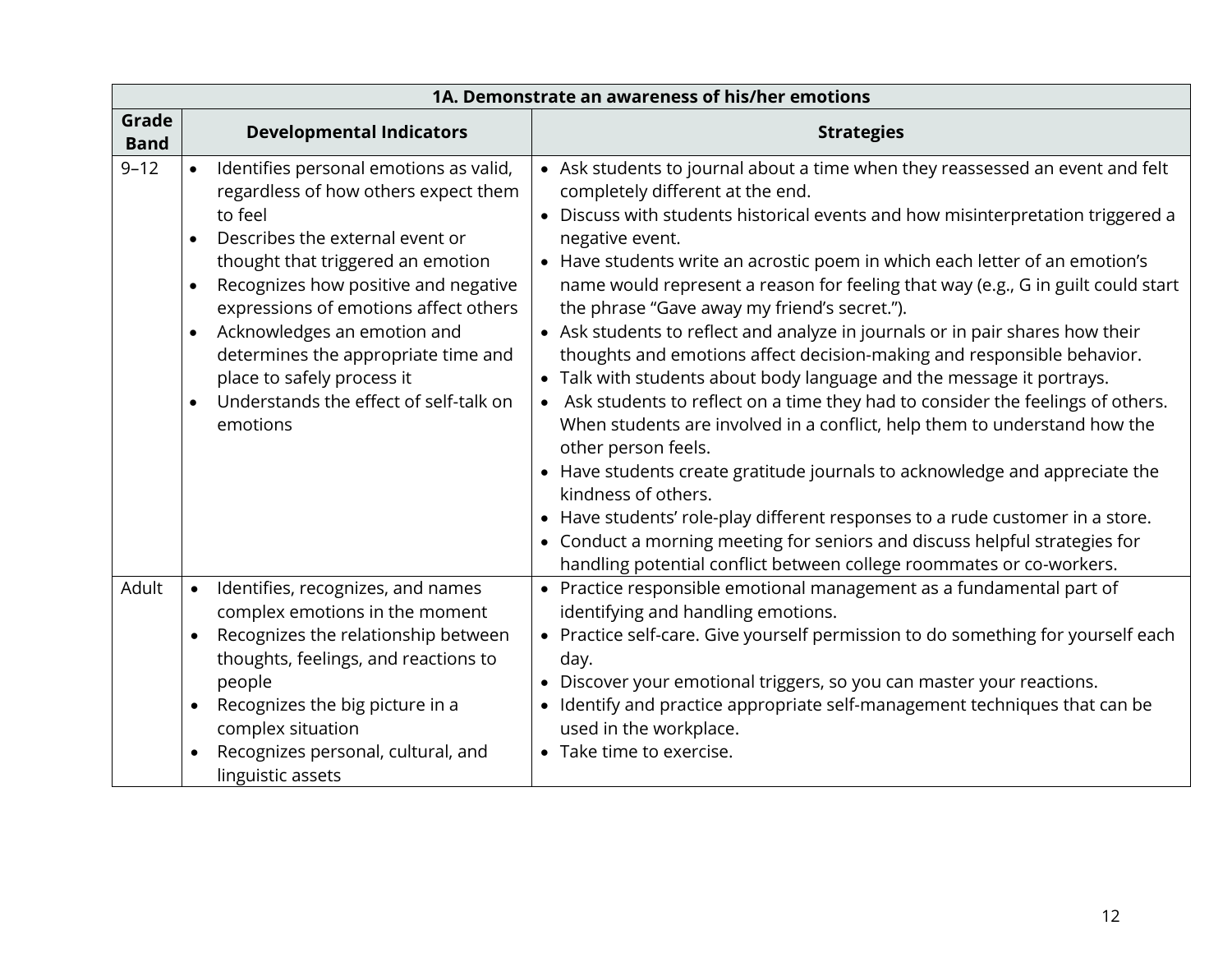|                      |                                     |                                                                                                                                                                                                                                                                                                                            | 1B. Demonstrate an awareness of his/her personal qualities and interests.                                                                                                                                                                                                                                                                                                                                                                                                                                                                                                                                                                                                                                                                                                                                                                                                                                                                                            |
|----------------------|-------------------------------------|----------------------------------------------------------------------------------------------------------------------------------------------------------------------------------------------------------------------------------------------------------------------------------------------------------------------------|----------------------------------------------------------------------------------------------------------------------------------------------------------------------------------------------------------------------------------------------------------------------------------------------------------------------------------------------------------------------------------------------------------------------------------------------------------------------------------------------------------------------------------------------------------------------------------------------------------------------------------------------------------------------------------------------------------------------------------------------------------------------------------------------------------------------------------------------------------------------------------------------------------------------------------------------------------------------|
| Grade<br><b>Band</b> |                                     | <b>Developmental Indicators</b>                                                                                                                                                                                                                                                                                            | <b>Strategies</b>                                                                                                                                                                                                                                                                                                                                                                                                                                                                                                                                                                                                                                                                                                                                                                                                                                                                                                                                                    |
| $K-2$                | $\bullet$<br>$\bullet$<br>$\bullet$ | Describes personal likes and dislikes<br>Recognizes personal qualities and<br>interests<br>Identifies an interest as it relates to<br>personal experiences<br>Identifies and describes preferences                                                                                                                         | • Using picture books, ask students to identify likes and dislikes of each<br>character.<br>• Create and use character puppets to exemplify the quality of a character from<br>a story or a historical event.<br>• Ask students to create an "All about Me Report" or "This is Your Life"<br>storybook using pictures and language to describe themselves and their<br>families.<br>• Use graphing to chart student preferences and identify unique characteristics<br>(i.e., what is your favorite ice cream flavor?)<br>• Play a bingo game in which students find classmates with similar<br>characteristics or likes and dislikes.<br>• Have students draw a Venn diagram comparing/contrasting two people.<br>• Have a career day for which students dress up as a career that they are<br>interested in and share what they like about that career.<br>• Invite adults in different career fields to speak to your class about why they<br>chose their career. |
| $3 - 5$              | $\bullet$<br>$\bullet$<br>$\bullet$ | Compares likes and dislikes of self<br>and others and is aware of personal<br>qualities and interests of self and<br>others<br>Understands the relationship<br>between interests and continued<br>experiences and development<br>Demonstrates awareness that<br>personal qualities and interests affect<br>decision-making | • Have students interview a classmate, then report on their unique<br>characteristics.<br>• Invite students to dress like a person or character who shares an interest or<br>personal qualities with the student.<br>• Have students complete a persuasive writing assignment on an activity or<br>study of interest.<br>• Assign students a personal reflection journal activity on how a decision has<br>impacted their life.<br>• Highlight a character trait or personal quality of the week or month<br>schoolwide through daily announcements, bulletin boards, newsletters, etc.<br>• Ask students to research a career/occupation and share what they liked and<br>disliked about it.<br>• Conduct a career day.                                                                                                                                                                                                                                             |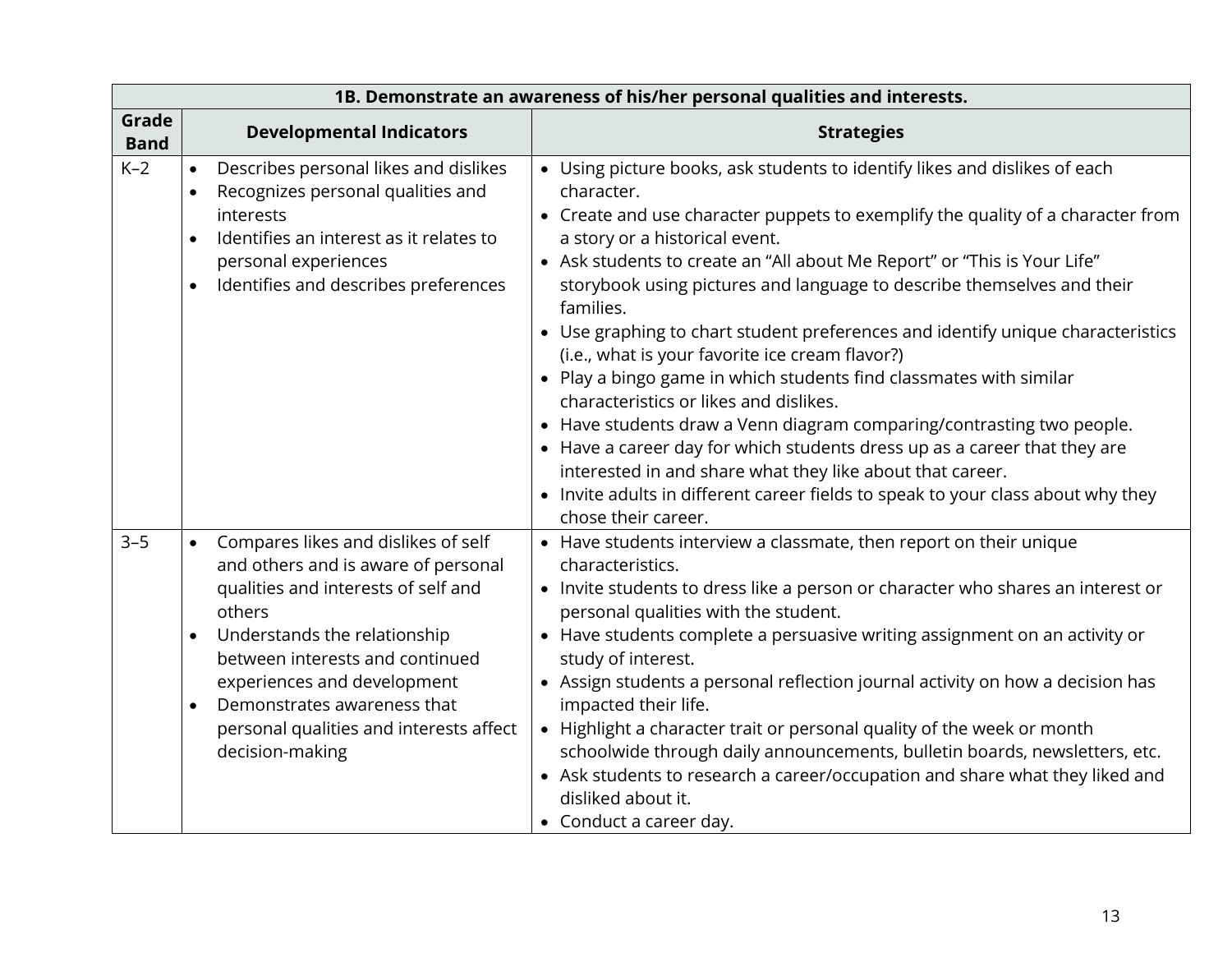|                      |                                                                                                                                                                                                                                                                                                                                                                                                                         | 1B. Demonstrate an awareness of his/her personal qualities and interests.                                                                                                                                                                                                                                                                                                                                                                                                                                                                                              |
|----------------------|-------------------------------------------------------------------------------------------------------------------------------------------------------------------------------------------------------------------------------------------------------------------------------------------------------------------------------------------------------------------------------------------------------------------------|------------------------------------------------------------------------------------------------------------------------------------------------------------------------------------------------------------------------------------------------------------------------------------------------------------------------------------------------------------------------------------------------------------------------------------------------------------------------------------------------------------------------------------------------------------------------|
| Grade<br><b>Band</b> | <b>Developmental Indicators</b>                                                                                                                                                                                                                                                                                                                                                                                         | <b>Strategies</b>                                                                                                                                                                                                                                                                                                                                                                                                                                                                                                                                                      |
| $6 - 8$              | Accommodates and plans for the likes<br>and dislikes of a group<br>Identifies interaction between<br>$\bullet$<br>personal qualities and interests with<br>academic activities and social<br>opportunities<br>Utilizes interest to gain additional<br>$\bullet$<br>experiences toward mastery of a skill<br>or concept<br>Evaluates influence of personal<br>$\bullet$<br>qualities and interests on decision<br>making | • Ask the class to design an activity together to ensure that all members have a<br>task aligned to their interests and/or strengths.<br>• Hold a career fair for students to begin thinking about how to align interest to<br>a career.<br>• Conduct a persuasive essay contest on what clubs or activities should be<br>added to the school.<br>• Have students complete a character study from required class reading on<br>how the characters' personal qualities and interests impacted their decisions.<br>• Have students complete a career interest inventory. |
| $9 - 12$             | Accepts likes, dislikes, and personal<br>preferences of others<br>Uses personal qualities and interests<br>$\bullet$<br>to make decisions regarding<br>postsecondary goals<br>Utilizes interests in planning and<br>decision making<br>Recognizes the importance of<br>personal qualities and interests in<br>decision making                                                                                           | • Highlight students for character qualities in addition to academic and athletic<br>achievements.<br>• Have students develop picture books about character and personal qualities<br>to be shared with preschool and kindergarten students.<br>• Ask students to develop postsecondary, career, and lifestyle success plans.<br>• Conduct a school-wide college and career fair.<br>• As a writing assignment, have students develop resumes along with a cover<br>letter to "sell" their qualifications.                                                             |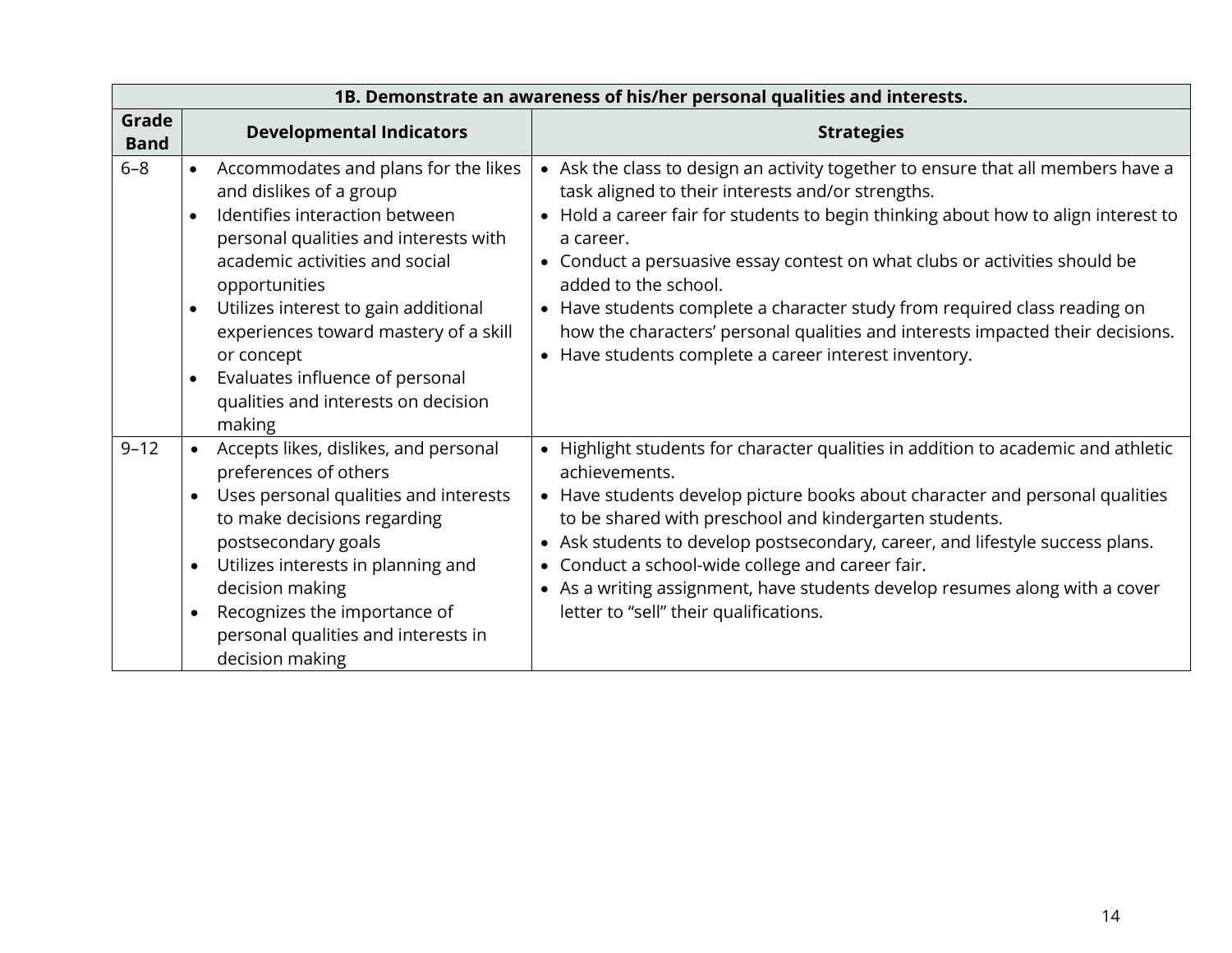|                      |                                                                                                                                                                                                                                                                                     | 1B. Demonstrate an awareness of his/her personal qualities and interests.                                                                                                                                                                                                                                                                            |
|----------------------|-------------------------------------------------------------------------------------------------------------------------------------------------------------------------------------------------------------------------------------------------------------------------------------|------------------------------------------------------------------------------------------------------------------------------------------------------------------------------------------------------------------------------------------------------------------------------------------------------------------------------------------------------|
| Grade<br><b>Band</b> | <b>Developmental Indicators</b>                                                                                                                                                                                                                                                     | <b>Strategies</b>                                                                                                                                                                                                                                                                                                                                    |
| Adult                | Appreciates the likes, dislikes and<br>preferences of others<br>Demonstrates awareness of the<br>interplay between personal qualities<br>and interests and career and social<br><b>SUCCESS</b><br>Recognizes the impact of personal<br>qualities and interests in decisions<br>made | Be involved in opportunities to provide "expert in residence" presentations at<br>clubs or activities outside of your current work environment.<br>Identify personal likes and dislikes and their relationship to career and social<br>success.<br>Meet with a career or life coach.<br>Participate in volunteer opportunities in areas of interest. |

|                      | 1C. Demonstrate an awareness of his/her strengths and limitations.                                                                                                                 |                                                                                                                                                                                                                                                                                                                                                                                                                                                                 |  |
|----------------------|------------------------------------------------------------------------------------------------------------------------------------------------------------------------------------|-----------------------------------------------------------------------------------------------------------------------------------------------------------------------------------------------------------------------------------------------------------------------------------------------------------------------------------------------------------------------------------------------------------------------------------------------------------------|--|
| Grade<br><b>Band</b> | <b>Developmental Indicators</b>                                                                                                                                                    | <b>Strategies</b>                                                                                                                                                                                                                                                                                                                                                                                                                                               |  |
| $K-2$                | • Identifies likes and dislikes<br>Describes things one does well or the<br>knowledge they have<br>Describes an activity/task in which<br>one may need help in order to<br>improve | • Provide opportunities for students to learn about a variety of topics to<br>identify likes and dislikes.<br>• Do a "show and tell" presentation for students about a hobby or a skill.<br>Identify a job where having that skill would be beneficial.<br>• Respond positively and respectfully to each child's strengths and limitations.<br>• Have students put on a mini talent show to showcase interests and strengths<br>for families and other classes. |  |
| $3 - 5$              | • Identifies strengths and limitations<br>Describes and prioritizes strengths<br>and interests that one wants to<br>develop                                                        | • Have students draw self-portraits and include descriptions of interests, skills,<br>and character traits they possess.<br>• Utilize cooperative learning strategies to reinforce student strengths.<br>• As a journal activity, invite students to analyze what is easy or difficult for<br>them in school.<br>• Have students compose a list of interests; then, work with them to match<br>those to a career or job.                                        |  |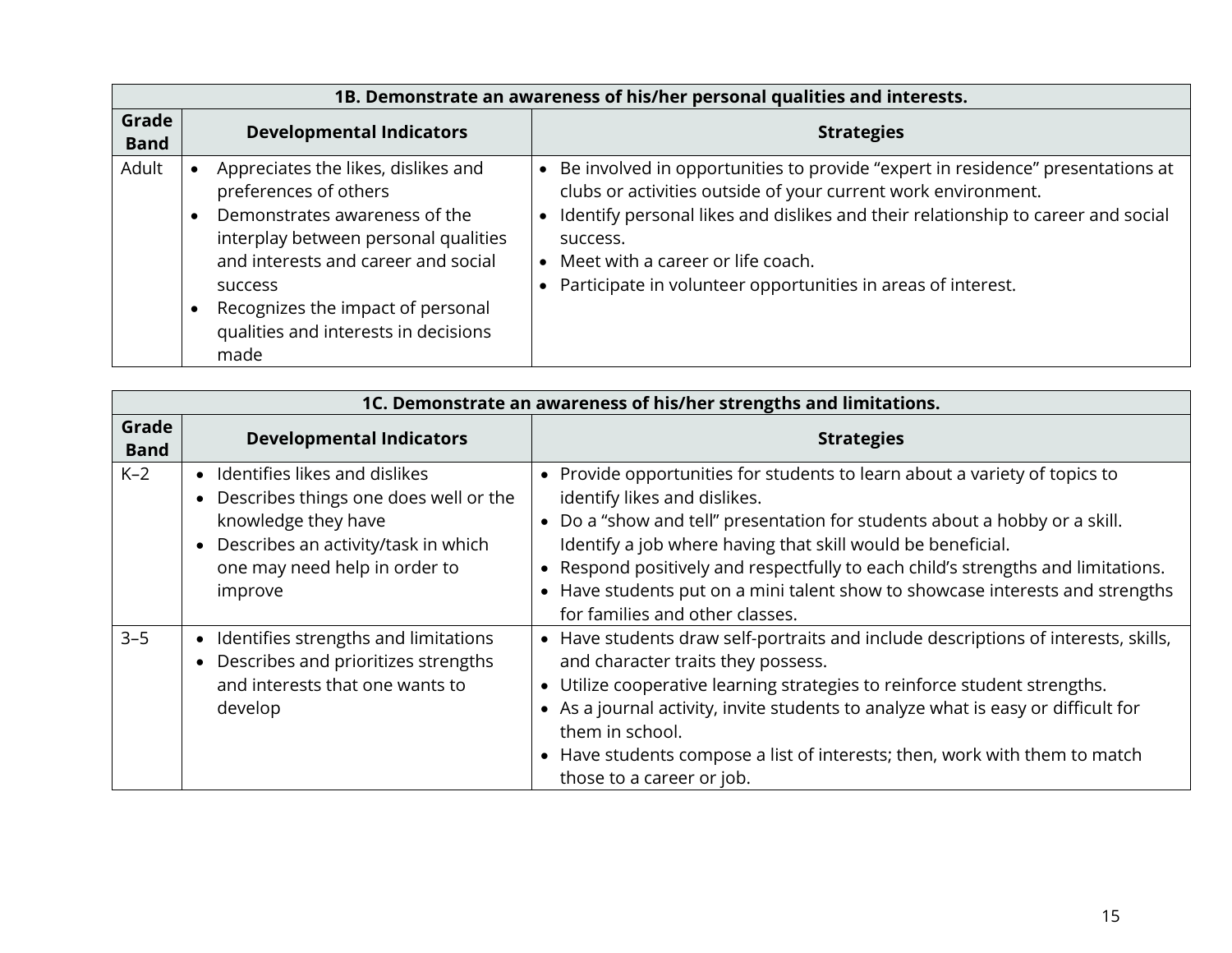|                      |                                                                                                                                                                                                                                                                                                          | 1C. Demonstrate an awareness of his/her strengths and limitations.                                                                                                                                                                                                                                                                                                                                                                                                                                                                                                          |
|----------------------|----------------------------------------------------------------------------------------------------------------------------------------------------------------------------------------------------------------------------------------------------------------------------------------------------------|-----------------------------------------------------------------------------------------------------------------------------------------------------------------------------------------------------------------------------------------------------------------------------------------------------------------------------------------------------------------------------------------------------------------------------------------------------------------------------------------------------------------------------------------------------------------------------|
| Grade<br><b>Band</b> | <b>Developmental Indicators</b>                                                                                                                                                                                                                                                                          | <b>Strategies</b>                                                                                                                                                                                                                                                                                                                                                                                                                                                                                                                                                           |
| $6 - 8$              | • Identifies personal strengths and<br>limitations as they relate to specific<br>activities<br>• Applies self-reflection techniques to<br>recognize potential, strengths, and<br>growth areas<br>• Implements a plan to build on<br>strengths or address limitations                                     | Administer appropriate career inventory tests to identify students' strengths<br>and potential careers.<br>Ask students to design and complete a project based on strengths and<br>interests and how to apply those to postsecondary opportunities.<br>Have students reflect and write a paper on potential areas of growth<br>identified through self-reflection.                                                                                                                                                                                                          |
| $9 - 12$             | • Is realistic about strengths and<br>limitations related to postsecondary<br>goals<br>• Identifies the skills and credentials<br>required to enter a particular<br>profession and to begin to prepare<br>accordingly<br>Demonstrates confidence based on<br>an accurate self-assessment of<br>strengths | Have students' research career and college interests and learn about specific<br>$\bullet$<br>job responsibilities. Then, have students write a cover letter for the job<br>detailing how they can perform the responsibilities.<br>Have students compose a resume for a dream job.<br>Teach students job interview skills and invite members of the business<br>community to conduct mock interviews with students.<br>Have students complete the interest, skills, work values, etc. inventories on<br>$\bullet$<br>CollegeforTN.org required for 10 <sup>th</sup> grade. |
| Adult                | • Is realistic about strengths and<br>limitations<br>• Distinguishes between strengths,<br>limitations, and skills<br>• Demonstrates confidence based on<br>self-assessment of strengths                                                                                                                 | Take a personal strengths inventory.<br>$\bullet$<br>Delegate tasks and projects to people who exhibit strengths in areas in which<br>you are limited.<br>Reach out to persons and/or groups for support and resources in areas of<br>limitation.<br>Reduce stress by focusing on strengths.<br>$\bullet$                                                                                                                                                                                                                                                                   |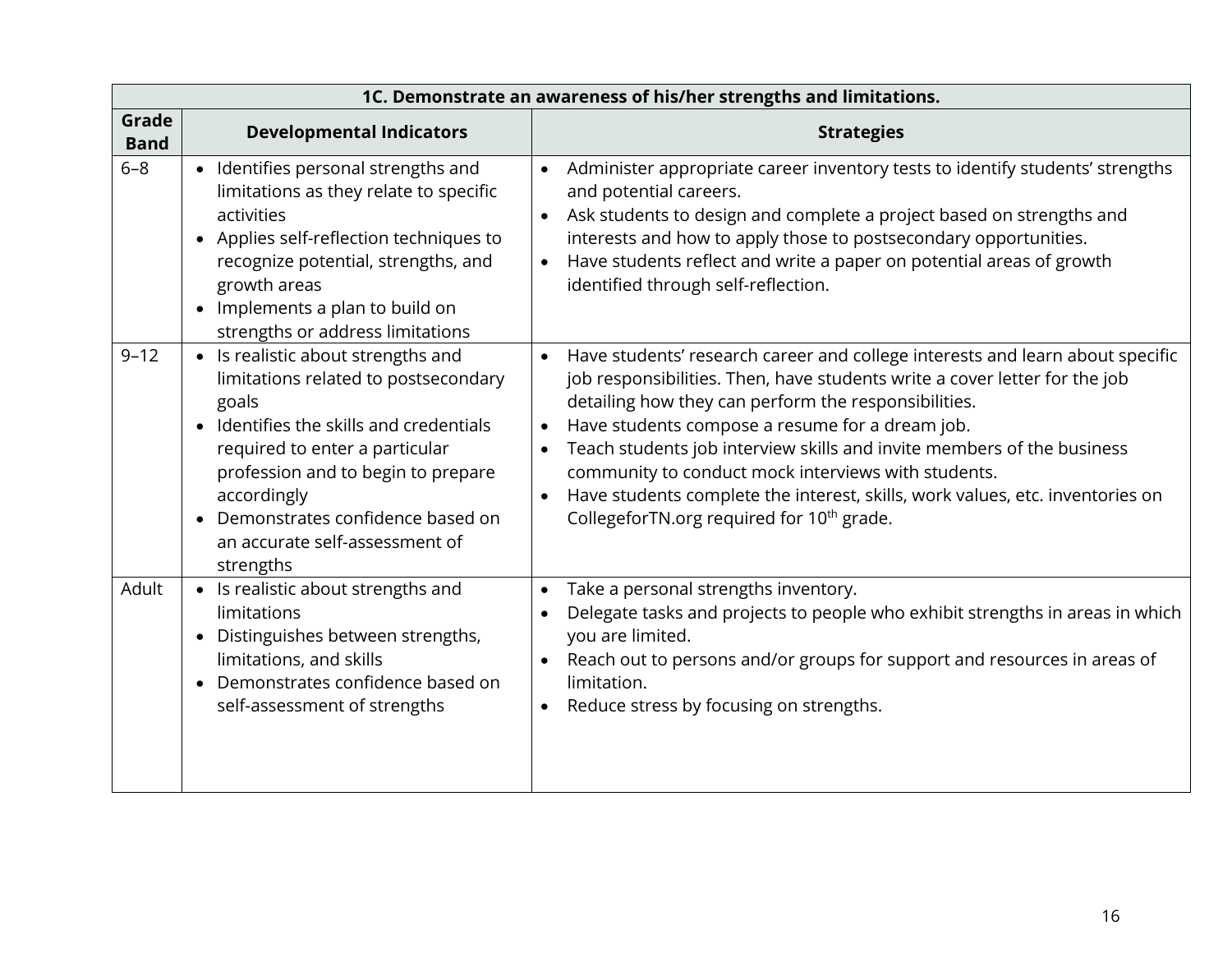|                      |                                                                                                                                                                                                                                                                                                                                                                                                                                                                                                               | 1D. Demonstrate a sense of personal responsibility and advocacy.                                                                                                                                                                                                                                                                                                                                                                                                                                                                                                                                                                                                                                                                                                                                                                            |
|----------------------|---------------------------------------------------------------------------------------------------------------------------------------------------------------------------------------------------------------------------------------------------------------------------------------------------------------------------------------------------------------------------------------------------------------------------------------------------------------------------------------------------------------|---------------------------------------------------------------------------------------------------------------------------------------------------------------------------------------------------------------------------------------------------------------------------------------------------------------------------------------------------------------------------------------------------------------------------------------------------------------------------------------------------------------------------------------------------------------------------------------------------------------------------------------------------------------------------------------------------------------------------------------------------------------------------------------------------------------------------------------------|
| Grade<br><b>Band</b> | <b>Developmental Indicators</b>                                                                                                                                                                                                                                                                                                                                                                                                                                                                               | <b>Strategies</b>                                                                                                                                                                                                                                                                                                                                                                                                                                                                                                                                                                                                                                                                                                                                                                                                                           |
| $K-2$                | • Understands and follows school-wide<br>expectations for safe and productive<br>learning<br>• Recognizes that there are positive and<br>negative consequences of personal<br>choices, behaviors, and actions<br>Demonstrates responsible use and<br>$\bullet$<br>care of personal and others'<br>belongings<br>Identifies attitudes and behaviors that<br>lead to successful learning                                                                                                                        | Teach school-wide expectations using visual cues and connecting them to<br>rules used in the classroom.<br>Invite students to participate in the development of classroom rules. Post<br>$\bullet$<br>rules visually, and conduct frequent review of rules.<br>Demonstrate application of school rules in all areas of the school.<br>$\bullet$<br>Utilize children's literature to predict and discuss how choices affect the<br>$\bullet$<br>outcome of the story. Use questions such as, "What if the character did this<br>insteadwould the outcome be different?"<br>Provide a "check-in" at the beginning of the school day and a "check-out" at<br>the end. Students can reflect on the choices they will make or did make for<br>the day.                                                                                           |
|                      | • Advocates for themselves by asking<br>for help                                                                                                                                                                                                                                                                                                                                                                                                                                                              | Discuss with students rules that a community helper must follow and the<br>$\bullet$<br>consequences of not following them.                                                                                                                                                                                                                                                                                                                                                                                                                                                                                                                                                                                                                                                                                                                 |
| $3 - 5$              | • Defines what it means to be<br>responsible and identifies ways one<br>can be responsible in everyday life in<br>school and in the community<br>Explains the benefits of being<br>$\bullet$<br>responsible<br>Demonstrates responsible behaviors<br>$\bullet$<br>• Demonstrates the ability to say "No"<br>to negative peer pressure and explain<br>why it is important<br>• Self-advocates to support responsible<br>choices and to avoid negative<br>behaviors by reaching out to adults<br>for assistance | Assign students appropriate class jobs.<br>Ask students to write about things they are responsible for at home and<br>school.<br>Develop a classroom project for which each student has a specific<br>$\bullet$<br>responsibility, stressing the need for cooperation.<br>Have students demonstrate a responsible act through a creative medium<br>$\bullet$<br>(e.g., comic strip, video, poetry, song, etc.).<br>"Adopt" a younger classroom, and assign each student a child to read to on a<br>$\bullet$<br>weekly basis. Give students a task they must prepare and complete with the<br>child.<br>Provide a "check-in" about the responsibilities students had during the day<br>$\bullet$<br>(i.e., classroom job, homework, etc.).<br>Ask students to role-play situations in which they use refusal skills to address<br>$\bullet$ |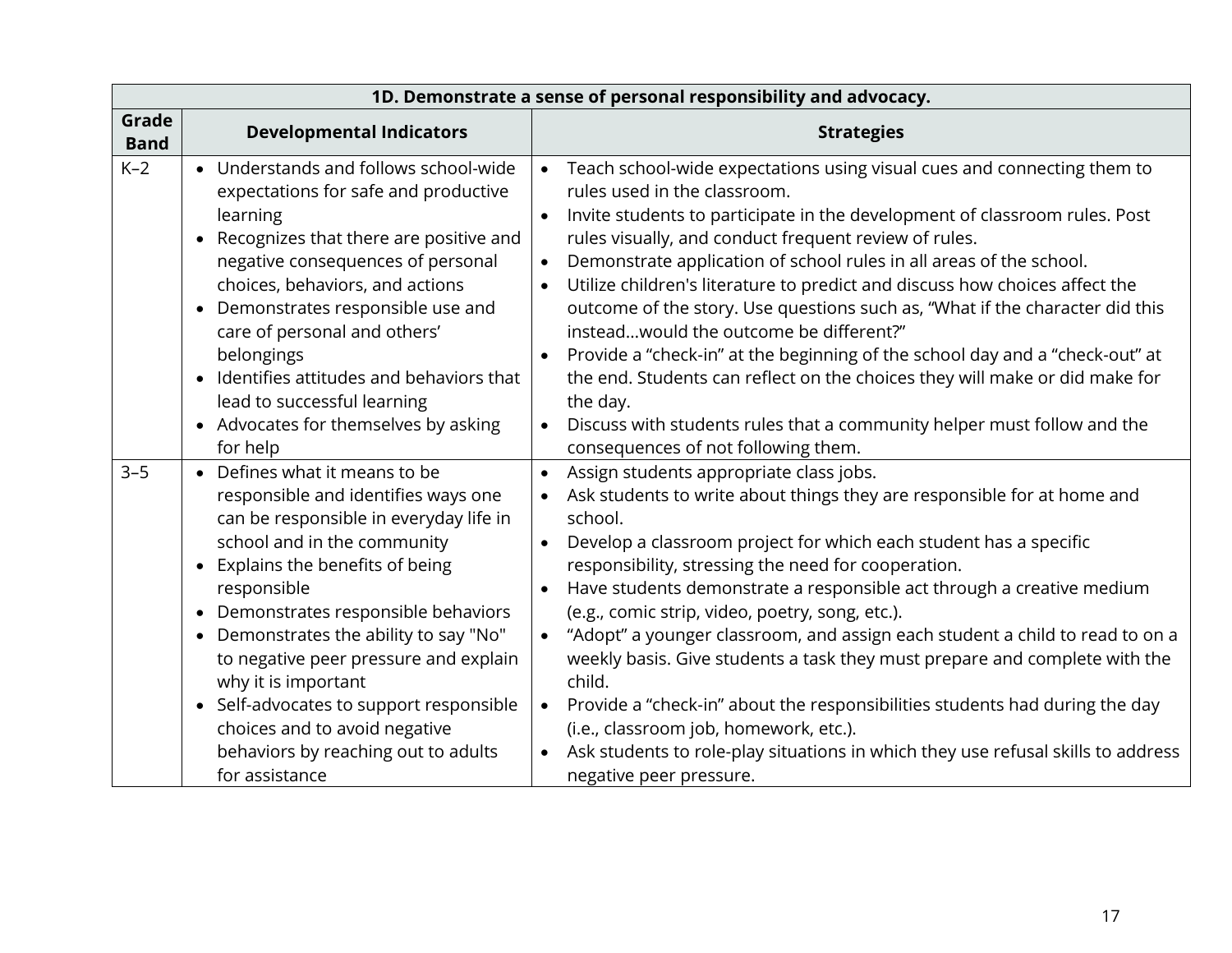|                      |                                                                                                                                                                                                                                                                                                                                                                                                                                                                                                                                                                                                     | 1D. Demonstrate a sense of personal responsibility and advocacy.                                                                                                                                                                                                                                                                                                                                                                                                                                                                                                                                                                                                                                                                                                                                                                                                      |
|----------------------|-----------------------------------------------------------------------------------------------------------------------------------------------------------------------------------------------------------------------------------------------------------------------------------------------------------------------------------------------------------------------------------------------------------------------------------------------------------------------------------------------------------------------------------------------------------------------------------------------------|-----------------------------------------------------------------------------------------------------------------------------------------------------------------------------------------------------------------------------------------------------------------------------------------------------------------------------------------------------------------------------------------------------------------------------------------------------------------------------------------------------------------------------------------------------------------------------------------------------------------------------------------------------------------------------------------------------------------------------------------------------------------------------------------------------------------------------------------------------------------------|
| Grade<br><b>Band</b> | <b>Developmental Indicators</b>                                                                                                                                                                                                                                                                                                                                                                                                                                                                                                                                                                     | <b>Strategies</b>                                                                                                                                                                                                                                                                                                                                                                                                                                                                                                                                                                                                                                                                                                                                                                                                                                                     |
| $6 - 8$              | • Identifies areas of school and life that<br>are within personal control<br>• Plans and develops an action plan to<br>set and achieve short- and long-term<br>goals<br>• Analyzes the short- and long-term<br>outcomes between safe and<br>responsible behavior versus risky and<br>harmful behaviors on their health and<br>well-being<br>• Explains the connection between<br>choice and responsibility for the<br>consequences involved if they engage<br>in risky and harmful behaviors<br>Recognizes, establishes, and adheres<br>$\bullet$<br>to personal boundaries and<br>responsibilities | Have students' research career and college interests and learn about specific<br>$\bullet$<br>job responsibilities. Then, have students write a cover letter for the job<br>detailing how they can perform the responsibilities.<br>Ask students to identify a potential challenge encountered in school and<br>write, act out, or role-play how they could advocate to prevent the challenge<br>from being a problem.<br>As a class project, have students design a brochure detailing safety issues<br>and procedures regarding common scenarios and behaviors.<br>Have students write their own 'report card' in which they grade themselves<br>$\bullet$<br>on how well they are following through on their responsibilities, adding<br>comments that defend the grade.                                                                                           |
| $9 - 12$             | • Analyzes the effect that taking<br>responsibility or not taking<br>responsibility can have on oneself and<br>others<br>Describes how taking personal<br>$\bullet$<br>responsibility is linked to being<br>accountable for behavior<br>• Demonstrates an ability to take<br>responsibility for one's choices<br>• Analyzes the level of control one has<br>over situations in life<br>Identifies and describes knowledge<br>$\bullet$<br>and skills one can use as a                                                                                                                               | Encourage the use of student planners in which students track their school,<br>$\bullet$<br>home, and/or community responsibilities each week.<br>Have students develop long- and short-term goals, a timeline that outlines<br>$\bullet$<br>the possible choices to reach the goals, and potential outcomes for each<br>choice.<br>Ask students to interview an adult who they admire to find out how that<br>person feels about their personal responsibilities and successes.<br>Have students design a public service announcement to inform others of a<br>$\bullet$<br>way to promote or advocate for a community need or program.<br>Have students write a creative story describing life in a world with no<br>$\bullet$<br>responsibilities.<br>Assist students in participating in community service projects aligned to a<br>$\bullet$<br>career interest. |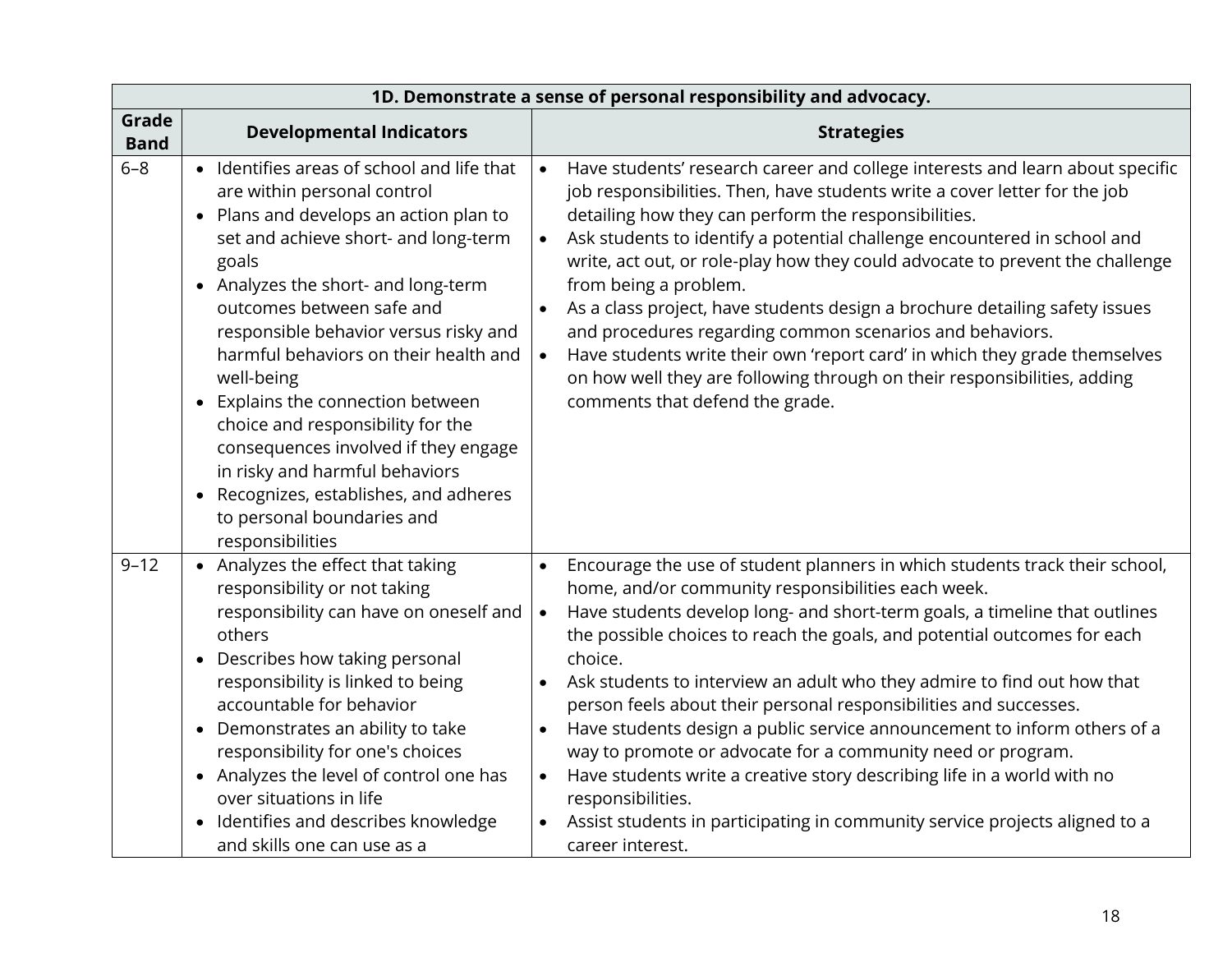|                      | 1D. Demonstrate a sense of personal responsibility and advocacy.                                                                                                                                                                                     |                                                                                                                                         |  |
|----------------------|------------------------------------------------------------------------------------------------------------------------------------------------------------------------------------------------------------------------------------------------------|-----------------------------------------------------------------------------------------------------------------------------------------|--|
| Grade<br><b>Band</b> | <b>Developmental Indicators</b>                                                                                                                                                                                                                      | <b>Strategies</b>                                                                                                                       |  |
|                      | responsible citizen to improve and<br>advocate in the community                                                                                                                                                                                      |                                                                                                                                         |  |
| Adult                | Describes knowledge and skills and<br>how to use them as a responsible<br>citizen to improve and advocate in the<br>community<br>Analyzes the effect that taking<br>responsibility or not taking<br>responsibility can have on oneself and<br>others | Research and get involved in local community groups within areas of<br>interest.<br>Invest time and skills in improving your community. |  |

|                      | 1E. Identify external and community resources and supports.                                                                                                                                                   |                                                                                                                                                                                                                                                                                                                                                                                                                                       |  |  |  |
|----------------------|---------------------------------------------------------------------------------------------------------------------------------------------------------------------------------------------------------------|---------------------------------------------------------------------------------------------------------------------------------------------------------------------------------------------------------------------------------------------------------------------------------------------------------------------------------------------------------------------------------------------------------------------------------------|--|--|--|
| Grade<br><b>Band</b> | <b>Developmental Indicators</b>                                                                                                                                                                               | <b>Strategies</b>                                                                                                                                                                                                                                                                                                                                                                                                                     |  |  |  |
| $K-2$                | Identifies at least one adult they trust<br>Identifies situations in which they<br>need to seek help from an adult<br>Recognizes how and where to get help<br>in an emergency situation                       | Have students define trust and list the qualities of a person they would trust.<br>Role-play with students 'what if' situations around seeking help and how to<br>find an adult they trust.<br>Identify and communicate who or where students can go for help based on a<br>particular need.<br>Identify and discuss with students careers where trust is really important for<br>the consumer (e.g., doctor, teacher, police, etc.). |  |  |  |
| $3 - 5$              | Recognizes qualities of positive role<br>models<br>Identifies positive adults in various<br>facets of their lives<br>Identifies peer, home, and school<br>supports and/or resources to help<br>solve problems | Have students write a letter to an adult they admire explaining why they<br>$\bullet$<br>consider them to be their role model.<br>With students, visit school resources (e.g., nurse, counselor, etc.) to find out<br>$\bullet$<br>what services they provide. Have students identify in what context they<br>would access those services.                                                                                            |  |  |  |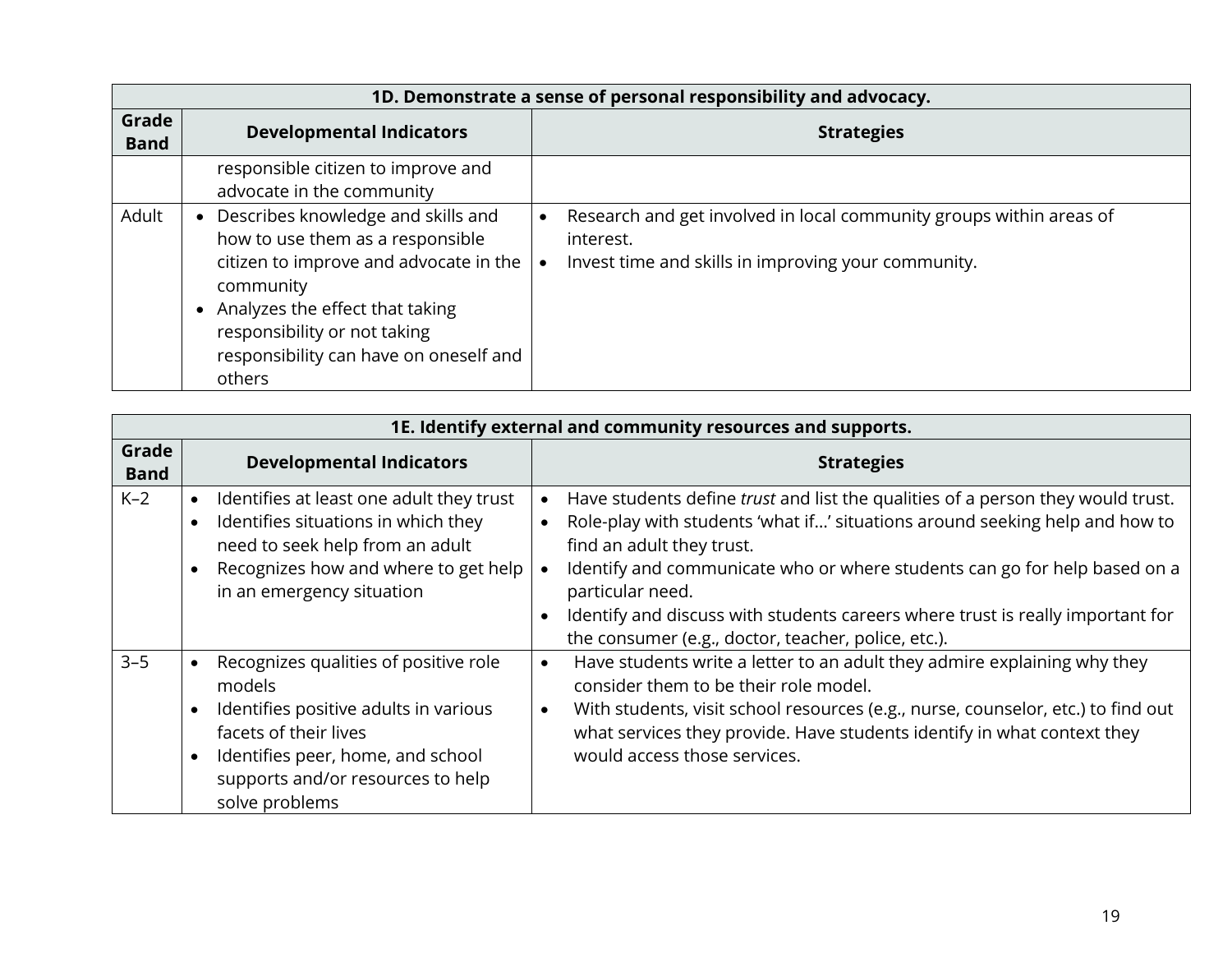|                      | 1E. Identify external and community resources and supports.                                                                                                                                                                                                                                  |                                                                                                                                                                                                                                                                                                                                                                                                                                                                                                          |  |  |
|----------------------|----------------------------------------------------------------------------------------------------------------------------------------------------------------------------------------------------------------------------------------------------------------------------------------------|----------------------------------------------------------------------------------------------------------------------------------------------------------------------------------------------------------------------------------------------------------------------------------------------------------------------------------------------------------------------------------------------------------------------------------------------------------------------------------------------------------|--|--|
| Grade<br><b>Band</b> | <b>Developmental Indicators</b>                                                                                                                                                                                                                                                              | <b>Strategies</b>                                                                                                                                                                                                                                                                                                                                                                                                                                                                                        |  |  |
| $6 - 8$              | Identifies positive peer/adult support<br>when needed<br>Evaluates the benefits of additional<br>external supports when participating<br>in extracurricular activities<br>Recognizes outside influences on the<br>development of personal traits and<br>discerns whether they are supportive | Conduct a school scavenger hunt for students on where to find support and<br>$\bullet$<br>when to access that support.<br>As a classroom project, have students develop a public service<br>$\bullet$<br>announcement advertising extracurricular activities at school, and include<br>how that activity can prepare students for college and/or careers and why<br>students should join.<br>Have students make a collage showing the positive influences that have<br>$\bullet$<br>impacted their life. |  |  |
| $9 - 12$             | or non-supportive<br>Identifies school support personnel<br>and adult role models and knows<br>when and how to use them<br>Identifies organizations in the<br>community that provide opportunities<br>to develop their interests or talents<br>Assembles/creates constructive                | Make a community map to show students organizations that provide<br>$\bullet$<br>support services.<br>Assign students a research project about what community resources are<br>$\bullet$<br>available and applicable in specific situations. Include information about the<br>educational or workplace training required to serve in those professions.<br>As a writing assignment, have students write about the people they turn to<br>$\bullet$<br>for support and how they support them.             |  |  |
| Adult                | support systems that contribute to<br>school and life success<br>Identifies social support systems<br>$\bullet$<br>Creates a network of support for life<br>$\bullet$<br><b>SUCCESS</b>                                                                                                      | Research local agencies to determine the support services they provide.<br>$\bullet$<br>Participate in a social support group.<br>$\bullet$<br>Identify hobbies or interests and the local groups that support/plan for<br>$\bullet$<br>those activities.                                                                                                                                                                                                                                                |  |  |

### **Self-management**

Self-management is the **ability to regulate one's emotions, thoughts, and behaviors effectively in different situations.**  This includes managing stress, controlling impulses, motivating oneself, and setting and working toward achieving personal and academic goals.

- 2A. Understand and use strategies for managing his/her emotions and behaviors constructively.
- 2B. Set, monitor, adapt, and evaluate his/her goals to achieve success in school and life.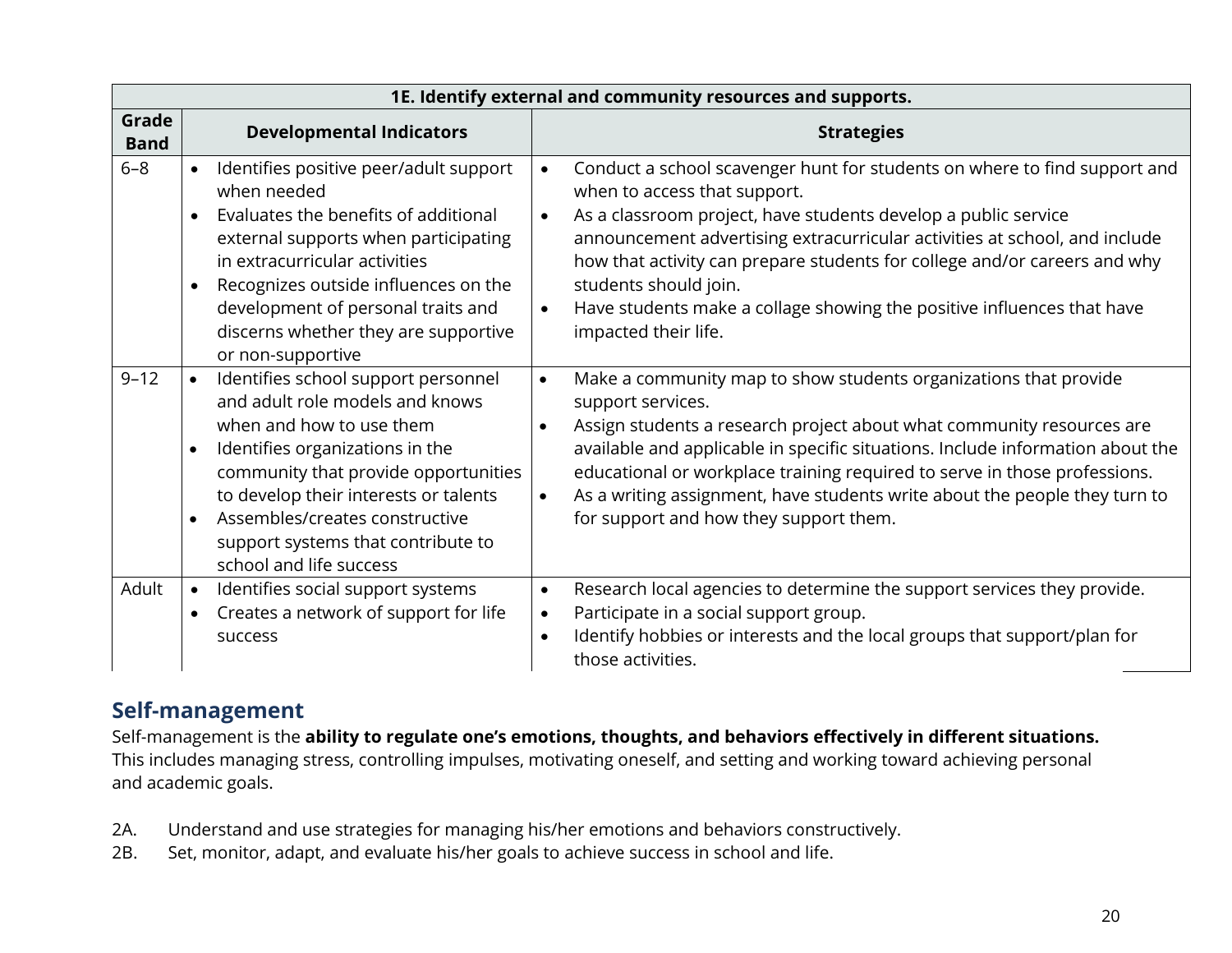|                             |                                                                                                                                                                                                                                                                                                                                                                                                                  | 2A. Understand and use strategies for managing his/her emotions and behaviors constructively.                                                                                                                                                                                                                                                                                                                                                                                                                                                                                                                                                                                                                                                                                                                                                                                                                                                  |
|-----------------------------|------------------------------------------------------------------------------------------------------------------------------------------------------------------------------------------------------------------------------------------------------------------------------------------------------------------------------------------------------------------------------------------------------------------|------------------------------------------------------------------------------------------------------------------------------------------------------------------------------------------------------------------------------------------------------------------------------------------------------------------------------------------------------------------------------------------------------------------------------------------------------------------------------------------------------------------------------------------------------------------------------------------------------------------------------------------------------------------------------------------------------------------------------------------------------------------------------------------------------------------------------------------------------------------------------------------------------------------------------------------------|
| <b>Grade</b><br><b>Band</b> | <b>Developmental Indicators</b>                                                                                                                                                                                                                                                                                                                                                                                  | <b>Strategies</b>                                                                                                                                                                                                                                                                                                                                                                                                                                                                                                                                                                                                                                                                                                                                                                                                                                                                                                                              |
| $K-2$                       | Identifies sources of common stress<br>$\bullet$<br>and demonstrates the ability to<br>manage emotions<br>Identifies and describes how<br>$\bullet$<br>emotions relate to thoughts and<br>behaviors<br>Describes and practices using words<br>to share their emotions about an<br>interaction or situation                                                                                                       | Have students read "Simon's Hook" or a similar story and discuss<br>$\bullet$<br>ways the character was taught to deal with the triggers that made<br>him angry.<br>Show students how a balloon deflates, and see if they can copy that<br>in their bodies for when they feel stressed.<br>Help students increase their dictionary of feeling words through<br>$\bullet$<br>books, role-play, and modeling that includes various settings (i.e.,<br>classroom and work environments).<br>Teach students to use self-control techniques to meet demands of<br>situations (e.g., taking a deep breath, counting to 10, self-talk, etc.).<br>Teach students how to replace "hot thoughts" with "cool thoughts."<br>Hot thoughts are immediate/impulsive. Cool thoughts come after<br>taking a deep breath and waiting a moment to calm down.                                                                                                      |
| $3 - 5$                     | Uses self-monitoring strategies (i.e.,<br>$\bullet$<br>self-talk) to manage stress and<br>regulate emotions<br>Identifies the relationship between<br>$\bullet$<br>thoughts, emotions, and actions<br>Demonstrates skills to respond<br>$\bullet$<br>effectively to pressure situations (e.g.,<br>calm down, walk away, seek help or<br>meditation)<br>Expresses emotions in a respectful<br>$\bullet$<br>manner | Routinely practice with students self-control techniques to meet<br>$\bullet$<br>demands of situations (e.g., taking a deep breath, counting to 10,<br>self-talk, etc.).<br>Have students practice using fill-in-the-blank "I" messages to identify<br>relationships between thoughts, emotions, and actions (e.g., When<br>you_, I feel__. What I would like for you to do is _).<br>Routinely provide authentic praise to students when you observe<br>$\bullet$<br>them managing themselves appropriately.<br>As a teacher, model effective self-management in an age-<br>appropriate way for students (e.g., "I'm feeling a little frustrated, so I<br>am going to stop and take a deep breath before I decide what to do<br>next.").<br>Teach students that emotions are okay. However, recognize that<br>how we respond to emotions may not be okay (e.g., It is okay to be<br>mad, but it is not okay to hit someone when you are mad). |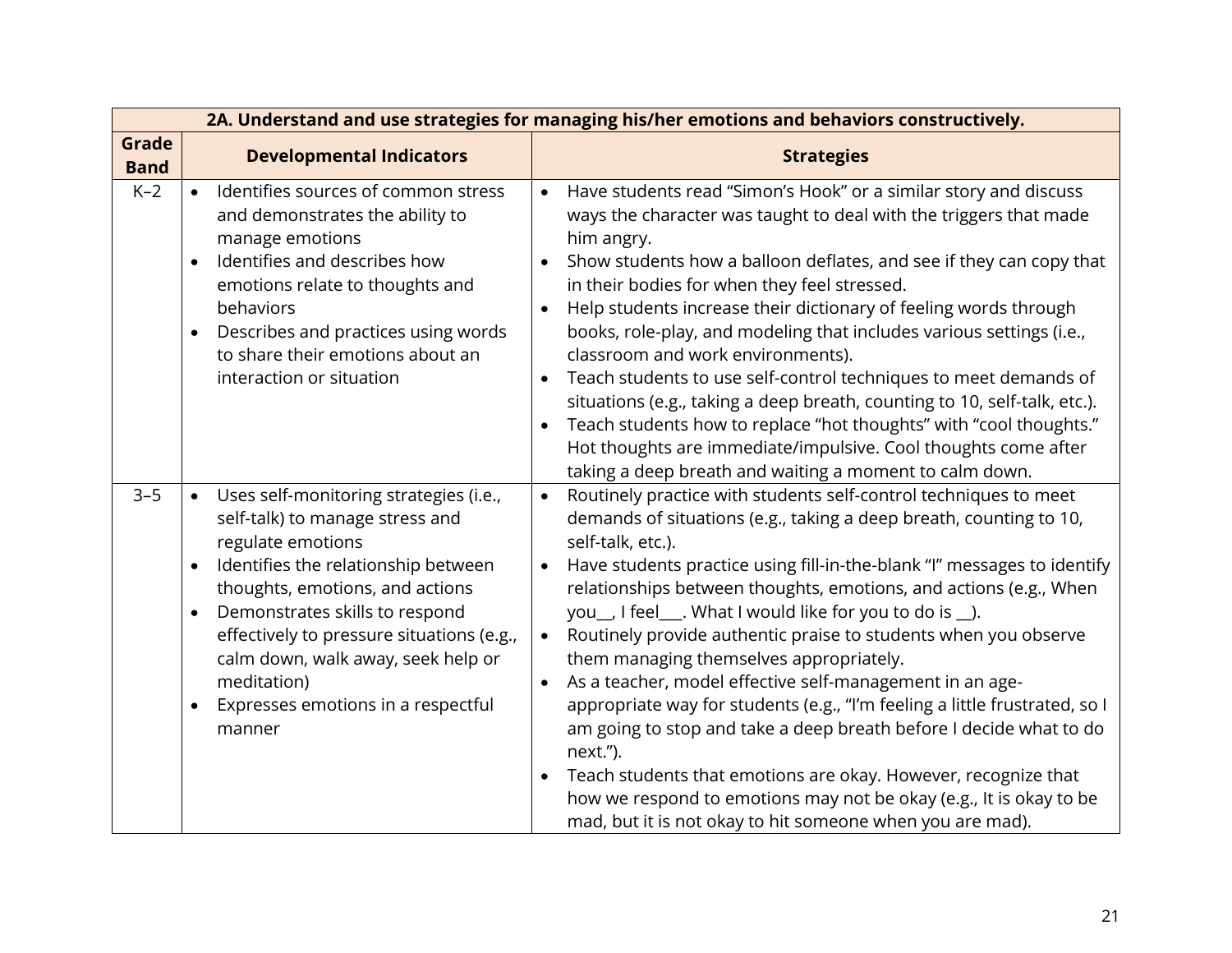|          |                                                                                                                                                                                                                                                                                                                                                                                                                                                                                                                                                                                                               | $\bullet$                                        | Establish a separate space in the classroom for individual self-                                                                                                                                                                                                                                                                                                                                                                                                                                                                                                                                                                                                                                                                                                                                                                                                                                                                                                                          |
|----------|---------------------------------------------------------------------------------------------------------------------------------------------------------------------------------------------------------------------------------------------------------------------------------------------------------------------------------------------------------------------------------------------------------------------------------------------------------------------------------------------------------------------------------------------------------------------------------------------------------------|--------------------------------------------------|-------------------------------------------------------------------------------------------------------------------------------------------------------------------------------------------------------------------------------------------------------------------------------------------------------------------------------------------------------------------------------------------------------------------------------------------------------------------------------------------------------------------------------------------------------------------------------------------------------------------------------------------------------------------------------------------------------------------------------------------------------------------------------------------------------------------------------------------------------------------------------------------------------------------------------------------------------------------------------------------|
|          |                                                                                                                                                                                                                                                                                                                                                                                                                                                                                                                                                                                                               |                                                  | management (e.g., peace corner, reading corner).                                                                                                                                                                                                                                                                                                                                                                                                                                                                                                                                                                                                                                                                                                                                                                                                                                                                                                                                          |
| $6 - 8$  | Maintains confidence during stress,<br>$\bullet$<br>emotional responses, or changing<br>emotions<br>Recognizes the affective behavioral<br>responses to thoughts, emotions, and<br>actions<br>Reflects on possible consequences,<br>both positive and negative, before<br>expressing an emotion or behavior                                                                                                                                                                                                                                                                                                   | $\bullet$<br>$\bullet$<br>$\bullet$              | Discuss with students hypothetical stressful situations they may<br>encounter and ways to manage them.<br>Teach students to use the cognitive "brake" using the acronym SOLD<br>(S=Stop what you are doing. O=Observe how you are doing. L=Look<br>at whether your feeling matches what is going on. D=Decide how<br>you will behave.).<br>Use literary characters to discuss with students strategies that the<br>characters used to handle their stressors.<br>Have students develop a graphic organizer that compares and<br>contrasts ways to express feelings.<br>Incorporate stress management techniques in the classroom (e.g.,                                                                                                                                                                                                                                                                                                                                                   |
|          |                                                                                                                                                                                                                                                                                                                                                                                                                                                                                                                                                                                                               |                                                  | deep breathing, stretching, yoga movements, and affirmations), and<br>identify appropriate settings for each of these strategies.                                                                                                                                                                                                                                                                                                                                                                                                                                                                                                                                                                                                                                                                                                                                                                                                                                                         |
| $9 - 12$ | Demonstrates the ability to reframe<br>$\bullet$<br>difficult situations into opportunities<br>that promote resilience and optimism<br>Evaluates how thoughts and emotions<br>affect decision making and<br>responsible behavior<br>Understands the effect of self-<br>monitoring (self-talk) strategies on<br>emotions and actions/behaviors<br>Recognizes and evaluates how<br>$\bullet$<br>expressing one's emotions might<br>affect or influence others<br>Identifies and practices strategies for<br>coping with and overcoming feelings<br>of rejection, social isolation, and other<br>forms of stress | $\bullet$<br>$\bullet$<br>$\bullet$<br>$\bullet$ | Have students share a work product in which they receive<br>constructive feedback from the teacher and their peers and develop<br>next steps to improve.<br>Ask students to demonstrate in a science class or in a math problem<br>ways to reframe the problem and compare that to ways to reframe<br>life problems.<br>Discuss with students the importance of living a healthy lifestyle to<br>manage stress and achieve a work/life balance.<br>Notice and reinforce qualities that are key to resilience (e.g.,<br>empathy, optimism, or forgiveness), and give students a chance to<br>practice them.<br>When students have a conflict with another person, help them to<br>keep things in perspective and to remember that someone else's<br>opinion doesn't define them.<br>Set up opportunities for students to role play situations in which<br>they must manage their emotions and behaviors constructively. For<br>example, best friends apply to the same college, and one is |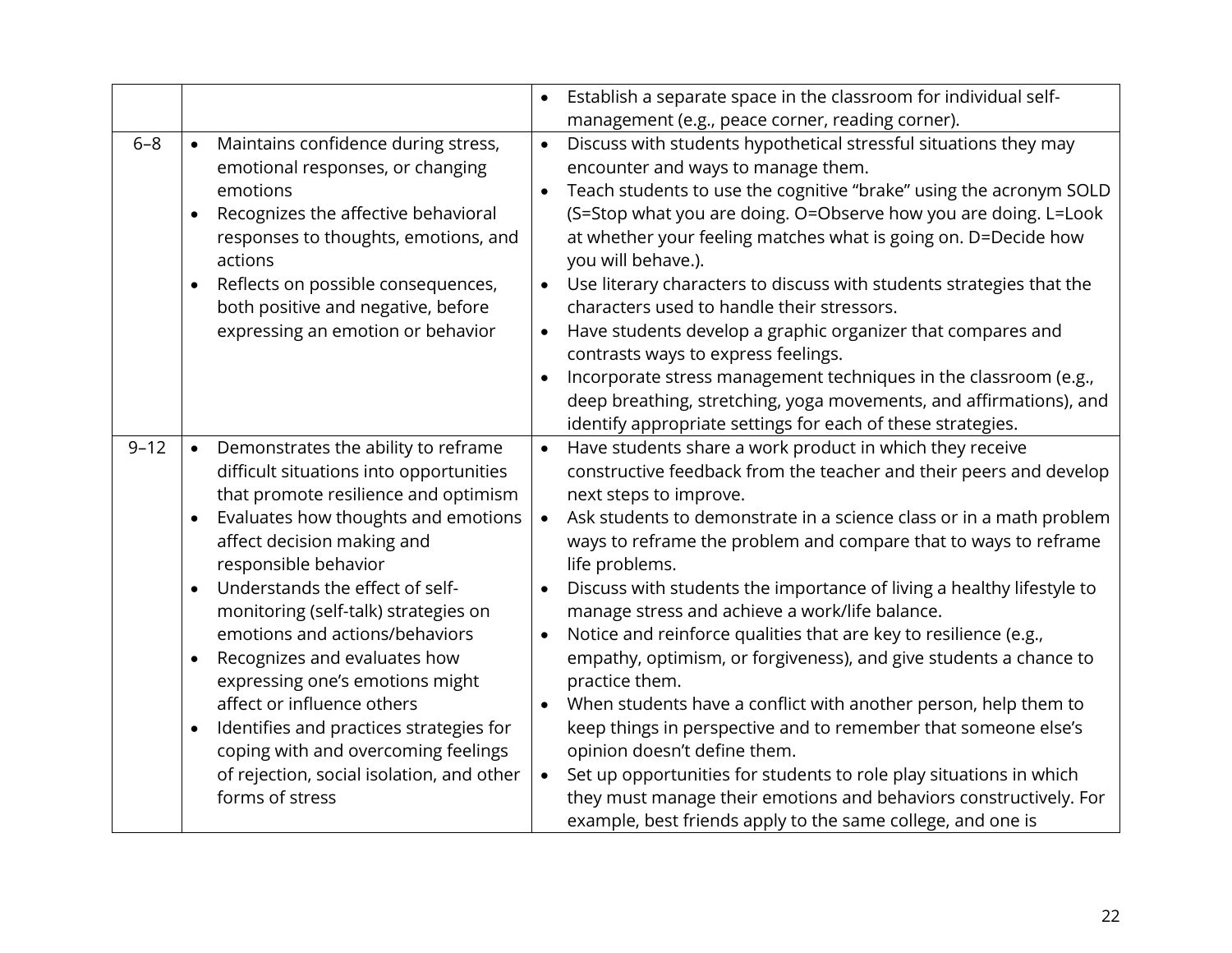|       |                                                                                                                                                                                                                                                                     | accepted and the other is not. How do they support each other and<br>maintain the friendship?                                                                                                                                                                                                          |
|-------|---------------------------------------------------------------------------------------------------------------------------------------------------------------------------------------------------------------------------------------------------------------------|--------------------------------------------------------------------------------------------------------------------------------------------------------------------------------------------------------------------------------------------------------------------------------------------------------|
| Adult | Evaluates the impact of techniques<br>used to manage stress and emotions<br>Evaluates the environment and<br>determine appropriate ways to<br>express one's emotions and thoughts<br>Evaluates how expressing one's<br>emotions might affect or influence<br>others | If possible, avoid personal and professional "triggers" or stressors.<br>Practice mindfulness and meditation to manage stress and<br>emotions.<br>Use "I messages" that focus on emotions rather than thoughts.<br>Research and participate in wellness programs that are offered in<br>the community. |

|                      | 2B. Set, monitor, adapt, and evaluate his/her goals to achieve success in school and life.                                                                                                                                                                                                                      |                                                                                                                                                                                                                                                                                                                                                                                                                                                                                                                                                                                                                                                                                                        |  |
|----------------------|-----------------------------------------------------------------------------------------------------------------------------------------------------------------------------------------------------------------------------------------------------------------------------------------------------------------|--------------------------------------------------------------------------------------------------------------------------------------------------------------------------------------------------------------------------------------------------------------------------------------------------------------------------------------------------------------------------------------------------------------------------------------------------------------------------------------------------------------------------------------------------------------------------------------------------------------------------------------------------------------------------------------------------------|--|
| Grade<br><b>Band</b> | <b>Developmental Indicators</b>                                                                                                                                                                                                                                                                                 | <b>Strategies</b>                                                                                                                                                                                                                                                                                                                                                                                                                                                                                                                                                                                                                                                                                      |  |
| $K-2$                | Identifies a short-term goal (wish,<br>dream)<br>Identifies the steps needed to<br>accomplish a short-term goal<br>Identifies people/resources needed to<br>meet one's short-term goal<br>Recognizes if a goal is under one's<br>own control or someone else's<br>Describes something they have<br>accomplished | Have students write a list of short-term wishes and/or dreams as<br>they relate to school, sports, etc., and have them prioritize the list.<br>Teach students decision-making skills to build self-confidence and<br>self-control by providing a variety of choices throughout the day.<br>Set aside a time for students to describe and celebrate a goal they<br>have accomplished.<br>Have students participate in a step-by-step art or baking project and<br>$\bullet$<br>celebrate successful completion.<br>Have students routinely develop and complete age-appropriate,<br>short-term classroom goals (e.g., reduce time during transitions, put<br>supplies away quicker, line up for lunch). |  |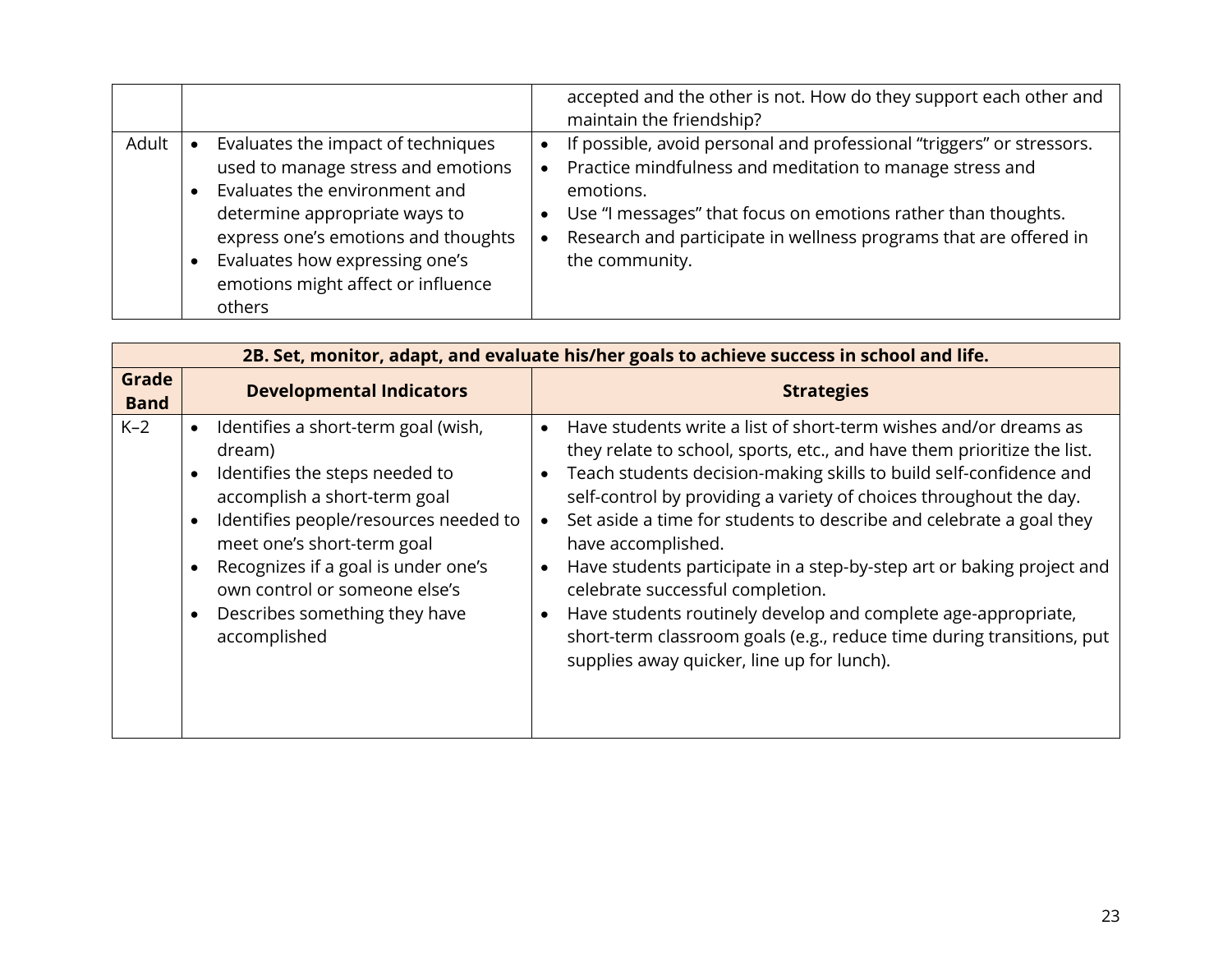| 2B. Set, monitor, adapt, and evaluate his/her goals to achieve success in school and life. |                                                                                                                                                                                                                                                                                                                                                                                                                                                                 |                                                               |                                                                                                                                                                                                                                                                                                                                                                                                                                                                                                                                                                                                                                                                                                                                                                                                                                                                                                                                                                      |  |
|--------------------------------------------------------------------------------------------|-----------------------------------------------------------------------------------------------------------------------------------------------------------------------------------------------------------------------------------------------------------------------------------------------------------------------------------------------------------------------------------------------------------------------------------------------------------------|---------------------------------------------------------------|----------------------------------------------------------------------------------------------------------------------------------------------------------------------------------------------------------------------------------------------------------------------------------------------------------------------------------------------------------------------------------------------------------------------------------------------------------------------------------------------------------------------------------------------------------------------------------------------------------------------------------------------------------------------------------------------------------------------------------------------------------------------------------------------------------------------------------------------------------------------------------------------------------------------------------------------------------------------|--|
| <b>Grade</b><br><b>Band</b>                                                                | <b>Developmental Indicators</b>                                                                                                                                                                                                                                                                                                                                                                                                                                 |                                                               | <b>Strategies</b>                                                                                                                                                                                                                                                                                                                                                                                                                                                                                                                                                                                                                                                                                                                                                                                                                                                                                                                                                    |  |
| $3 - 5$                                                                                    | Distinguishes between short- and<br>$\bullet$<br>long-term goals<br>Describes why learning is important in<br>helping them achieve personal goals<br>Identifies ability to meet the goal<br>$\bullet$<br>independently or with supports<br>Identifies personal skills, planning, or<br>$\bullet$<br>strategies that lead to<br>accomplishments<br>Evaluates what one might have done<br>$\bullet$<br>differently to achieve greater success<br>on a recent goal | $\bullet$<br>$\bullet$<br>$\bullet$<br>$\bullet$<br>$\bullet$ | Have students set daily or weekly short- and long-term social and/or<br>academic goal(s), and have students list the steps and skills<br>necessary to achieve their goal(s).<br>Have students make charts and visual reminders so they can track<br>progress on daily and weekly goal(s).<br>Reward students for meeting goal(s).<br>Implement collaborative learning projects that utilize the jigsaw<br>technique to help students create their own learning and improve<br>social interactions.<br>Have students research and summarize the education path<br>required to achieve a specific career goal.                                                                                                                                                                                                                                                                                                                                                         |  |
| $6 - 8$                                                                                    | Designs actions plans for achieving<br>$\bullet$<br>short-term and long-term goals and<br>establishing timelines<br>Identifies and utilizes potential<br>resources for achieving goals (e.g.,<br>home, school, and community<br>support)<br>Sets a positive character goal<br>Establishes criteria for evaluating<br>personal and academic success<br>Demonstrates goal-setting skills<br>$\bullet$<br>related to potential career paths                        | $\bullet$<br>$\bullet$                                        | Have students set academic and personal SMART (Specific,<br>Measurable, Attainable, Relevant, Timely) goals that are short and<br>long term.<br>Have students create an action plan for each SMART goal that lists<br>what resources (i.e., home, school, and community) they would<br>utilize.<br>Have students reflect on the progress of each goal, why the goal<br>was important, and what they would do differently.<br>Via peer-to-peer interviews, have students set a character goal on a<br>virtue that is most important to them.<br>Create a visual timeline to show students how much of a person's<br>life is spent working, going to school, spending time with family,<br>sleeping, and having personal time.<br>Assist students in creating a high school plan that includes<br>transition to postsecondary and the workforce.<br>Use biographies to discuss how people persevered through hard<br>times to turn their lives around or reach a goal. |  |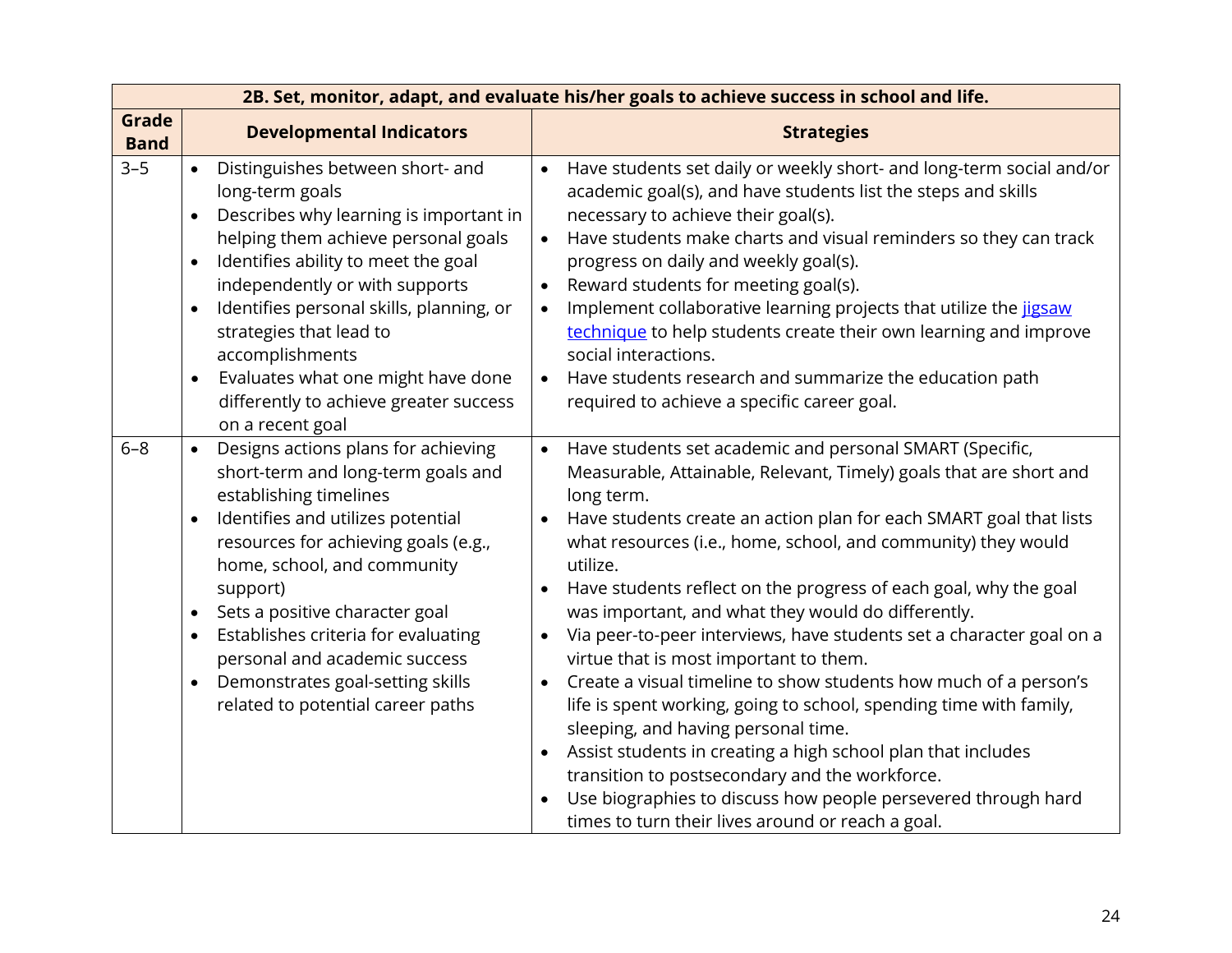|                      |                                                                                                                                                                                                                                                                                                                                                                                                                                                                                                                                                                                   | 2B. Set, monitor, adapt, and evaluate his/her goals to achieve success in school and life.                                                                                                                                                                                                                                                                                                                                                                                                                                                                                                                                                                                                                                                               |
|----------------------|-----------------------------------------------------------------------------------------------------------------------------------------------------------------------------------------------------------------------------------------------------------------------------------------------------------------------------------------------------------------------------------------------------------------------------------------------------------------------------------------------------------------------------------------------------------------------------------|----------------------------------------------------------------------------------------------------------------------------------------------------------------------------------------------------------------------------------------------------------------------------------------------------------------------------------------------------------------------------------------------------------------------------------------------------------------------------------------------------------------------------------------------------------------------------------------------------------------------------------------------------------------------------------------------------------------------------------------------------------|
| Grade<br><b>Band</b> | <b>Developmental Indicators</b>                                                                                                                                                                                                                                                                                                                                                                                                                                                                                                                                                   | <b>Strategies</b>                                                                                                                                                                                                                                                                                                                                                                                                                                                                                                                                                                                                                                                                                                                                        |
| $9 - 12$             | Identifies academic goals and self-<br>$\bullet$<br>monitoring strategies<br>Sets a postsecondary goal with action<br>steps, timeframes, and criteria for<br>evaluating achievement<br>Demonstrates an understanding that<br>$\bullet$<br>goal setting supports life-long success<br>Sets, monitors, adapts, and evaluates<br>$\bullet$<br>goals to achieve success in school and<br>life<br>Identifies outside resources that can<br>help in achieving one's goal<br>Incorporates personal management<br>skills (i.e., time management,<br>organization skills) on a daily basis | Have students set short- and long-term academic, career, and<br>$\bullet$<br>personal SMART (Specific, Measurable, Attainable, Relevant, Timely)<br>goals.<br>Have students create weekly sub-goals connected to their authentic<br>$\bullet$<br>interests, monitoring progress over time, etc.<br>Teach students how to self-assess progress toward their goals and<br>$\bullet$<br>how to modify their career and academic goals to include<br>postsecondary.<br>Ask students to interview people they feel could help them set and<br>$\bullet$<br>achieve future career goals.<br>Encourage the use of school planners to stay organized.<br>Have students create a timeline for the admissions process for a<br>selected postsecondary institution. |
| Adult                | Demonstrates an understanding that<br>$\bullet$<br>goal setting supports life-long success<br>Sets, monitors, adapts, and evaluates<br>$\bullet$<br>goals to achieve success in life<br>Analyzes the effect personal<br>tendencies have on goal achievement<br>(e.g., integrity, prioritizing, managing<br>time, adequate resources)                                                                                                                                                                                                                                              | Write personal and professional SMART (Specific, Measurable,<br>$\bullet$<br>Attainable, Relevant, Timely) goals that are both short and long<br>term.<br>Identify the education, skills, training, contacts, and finances<br>necessary to achieve your goals.<br>Identify values necessary to achieve goals.<br>$\bullet$<br>Discuss your goals with friends, family members, or colleagues.                                                                                                                                                                                                                                                                                                                                                            |

### **Social Awareness**

Social awareness is the **ability to understand the perspective of others from diverse backgrounds and cultures, to understand social and ethical norms for behavior, and to recognize and practice civic responsibility in family, school, and community.**

3A. Demonstrate awareness and consideration of other people's emotions, perspectives, and social cues.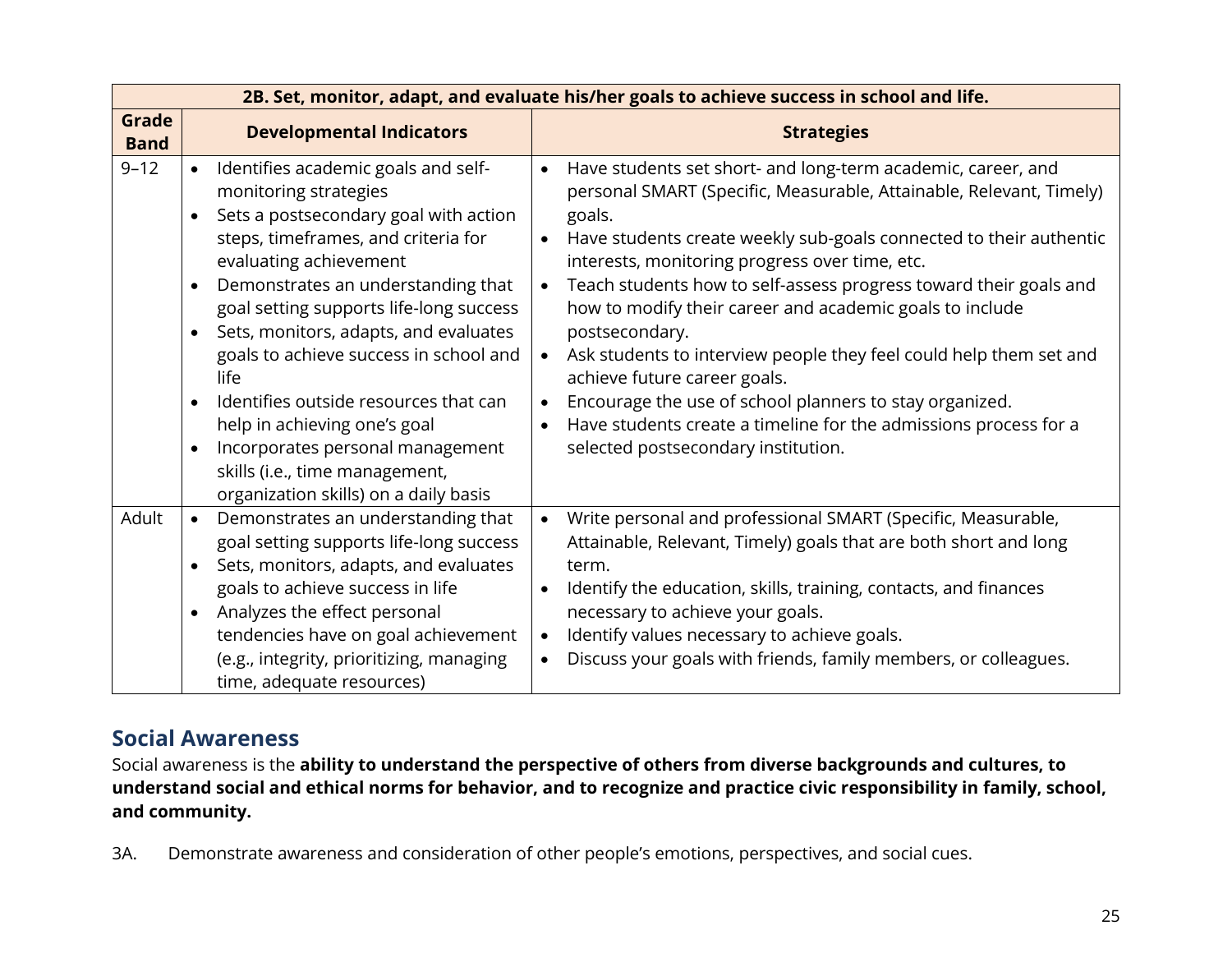- 3B. Exhibit civic responsibility in multiple settings.
- 3C. Demonstrate an awareness and respect for human dignity, including culture and differences.

|                             | 3A. Demonstrate awareness and consideration of other people's emotions, perspectives, and social cues.                                                                                                                                                                                                                                                                                            |                                                                                                                                                                                                                                                                                                                                                                                                                                                                                                                                                                                                                                                                                                           |  |  |
|-----------------------------|---------------------------------------------------------------------------------------------------------------------------------------------------------------------------------------------------------------------------------------------------------------------------------------------------------------------------------------------------------------------------------------------------|-----------------------------------------------------------------------------------------------------------------------------------------------------------------------------------------------------------------------------------------------------------------------------------------------------------------------------------------------------------------------------------------------------------------------------------------------------------------------------------------------------------------------------------------------------------------------------------------------------------------------------------------------------------------------------------------------------------|--|--|
| <b>Grade</b><br><b>Band</b> | <b>Developmental Indicators</b>                                                                                                                                                                                                                                                                                                                                                                   | <b>Strategies</b>                                                                                                                                                                                                                                                                                                                                                                                                                                                                                                                                                                                                                                                                                         |  |  |
| $K-2$                       | Recognizes the emotions/feelings of<br>$\bullet$<br>others by using attention and/or<br>listening skills to assess facial<br>expressions, body language, and tone<br>of voice<br>Recognizes the effect of words and<br>$\bullet$<br>actions on others' emotions                                                                                                                                   | Engage students in a game of "Feelings Charades" to identify<br>$\bullet$<br>different emotions and how they are expressed.<br>Brainstorm a list of behaviors students feel would be hurtful to<br>others, why they are hurtful, and what they could do differently.<br>Routinely talk with students about how others (e.g., parents,<br>classmates, and literary characters) feel in different situations.                                                                                                                                                                                                                                                                                               |  |  |
| $3 - 5$                     | Recognizes the emotions of others by<br>$\bullet$<br>using listening and/or visual cues<br>Recognizes multiple points of view or<br>$\bullet$<br>perspectives in a situation<br>Recognizes non-verbal, environmental<br>$\bullet$<br>or social cues to identify the emotions<br>and perspectives of others<br>Predicts the impact of one's own<br>$\bullet$<br>behavior on the emotions of others | Have students work in small groups to discuss and report out on<br>$\bullet$<br>the verbal, physical, or situational cues that indicate how others<br>may feel.<br>Give student teams separate lists of emotions. Have them design<br>and perform skits showing all the emotions, while the other teams<br>try to guess what emotions were on their list.<br>Have students dress up as characters in history or literature and act<br>$\bullet$<br>out how those individuals were feeling and how it affected their<br>behavior.<br>Discuss with students how recognizing different points of view is<br>important for different jobs (e.g., judge, teacher, police officer,<br>reporter, teacher, etc.). |  |  |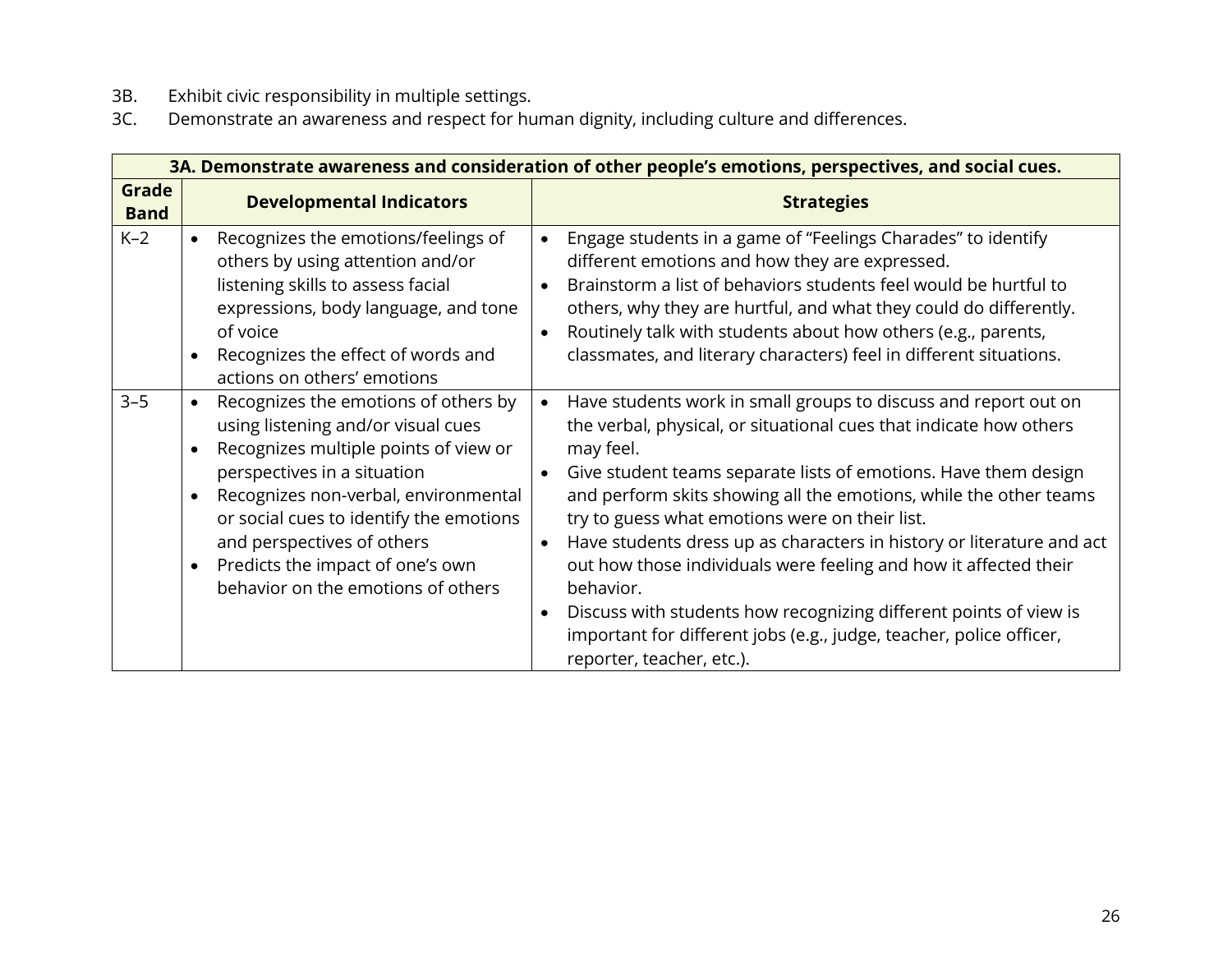|                             | 3A. Demonstrate awareness and consideration of other people's emotions, perspectives, and social cues.                                                                                                                                                                                                                                                                                                          |                                                                                                                                                                                                                                                                                                                                                                                                                                                                                                                                                                                                                                                                                                                                                                                           |  |
|-----------------------------|-----------------------------------------------------------------------------------------------------------------------------------------------------------------------------------------------------------------------------------------------------------------------------------------------------------------------------------------------------------------------------------------------------------------|-------------------------------------------------------------------------------------------------------------------------------------------------------------------------------------------------------------------------------------------------------------------------------------------------------------------------------------------------------------------------------------------------------------------------------------------------------------------------------------------------------------------------------------------------------------------------------------------------------------------------------------------------------------------------------------------------------------------------------------------------------------------------------------------|--|
| <b>Grade</b><br><b>Band</b> | <b>Developmental Indicators</b>                                                                                                                                                                                                                                                                                                                                                                                 | <b>Strategies</b>                                                                                                                                                                                                                                                                                                                                                                                                                                                                                                                                                                                                                                                                                                                                                                         |  |
| $6 - 8$                     | Analyzes ways that a person's<br>$\bullet$<br>emotions can be affected by the<br>behavior of others<br>Accepts and shows respect for other<br>$\bullet$<br>people's perspectives, opinions, or<br>points of view                                                                                                                                                                                                | Have students write alternative endings to stories through changing<br>$\bullet$<br>the behavior of one character.<br>Conduct class meetings in which students are given the opportunity<br>to support each other and validate their emotions.<br>Assign students a current topic and ask them to interview important<br>$\bullet$<br>people in their lives to gather different perspectives, opinions, and<br>points of view. Students can then present their results either in an<br>oral or written report.<br>Identify professionals in the school and community that provide<br>support for others.                                                                                                                                                                                  |  |
| $9 - 12$                    | Considers the feelings of others<br>$\bullet$<br>Identifies verbal, environmental, or<br>situational cues that demonstrate<br>how others feel<br>Values and learns from the<br>perspectives of others<br>Analyzes the factors that impact<br>$\bullet$<br>perceived appropriateness of an<br>emotional response related to the<br>setting or situation (e.g., a job<br>interview vs. casual lunch with friends) | Encourage students to get involved in a community-giving situation<br>$\bullet$<br>in which they help others.<br>Conduct Socratic seminars, and have students write reflection<br>$\bullet$<br>papers about how their viewpoints changed when listening to<br>others.<br>Do pair-shares in which one student must tell their partner's<br>perspective on an issue.<br>Have students interview other peers to discover what they have in<br>common both within and outside the school.<br>Provide authentic feedback when students persevere (e.g., "I know<br>$\bullet$<br>how hard that was, but you never gave up. I'm very proud of you,<br>and you should be proud of yourself.").<br>Invite business and community members to talk to students about<br>helping and service careers. |  |
| Adult                       | Considers the feelings of others<br>$\bullet$<br>Is intuitive of other people's needs<br>$\bullet$<br>Is patient-even when one doesn't<br>feel like it                                                                                                                                                                                                                                                          | Take a break from technology to connect with others.<br>$\bullet$<br>Ask a friend, family member, or colleague how they are feeling, and<br>be responsive to their needs.<br>Practice random acts of kindness.<br>Keep a gratitude journal.                                                                                                                                                                                                                                                                                                                                                                                                                                                                                                                                               |  |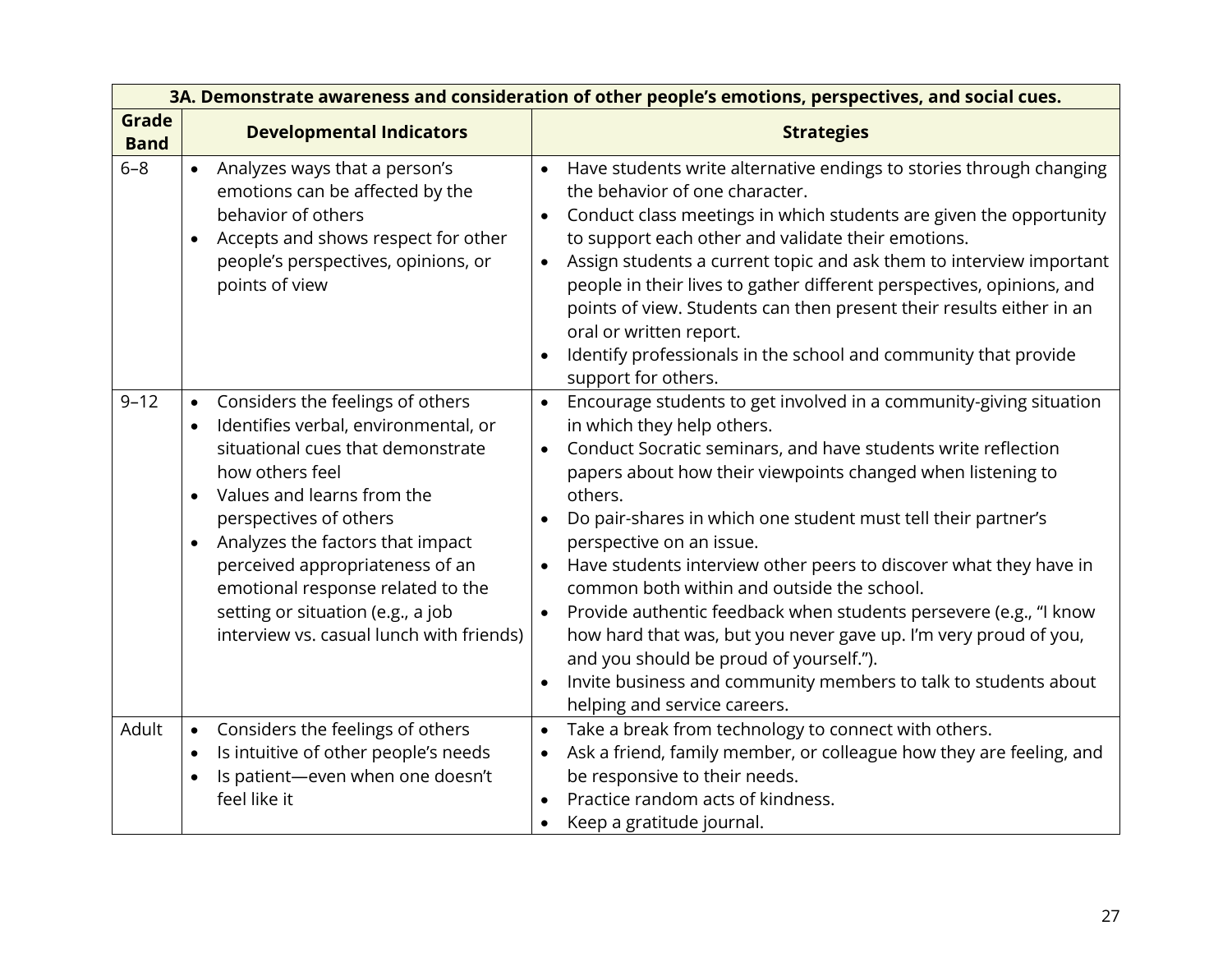|                             | 3B. Exhibit civic responsibility in multiple settings.                                                                                                                                                                                                                                                                                 |                                                                                                                                                                                                                                                                                                                                                                                                                                                                                                                                                                                                                         |  |  |
|-----------------------------|----------------------------------------------------------------------------------------------------------------------------------------------------------------------------------------------------------------------------------------------------------------------------------------------------------------------------------------|-------------------------------------------------------------------------------------------------------------------------------------------------------------------------------------------------------------------------------------------------------------------------------------------------------------------------------------------------------------------------------------------------------------------------------------------------------------------------------------------------------------------------------------------------------------------------------------------------------------------------|--|--|
| <b>Grade</b><br><b>Band</b> | <b>Developmental Indicators</b>                                                                                                                                                                                                                                                                                                        | <b>Strategies</b>                                                                                                                                                                                                                                                                                                                                                                                                                                                                                                                                                                                                       |  |  |
| $K-2$                       | Recognizes and names how others<br>$\bullet$<br>within their school, home, and<br>community help them<br>Identifies how to help others<br>$\bullet$<br>Expresses how it feels to help others<br>$\bullet$                                                                                                                              | Use dramatic play with students that includes costumes to act out<br>$\bullet$<br>roles and behaviors of community helpers.<br>Highlight a community helper each month, and invite them to visit<br>$\bullet$<br>your classroom or school (e.g., firefighter in October during Fire<br>Awareness Week).<br>Assign classroom jobs, and have students discuss how these jobs<br>are helpful to the class.<br>Have students identify from a feelings chart how it makes them feel<br>to help others.                                                                                                                       |  |  |
| $3 - 5$                     | Describes what they learned about<br>$\bullet$<br>themselves in helping others<br>Shares reasons for helping others<br>$\bullet$<br>Identifies roles they have to<br>$\bullet$<br>contribute to their school, home, and<br>community<br>Works collaboratively with peers to<br>$\bullet$<br>complete a job, task, or address a<br>need | Use cooperative learning groups to promote students working<br>$\bullet$<br>together.<br>Have students create a bulletin board showing photos of<br>$\bullet$<br>community helpers, and label how they help others.<br>Ask students to trace each other's hands and write a quality they<br>$\bullet$<br>learned about helping. Display the hands around the room as the<br>'helping hands.'<br>Select and adopt a classroom community service project that serves<br>others in the school or community.<br>As a journal writing assignment, have students journal about ways<br>they can help and why it is important. |  |  |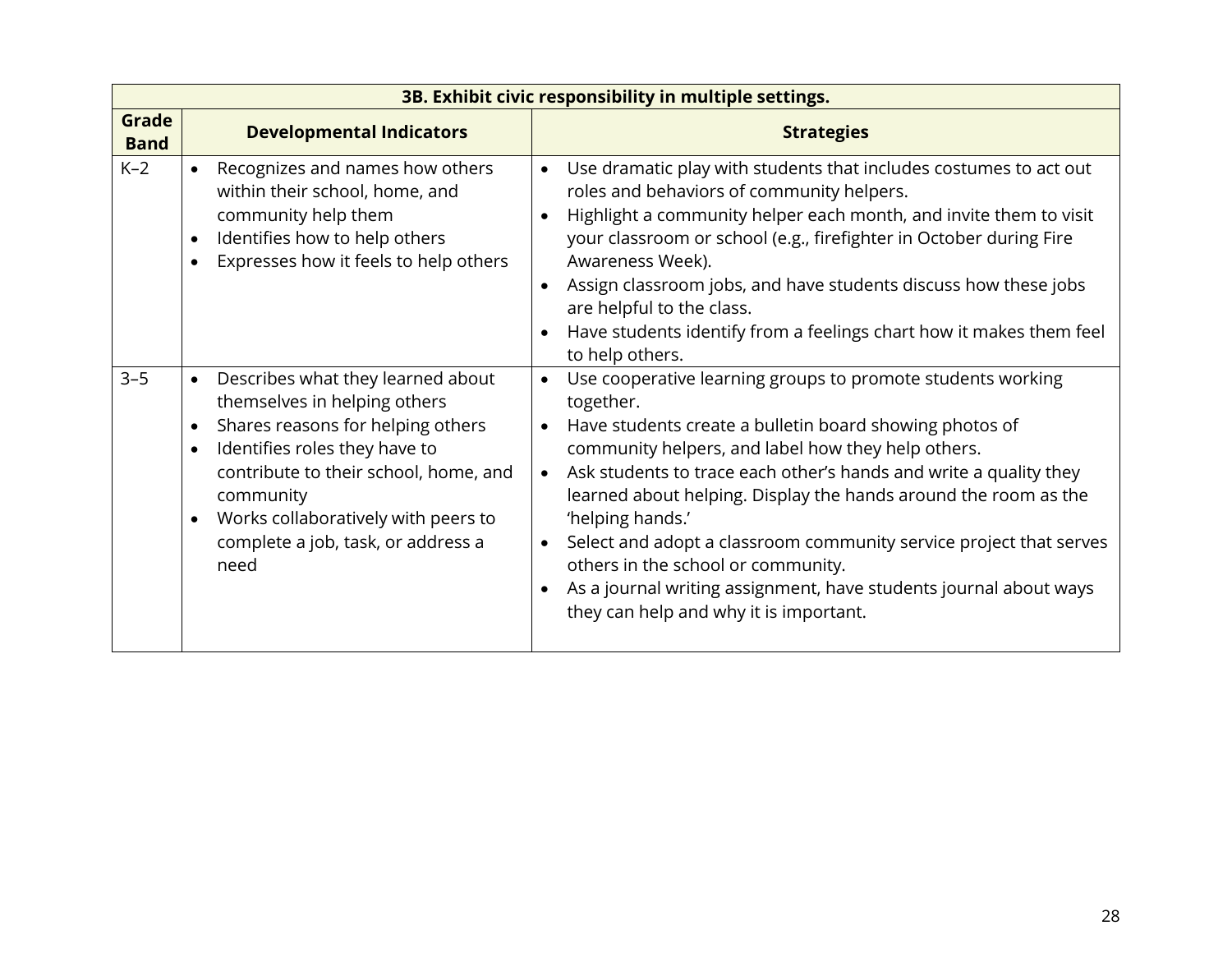|                             | 3B. Exhibit civic responsibility in multiple settings.                                                                                                                                                                                                                                                                                                                                                                                     |                                                                                                                                                                                                                                                                                                                                                                                                                                                                                                                                                                                                                                                                                                                                                                                                            |  |  |
|-----------------------------|--------------------------------------------------------------------------------------------------------------------------------------------------------------------------------------------------------------------------------------------------------------------------------------------------------------------------------------------------------------------------------------------------------------------------------------------|------------------------------------------------------------------------------------------------------------------------------------------------------------------------------------------------------------------------------------------------------------------------------------------------------------------------------------------------------------------------------------------------------------------------------------------------------------------------------------------------------------------------------------------------------------------------------------------------------------------------------------------------------------------------------------------------------------------------------------------------------------------------------------------------------------|--|--|
| <b>Grade</b><br><b>Band</b> | <b>Developmental Indicators</b>                                                                                                                                                                                                                                                                                                                                                                                                            | <b>Strategies</b>                                                                                                                                                                                                                                                                                                                                                                                                                                                                                                                                                                                                                                                                                                                                                                                          |  |  |
| $6 - 8$                     | • Explains how their decisions and<br>behaviors affect the well-being of<br>their school, home, and community<br>Explores a community or global need<br>$\bullet$<br>to generate possible solutions<br>Engages in social critique and makes<br>$\bullet$<br>decisions that will lead to social<br>change<br>Evaluates the impact of a school,<br>$\bullet$<br>home, or community initiative that the<br>student was personally involved in | Draw an "Impact Web," and ask students to show how their actions<br>could potentially affect others or how a historical figure's actions<br>affected society.<br>Have students participate in a service learning project within their<br>$\bullet$<br>community that utilizes the steps of investigation, preparation,<br>action, reflection, demonstration, and celebration.<br>Have students examine global needs and participate in a discussion<br>around what they would do to help if they were president.<br>Have students write an article or paper on the impact of their<br>involvement in a school, home, or community initiative and evaluate<br>what they would do the same or differently. Have them reflect on<br>how that activity might influence their career interests.                 |  |  |
| $9 - 12$                    | Works cooperatively with others to<br>$\bullet$<br>implement a strategy to address a<br>need in the broader community<br>Participates in activities that show<br>they are agents for positive change<br>within their community<br>Evaluates the impact of a school,<br>$\bullet$<br>home, or community initiative for<br>change                                                                                                            | Ask students to participate in a service learning project within their<br>community that utilizes the steps of investigation, preparation,<br>action, reflection, demonstration, and celebration.<br>Have students work together in groups to identify an issue within<br>the broader community and write a persuasive letter to a leader<br>that addresses the issue.<br>Review the Youth Risk Behavior Survey data for adolescents. Identify<br>$\bullet$<br>a pertinent issue, and discuss with students strategies they could<br>use to address the issue.<br>Involve students in youth vote, and have them identify a<br>cultural/civic group that addresses common good.<br>Have students' research careers in advocacy or community service<br>and identify one that interests them to write about. |  |  |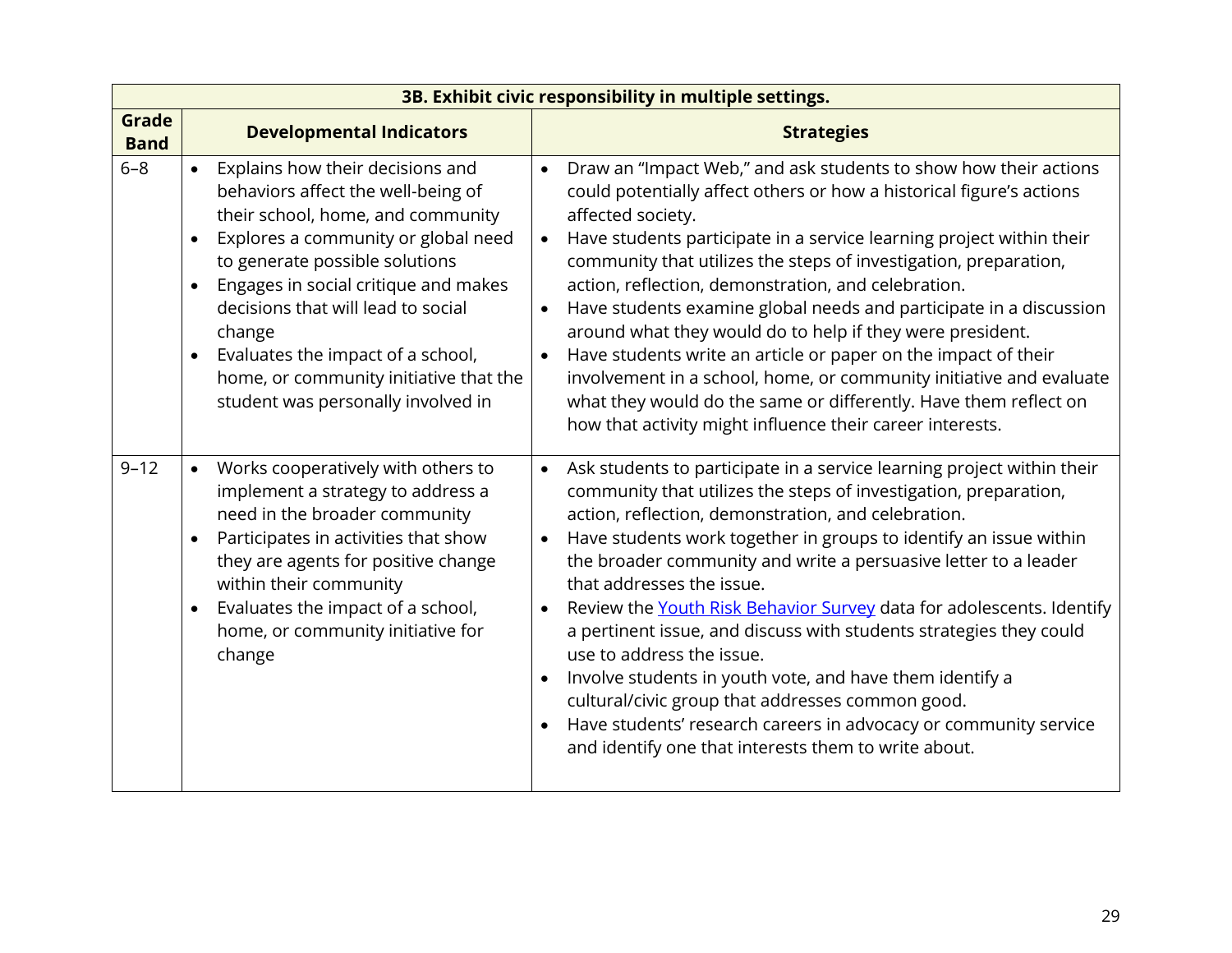|                      | 3B. Exhibit civic responsibility in multiple settings.                                                                                                                                                                                                                         |                                                                                                                                                                                                                                          |  |  |
|----------------------|--------------------------------------------------------------------------------------------------------------------------------------------------------------------------------------------------------------------------------------------------------------------------------|------------------------------------------------------------------------------------------------------------------------------------------------------------------------------------------------------------------------------------------|--|--|
| Grade<br><b>Band</b> | <b>Developmental Indicators</b>                                                                                                                                                                                                                                                | <b>Strategies</b>                                                                                                                                                                                                                        |  |  |
| Adult                | Recognizes the role of the individual<br>$\bullet$<br>within the larger community<br>Participates in activities that show<br>they are an agent for positive change<br>within the community<br>Evaluates the impact of a school,<br>home, or community initiative for<br>change | Become an advocate in local community initiatives that address<br>specific issues.<br>Work with other adults to create a sense of responsibility to be<br>available to help young people and become a mentor to a school-<br>aged child. |  |  |

|                             | 3C. Demonstrate an awareness and respect for human dignity, including culture and differences.                                                                                                                                              |                                                                                                                                                                                                                                                                                                                                                                                                                                                                                                                                                       |  |
|-----------------------------|---------------------------------------------------------------------------------------------------------------------------------------------------------------------------------------------------------------------------------------------|-------------------------------------------------------------------------------------------------------------------------------------------------------------------------------------------------------------------------------------------------------------------------------------------------------------------------------------------------------------------------------------------------------------------------------------------------------------------------------------------------------------------------------------------------------|--|
| <b>Grade</b><br><b>Band</b> | <b>Developmental Indicators</b>                                                                                                                                                                                                             | <b>Strategies</b>                                                                                                                                                                                                                                                                                                                                                                                                                                                                                                                                     |  |
| $K-2$                       | Describes characteristics of two<br>$\bullet$<br>people that are similar and different<br>Names qualities of others from a<br>$\bullet$<br>variety of cultures and groups                                                                   | Have students brainstorm a list of their personal traits, and then go<br>$\bullet$<br>around the room comparing and contrasting traits with their<br>classmates.<br>Discuss literary characters who served and made sacrifices for<br>others.<br>Adopt a country each month, and have students learn about the<br>culture of that country to include food, dress, celebrations, and<br>professions predominant in that culture.<br>Hold class meetings to involve students in sharing and recognizing<br>the culture and diversity of other students. |  |
| $3 - 5$                     | Defines stereotyping, discrimination,<br>$\bullet$<br>and prejudice<br>Recognizes the similarities of different<br>$\bullet$<br>cultures and social groups<br>Recognizes the value of different<br>$\bullet$<br>cultures and social groups. | Help students' recognize stereotyping, discrimination, and prejudice<br>$\bullet$<br>and enhance their understanding of the effects of these actions on<br>others.<br>Discuss historical events or topics in the news on discrimination and<br>prejudice to discuss in the classroom.<br>Have students re-think the concept of "helping others"<br>Cultivate students' understanding of different social groups and<br>cultures                                                                                                                       |  |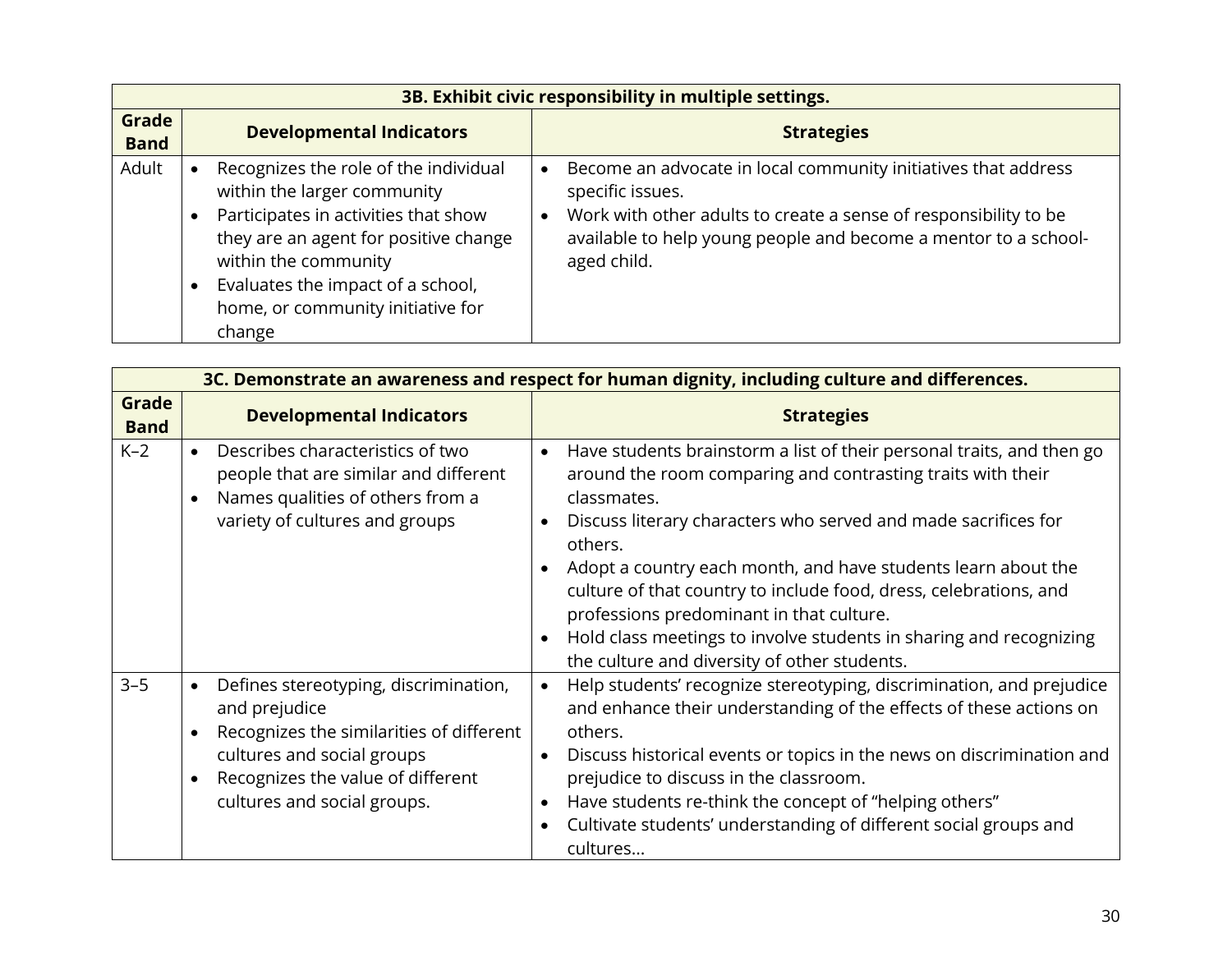|                      | 3C. Demonstrate an awareness and respect for human dignity, including culture and differences.                                                                                                                                                                                                                                                                                       |                                                                                                                                                                                                                                                                                                                                                                                                                                                           |  |
|----------------------|--------------------------------------------------------------------------------------------------------------------------------------------------------------------------------------------------------------------------------------------------------------------------------------------------------------------------------------------------------------------------------------|-----------------------------------------------------------------------------------------------------------------------------------------------------------------------------------------------------------------------------------------------------------------------------------------------------------------------------------------------------------------------------------------------------------------------------------------------------------|--|
| Grade<br><b>Band</b> | <b>Developmental Indicators</b>                                                                                                                                                                                                                                                                                                                                                      | <b>Strategies</b>                                                                                                                                                                                                                                                                                                                                                                                                                                         |  |
|                      |                                                                                                                                                                                                                                                                                                                                                                                      | Identify and teach about historical figures that used their<br>$\bullet$<br>career/occupation to fight for social justice (e.g., Martin Luther King,<br>Jr., Abraham Lincoln).                                                                                                                                                                                                                                                                            |  |
| $6 - 8$              | Recognizes the value of different<br>$\bullet$<br>cultures and social groups<br>Analyzes how culture impacts<br>$\bullet$<br>historical events<br>Recognizes how beliefs are shaped by<br>$\bullet$<br>social and cultural experiences                                                                                                                                               | Assign students books to read such as To Kill a Mockingbird and<br>$\bullet$<br>Charlie and the Chocolate Factory to recognize the value of all groups<br>and cultures.<br>Discuss with students how cultural events such as the Industrial<br>Revolution or the birth of talking pictures have impacted history.<br>Build diverse student working groups through the use of<br>$\bullet$<br>cooperative and project-based learning activities.           |  |
| $9 - 12$             | Demonstrates respect for individuals<br>$\bullet$<br>from different social and cultural<br>groups<br>Participates in cross-cultural activities<br>$\bullet$<br>and reflect on his/her experience<br>Reflects on strategies to oppose<br>$\bullet$<br>stereotyping and prejudice of others<br>Demonstrates respect to traditions<br>$\bullet$<br>and/or practices of various cultures | Conduct a Socratic seminar on a selected text on stereotyping<br>$\bullet$<br>and/or prejudice of others.<br>Have students' select and participate in a cross-cultural learning<br>activity in their school or community that includes a reflection<br>activity about what they learned.<br>Involve students' in planning a multi-cultural day or event to<br>$\bullet$<br>celebrate all ethnic groups represented in the school and in the<br>community. |  |
| Adult                | Identifies and addresses explicit or<br>$\bullet$<br>implicit biases towards persons<br>different than oneself                                                                                                                                                                                                                                                                       | Engage in learning opportunities on explicit or implicit bias.<br>$\bullet$<br>Participate in multi-cultural events in the community.<br>$\bullet$<br>Read about cultures different from your own.                                                                                                                                                                                                                                                        |  |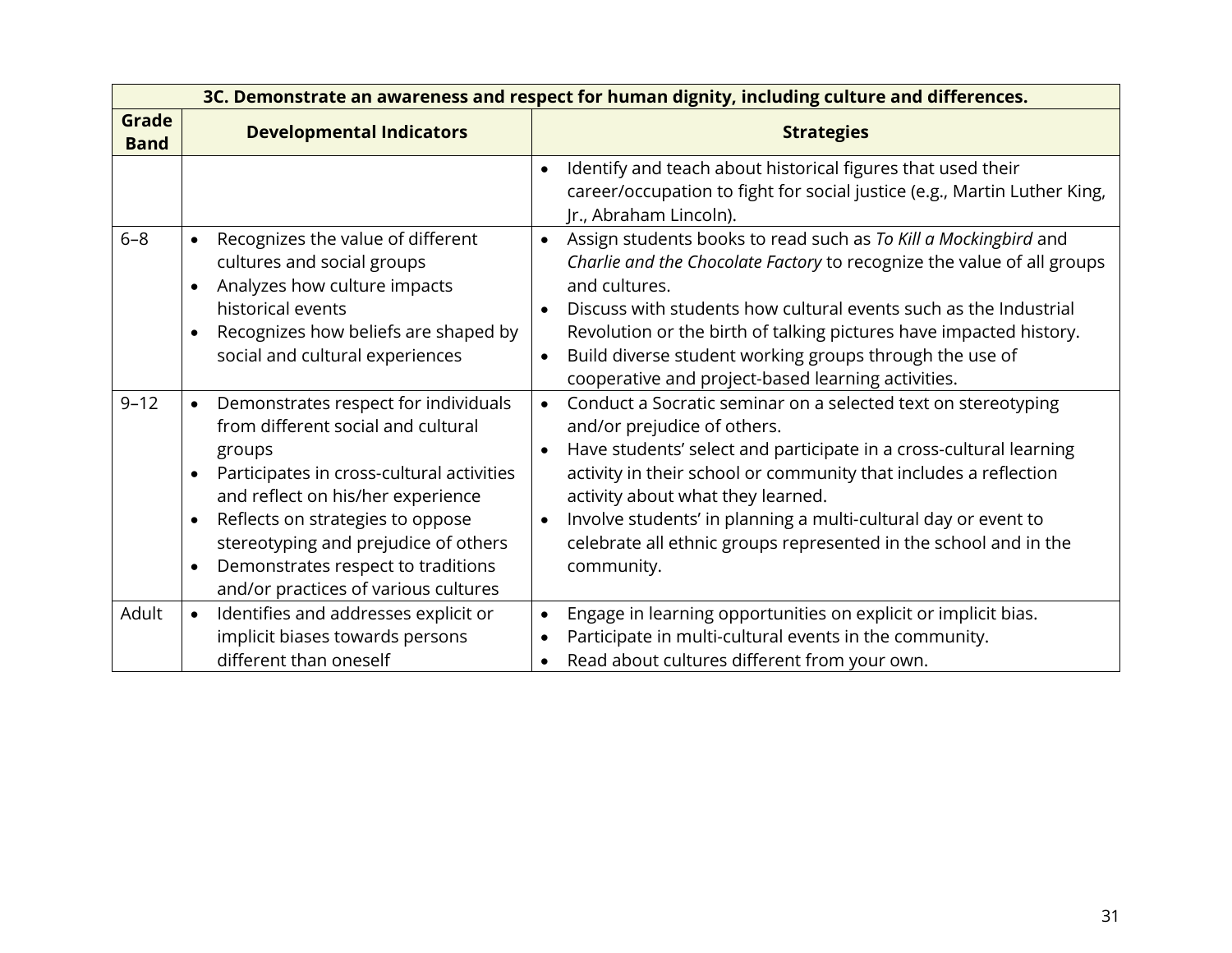# **Relationship Skills**

Relationships skills are the **ability to establish and maintain healthy and rewarding relationships with diverse individuals and groups.** This includes communicating clearly, listening actively, cooperating, resisting unwanted or inappropriate social pressure, negotiating conflict constructively, and seeking and offering help when needed.

- 4A. Use positive communication and social skills to interact effectively with others.
- 4B. Develop and maintain positive relationships.
- 4C. Demonstrate an ability to prevent, manage, and/or resolve interpersonal conflicts in constructive ways.

|                      | 4A. Use positive communication and social skills to interact effectively with others.                                                                                                                                                                                                                                                                                                                                                                       |                                                                                                                                                                                                                                                                                                                                                                                                                                                                                                                                                                                                                                                                                                             |  |
|----------------------|-------------------------------------------------------------------------------------------------------------------------------------------------------------------------------------------------------------------------------------------------------------------------------------------------------------------------------------------------------------------------------------------------------------------------------------------------------------|-------------------------------------------------------------------------------------------------------------------------------------------------------------------------------------------------------------------------------------------------------------------------------------------------------------------------------------------------------------------------------------------------------------------------------------------------------------------------------------------------------------------------------------------------------------------------------------------------------------------------------------------------------------------------------------------------------------|--|
| Grade<br><b>Band</b> | <b>Developmental Indicators</b>                                                                                                                                                                                                                                                                                                                                                                                                                             | <b>Strategies</b>                                                                                                                                                                                                                                                                                                                                                                                                                                                                                                                                                                                                                                                                                           |  |
| $K-2$                | Develops and maintains friendships<br>Uses positive communication and<br>behaviors such as:<br>taking turns<br>$\circ$<br>sharing with others<br>$\circ$<br>saying "please", "thank you,"<br>$\circ$<br>and/or "excuse me"<br>using compliments to encourage<br>$\circ$<br>others<br>paying attention when others are<br>$\circ$<br>talking<br>Effectively and appropriately<br>$\bullet$<br>communicates needs, wants, and<br>ideas in a respectful manner | • Use children's literature for teaching students friendship skills (e.g.,<br>Hunter's Best Friend at School and Best Friends for Frances).<br>Have students practice saying "please," "thank you," and "excuse<br>me" when appropriate.<br>Conduct a morning meeting during which students share a<br>compliment with their peers.<br>Use specific feedback to encourage students when they listen well<br>(e.g., Thank you for listening when I was talking.).<br>Ask students to find and share three things they have in common<br>with a friend and three things that are different.<br>Rehearse appropriate questions students can ask guest speakers<br>about their jobs for an upcoming career day. |  |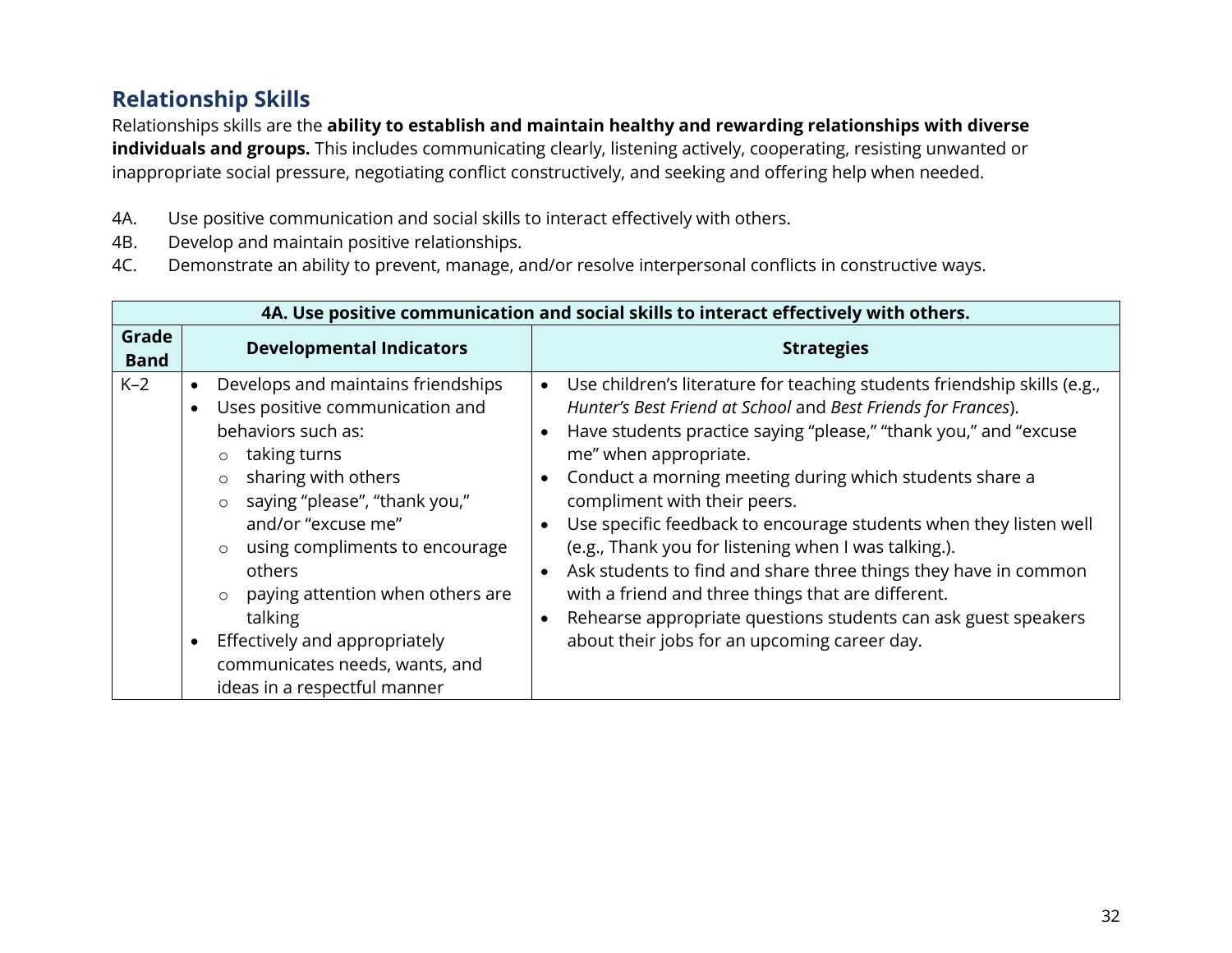| 4A. Use positive communication and social skills to interact effectively with others. |                                                                                                                                                                                                                                                                                                                                                                                                                     |                                                                                                                                                                                                                                                                                                                                                                                                                                                                                                                                                                                                                                                                                                                                                                                                                                                                                                                                                                                                                                                                                                                                                                                        |
|---------------------------------------------------------------------------------------|---------------------------------------------------------------------------------------------------------------------------------------------------------------------------------------------------------------------------------------------------------------------------------------------------------------------------------------------------------------------------------------------------------------------|----------------------------------------------------------------------------------------------------------------------------------------------------------------------------------------------------------------------------------------------------------------------------------------------------------------------------------------------------------------------------------------------------------------------------------------------------------------------------------------------------------------------------------------------------------------------------------------------------------------------------------------------------------------------------------------------------------------------------------------------------------------------------------------------------------------------------------------------------------------------------------------------------------------------------------------------------------------------------------------------------------------------------------------------------------------------------------------------------------------------------------------------------------------------------------------|
| Grade<br><b>Band</b>                                                                  | <b>Developmental Indicators</b>                                                                                                                                                                                                                                                                                                                                                                                     | <b>Strategies</b>                                                                                                                                                                                                                                                                                                                                                                                                                                                                                                                                                                                                                                                                                                                                                                                                                                                                                                                                                                                                                                                                                                                                                                      |
| $3 - 5$                                                                               | • Gives and receives compliments in a<br>genuine manner<br>Uses active listening skills to foster<br>better communication<br>Demonstrates good sportsmanship:<br>plays fairly<br>$\circ$<br>is a gracious winner<br>$\circ$<br>is an accepting loser<br>$\circ$<br>Demonstrates cooperative behaviors<br>in a group (e.g., listens, encourages,<br>acknowledges opinions,<br>compromises, and reaches<br>consensus) | Have a Compliment Day in which students give and receive three<br>$\bullet$<br>compliments.<br>Have students read the book Have You Filled a Bucket Today? Then,<br>$\bullet$<br>have students fill a class bucket with compliments for other<br>students.<br>In groups, have students build 'towers' using only the materials<br>$\bullet$<br>provided. Have students discuss how they cooperated as a group to<br>build the tower.<br>Give students a listening task (e.g., describe a process or task, then<br>$\bullet$<br>have students turn to a partner and explain what they heard).<br>Invite a business/industry representative to speak to the class about<br>$\bullet$<br>his/her job. Students should listen for specific skills, education or<br>training required, rewards and challenges in the job, and should ask<br>appropriate questions.<br>Help students understand that a loss can be a valuable life lesson<br>through "teachable moments" when playing games either in class or<br>on the playground.<br>Establish class or morning meetings that give students the<br>opportunity to interact with each other and practice speaking and<br>listening skills. |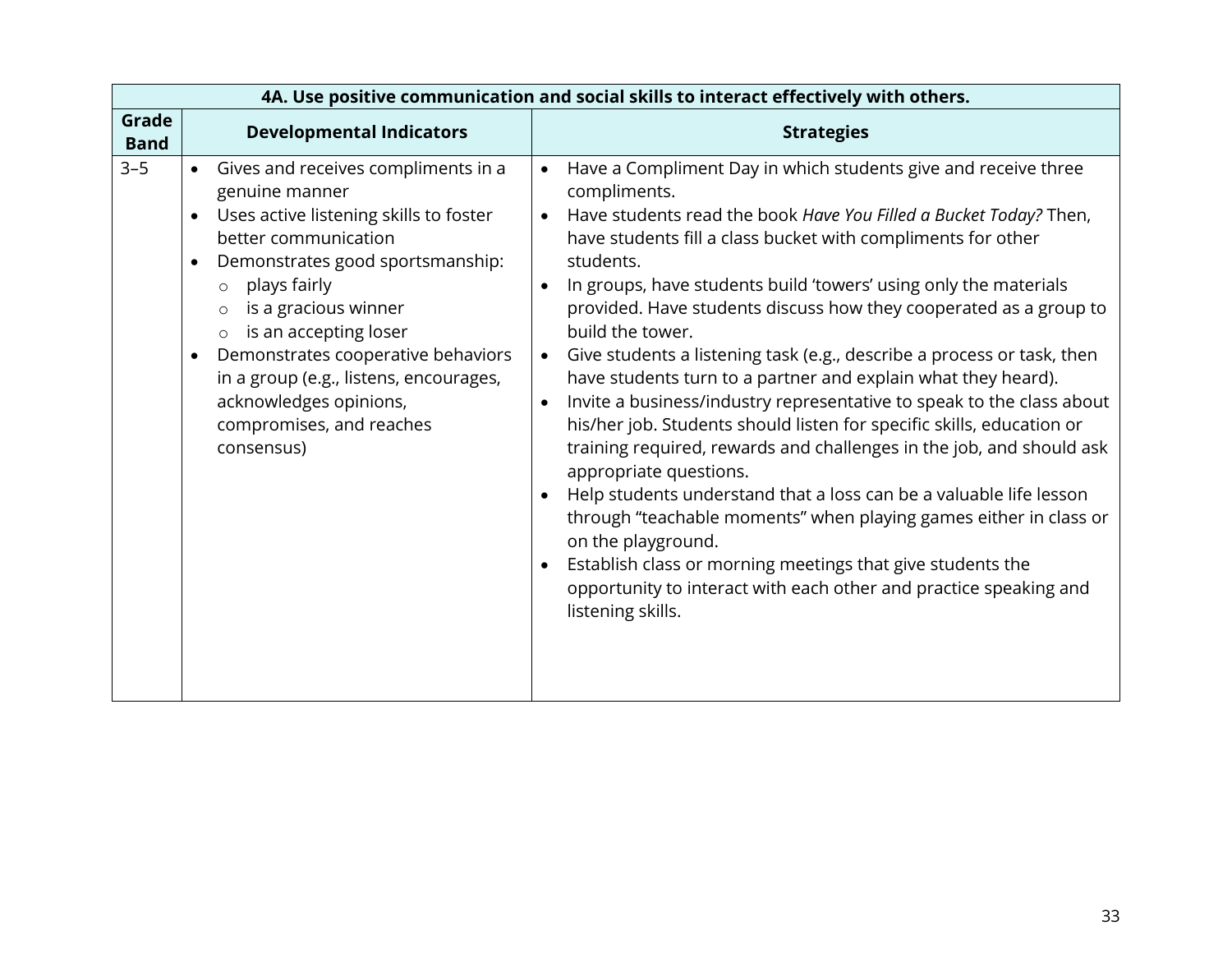|                      |                                                                                                                                                                                                                                                                                                                                                                                                                                                                                                                            | 4A. Use positive communication and social skills to interact effectively with others.                                                                                                                                                                                                                                                                                                                                                                                                                                                                                                                                                                                                                                                                                                                                         |  |
|----------------------|----------------------------------------------------------------------------------------------------------------------------------------------------------------------------------------------------------------------------------------------------------------------------------------------------------------------------------------------------------------------------------------------------------------------------------------------------------------------------------------------------------------------------|-------------------------------------------------------------------------------------------------------------------------------------------------------------------------------------------------------------------------------------------------------------------------------------------------------------------------------------------------------------------------------------------------------------------------------------------------------------------------------------------------------------------------------------------------------------------------------------------------------------------------------------------------------------------------------------------------------------------------------------------------------------------------------------------------------------------------------|--|
| Grade<br><b>Band</b> | <b>Developmental Indicators</b>                                                                                                                                                                                                                                                                                                                                                                                                                                                                                            | <b>Strategies</b>                                                                                                                                                                                                                                                                                                                                                                                                                                                                                                                                                                                                                                                                                                                                                                                                             |  |
| $6 - 8$              | Practices reflective listening<br>$\bullet$<br>Demonstrates ability to perform<br>$\bullet$<br>different roles in a cooperative group<br>to achieve group goals<br>Uses understanding of how and why<br>$\bullet$<br>others respond in a given situation<br>(e.g., assertive, passive, or aggressive)<br>in order to respond respectfully and<br>effectively with others<br>Identifies appropriate and<br>$\bullet$<br>inappropriate uses of social and other<br>media and the potential<br>repercussions and implications | Have students perform different roles in cooperative learning<br>$\bullet$<br>groups (i.e., leader, recorder, reporter, time-keeper) to develop and<br>practice communication skills.<br>Have students discuss a topic, either as a class or in small groups,<br>$\bullet$<br>then use reflective listening to paraphrase key discussion points.<br>Have students read a book (e.g., The Outsiders), then discuss why the<br>$\bullet$<br>characters responded in a certain way.<br>Invite a representative from a human resources department to<br>$\bullet$<br>speak about the implications of social media on hiring practices.<br>Have students respond by writing a social media pledge for<br>themselves, outlining how they will use social media responsibly.                                                         |  |
| $9 - 12$             | Demonstrates strategies for<br>$\bullet$<br>collaborating with peers, adults, and<br>others in the community to support<br>and move group efforts forward<br>Offers and accepts constructive<br>$\bullet$<br>feedback in order to help others and<br>improve self<br>Strives to maintain an objective, non-<br>$\bullet$<br>judgmental tone during<br>disagreements<br>Uses assertive communication to have<br>$\bullet$<br>needs met without negatively<br>impacting others                                               | Hold class debates in which peers provide constructive feedback to<br>the speakers on their use of tone and delivery.<br>Help students develop a growth mindset by providing feedback on<br>$\bullet$<br>effort over results, being persistent, and facing challenges as an<br>opportunity.<br>Teach about the difference between assertive, aggressive, and<br>passive behavior.<br>Hold regular class meetings or advisory times to build class unity<br>$\bullet$<br>and empowerment for students.<br>Ask students to conduct an interview with a business/industry<br>representative to explore opportunities within a career field and the<br>skills and education required for success.<br>Research a company's social media presence, and hypothesize how<br>that presence impacts the success/failure of the company. |  |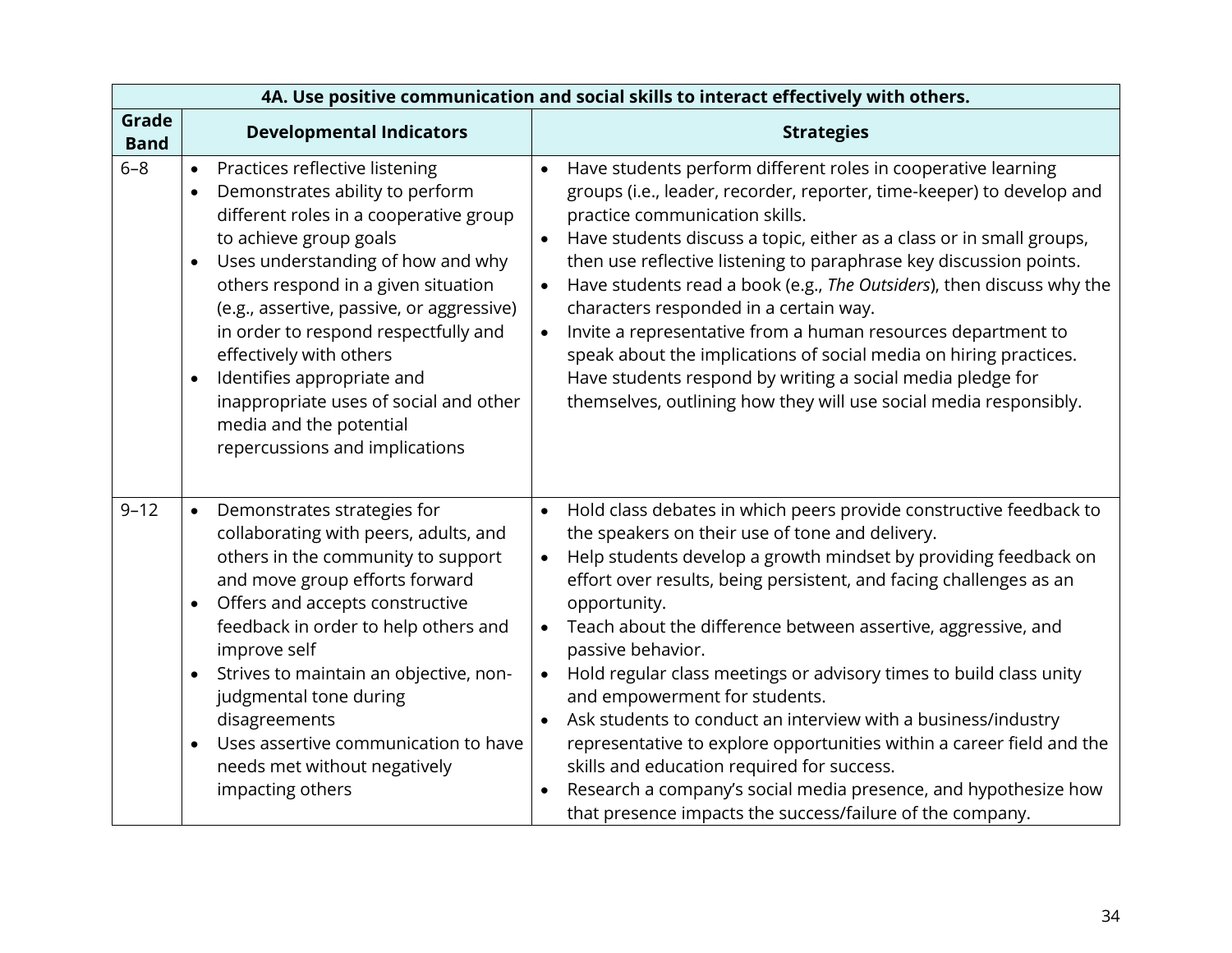|                      |                                                                                                                                                                                                                                                                                                                                                                                                                                                                                |                                     | 4A. Use positive communication and social skills to interact effectively with others.                                                                                                                                                                                                                                                                                                                                                                                                                                                |  |  |
|----------------------|--------------------------------------------------------------------------------------------------------------------------------------------------------------------------------------------------------------------------------------------------------------------------------------------------------------------------------------------------------------------------------------------------------------------------------------------------------------------------------|-------------------------------------|--------------------------------------------------------------------------------------------------------------------------------------------------------------------------------------------------------------------------------------------------------------------------------------------------------------------------------------------------------------------------------------------------------------------------------------------------------------------------------------------------------------------------------------|--|--|
| Grade<br><b>Band</b> | <b>Developmental Indicators</b>                                                                                                                                                                                                                                                                                                                                                                                                                                                |                                     | <b>Strategies</b>                                                                                                                                                                                                                                                                                                                                                                                                                                                                                                                    |  |  |
|                      | Empowers, encourages, and affirms<br>$\bullet$<br>themselves and others through their<br>interactions<br>Practices strategies to use<br>$\bullet$<br>appropriately and constructively in<br>social and other media                                                                                                                                                                                                                                                             | $\bullet$                           | Teach the THINK process to help students recognize responsible<br>social media use before posting an unkind or untrue remark about<br>a friend.<br>T - Is it true?<br>H - Is it helpful?<br>$\circ$<br>I - Is it inspiring?<br>$\circ$<br>N - Is it necessary?<br>$\circ$<br>K - Is it kind?<br>$\circ$                                                                                                                                                                                                                              |  |  |
| Adult                | Demonstrates strategies for<br>$\bullet$<br>collaborating with peers, adults, and<br>others in the community to support<br>and move group efforts forward<br>Offers and accepts constructive<br>$\bullet$<br>criticism in order to help others and<br>improve oneself<br>Works to maintain an objective, non-<br>$\bullet$<br>judgmental tone during<br>disagreements<br>Uses assertive communication to have<br>$\bullet$<br>needs met without negatively<br>impacting others | $\bullet$<br>$\bullet$<br>$\bullet$ | Promote collaboration by building positive relationships to work<br>with people, not against them.<br>Give constructive feedback by acknowledging the positive and<br>identifying specific examples in a respectful manner.<br>Accept constructive feedback by listening, clarifying, and giving<br>yourself a break.<br>Use clear "I statements" when dealing with conflict.<br>Follow a systematic approach to conflict resolution that achieves<br>mutually satisfactory resolutions by addressing the needs of all<br>concerned. |  |  |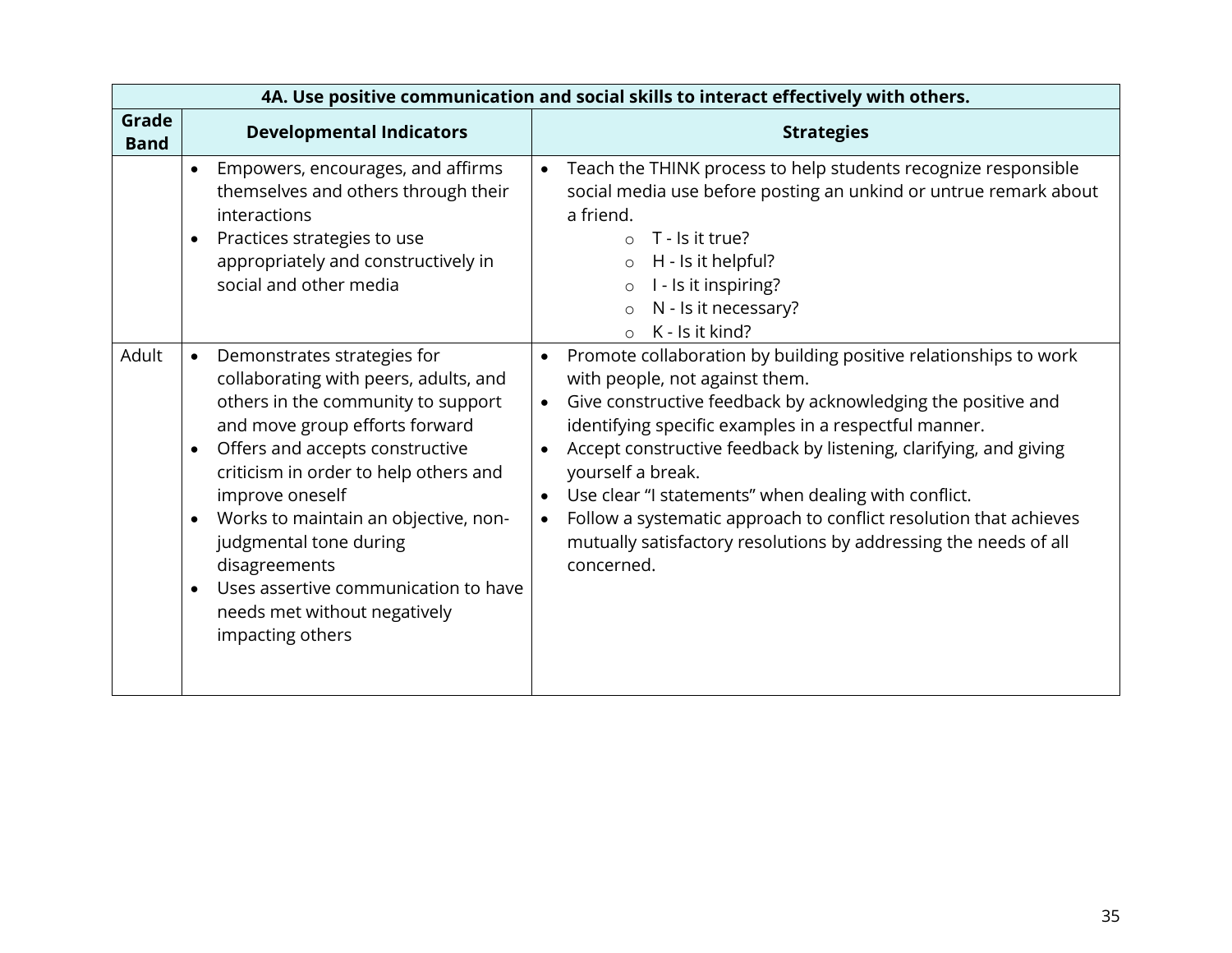|                      | 4B. Develop and maintain positive relationships.                                                                                                                                                                                                                                                                                                                                      |                                                                                                                                                                                                                                                                                                                                                                                                                                                                                                                                                                                                                                                                                                  |  |  |
|----------------------|---------------------------------------------------------------------------------------------------------------------------------------------------------------------------------------------------------------------------------------------------------------------------------------------------------------------------------------------------------------------------------------|--------------------------------------------------------------------------------------------------------------------------------------------------------------------------------------------------------------------------------------------------------------------------------------------------------------------------------------------------------------------------------------------------------------------------------------------------------------------------------------------------------------------------------------------------------------------------------------------------------------------------------------------------------------------------------------------------|--|--|
| Grade<br><b>Band</b> | <b>Developmental Indicators</b>                                                                                                                                                                                                                                                                                                                                                       | <b>Strategies</b>                                                                                                                                                                                                                                                                                                                                                                                                                                                                                                                                                                                                                                                                                |  |  |
| $K-2$                | • Identifies multiple types of<br>relationships they have with others<br>Identifies and practices appropriate<br>$\bullet$<br>behaviors that maintain positive<br>relationships<br>Lists traits of a good friend<br>$\bullet$<br>Demonstrates the ability to make<br>$\bullet$<br>friends and sustain positive<br>relationships                                                       | Assist students in identifying the traits of different community<br>helpers such as policemen, firemen, teachers, nurses, etc. and how<br>those traits help them in their job.<br>Have students draw a picture of themselves and then pass the<br>$\bullet$<br>picture to their classmates. Other students write one thing about<br>them that makes them a good friend.<br>To create an atmosphere of friendship in your classroom, in a<br>$\bullet$<br>morning meeting, have students shake hands and welcome their<br>peers.<br>Read books to students about friendship (e.g., Elephant and Piggy<br>$\bullet$<br>series).<br>Have students' role-play how to be a good friend to someone who |  |  |
|                      |                                                                                                                                                                                                                                                                                                                                                                                       | appears lonely or sad or has a hard time making friends.                                                                                                                                                                                                                                                                                                                                                                                                                                                                                                                                                                                                                                         |  |  |
| $3 - 5$              | Recognizes the difference between<br>$\bullet$<br>helpful and harmful behaviors in a<br>relationship<br>Identifies a problem in a relationship<br>and determines the appropriate<br>means of resolution (e.g., problem-<br>solving process, peer mediation, adult<br>assistance)<br>Describes the positive and negative<br>$\bullet$<br>impact of peer pressure on self and<br>others | Have students describe and discuss what characteristics a good<br>$\bullet$<br>friend should have and compare them to their own personal<br>characteristics.<br>Allow students the opportunity to make decisions about<br>$\bullet$<br>appropriate class rules and identify the consequences when rules<br>are broken.<br>Encourage and facilitate opportunities for students to participate in<br>$\bullet$<br>positive peer socialization (e.g, cooperative learning groups, and<br>school-sponsored activities).<br>Teach students problem-solving skills, and provide support as<br>needed when they are working to resolve a conflict.                                                      |  |  |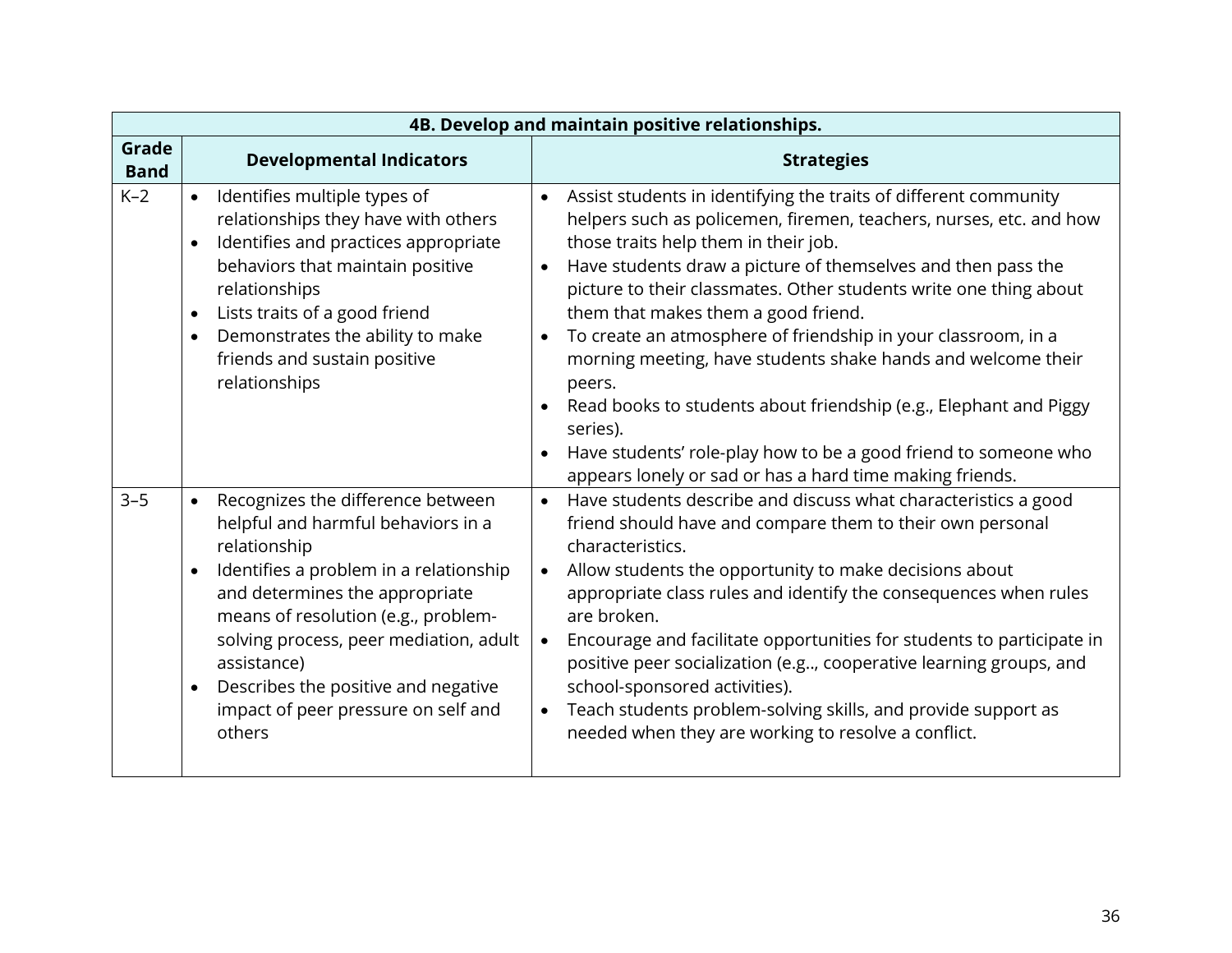| 4B. Develop and maintain positive relationships. |                                                                                                                                                                                                                                                                                                                                                                                                                                                                                                                                                                                                                                                   |                                                  |                                                                                                                                                                                                                                                                                                                                                                                                                                                                                                                                                                                                                                                                                                                                                                                                                                                                                                                               |
|--------------------------------------------------|---------------------------------------------------------------------------------------------------------------------------------------------------------------------------------------------------------------------------------------------------------------------------------------------------------------------------------------------------------------------------------------------------------------------------------------------------------------------------------------------------------------------------------------------------------------------------------------------------------------------------------------------------|--------------------------------------------------|-------------------------------------------------------------------------------------------------------------------------------------------------------------------------------------------------------------------------------------------------------------------------------------------------------------------------------------------------------------------------------------------------------------------------------------------------------------------------------------------------------------------------------------------------------------------------------------------------------------------------------------------------------------------------------------------------------------------------------------------------------------------------------------------------------------------------------------------------------------------------------------------------------------------------------|
| Grade<br><b>Band</b>                             | <b>Developmental Indicators</b>                                                                                                                                                                                                                                                                                                                                                                                                                                                                                                                                                                                                                   |                                                  | <b>Strategies</b>                                                                                                                                                                                                                                                                                                                                                                                                                                                                                                                                                                                                                                                                                                                                                                                                                                                                                                             |
| $6 - 8$                                          | Distinguishes between helpful and<br>$\bullet$<br>harmful peer pressure<br>Demonstrates strategies for resisting<br>harmful peer pressure<br>Is involved in positive activities with<br>$\bullet$<br>their peers<br>Develops friendships based on<br>personal values<br>Identifies the impact of social media in<br>$\bullet$<br>developing and sustaining positive<br>relationships<br>Identifies the difference between safe                                                                                                                                                                                                                    | $\bullet$                                        | Develop a peer mediation program that allows students to assist<br>each other in solving problems.<br>Have students learn and practice refusal skills in various contexts.<br>Teach students to stop, assess the situation, and make a good<br>choice when confronted with negative peer pressure.<br>Practice with students to recognize their body signals when they are<br>experiencing a negative peer pressure situation.<br>Provide students opportunities to practice positive peer support<br>through class meetings, small groups, and school-sponsored<br>activities.<br>Have students review social media posts and discuss how those<br>posts impact positive and negative relationships.                                                                                                                                                                                                                         |
| $9 - 12$                                         | and risky behaviors in a relationship<br>Practices strategies for maintaining<br>$\bullet$<br>positive relationships such as:<br>pursuing shared interests and<br>activities<br>spending time together<br>$\circ$<br>giving and receiving help<br>$\circ$<br>practicing forgiveness<br>$\circ$<br>Defines social media and social<br>$\bullet$<br>networking and describe its impact on<br>one's life, reputation, and<br>relationships<br>Actively participates in a healthy<br>$\bullet$<br>support network of valued<br>relationships<br>Independently seeks out mentors that<br>$\bullet$<br>support personal development and<br>future goals | $\bullet$<br>$\bullet$<br>$\bullet$<br>$\bullet$ | Pair students with mentors from the business community in areas<br>of career interest in relation to their future goals.<br>Research a company's human resources policies about acceptable<br>and unacceptable behavior and how it affects the employee and<br>employer.<br>Have students draw their personal "people" web of support. Next to<br>each person's name, write one strategy they could use to maintain<br>that support and relationship.<br>Have students email a professional in a career in which they are<br>interested to seek support in achieving future goals.<br>Encourage students to participate in leadership programs that align<br>with postsecondary and career goals.<br>Teach students to make good choices when confronted with<br>negative peer pressure. Include situations in work settings (e.g.,<br>having friends come to your workplace who want you to give them<br>free food/product). |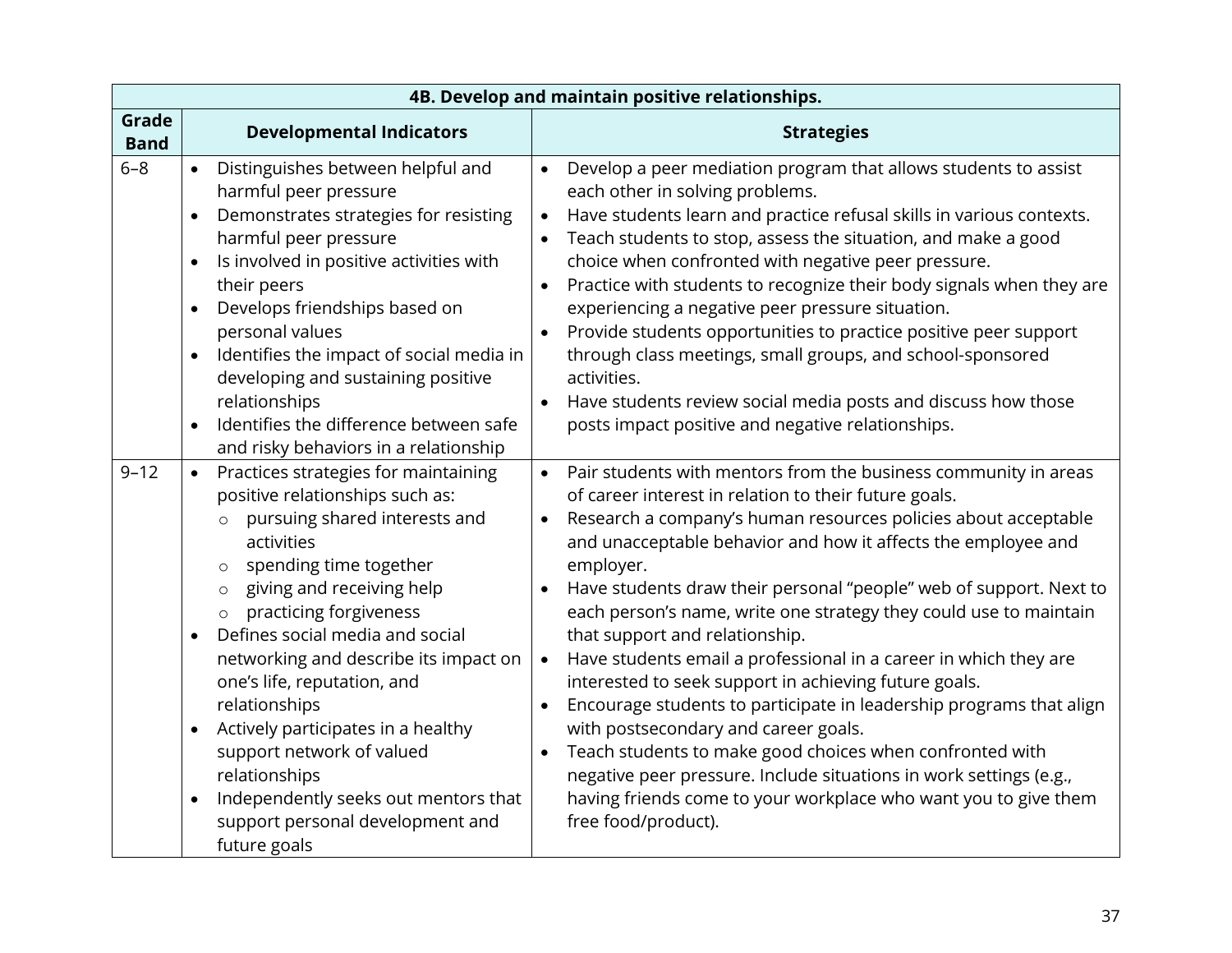|                      | 4B. Develop and maintain positive relationships.                                                                                                                                                                                                                                                                                                                                                                                                                    |                                                                                                                                                                                                                                                                                                         |  |  |
|----------------------|---------------------------------------------------------------------------------------------------------------------------------------------------------------------------------------------------------------------------------------------------------------------------------------------------------------------------------------------------------------------------------------------------------------------------------------------------------------------|---------------------------------------------------------------------------------------------------------------------------------------------------------------------------------------------------------------------------------------------------------------------------------------------------------|--|--|
| Grade<br><b>Band</b> | <b>Developmental Indicators</b>                                                                                                                                                                                                                                                                                                                                                                                                                                     | <b>Strategies</b>                                                                                                                                                                                                                                                                                       |  |  |
|                      | Develops understanding of<br>$\bullet$<br>relationships within the context of<br>networking for college and career<br>interests                                                                                                                                                                                                                                                                                                                                     |                                                                                                                                                                                                                                                                                                         |  |  |
| Adult                | Practices strategies for maintaining<br>$\bullet$<br>positive relationships such as:<br>pursuing shared interests and<br>$\circ$<br>activities<br>spending time together<br>$\circ$<br>giving and receiving help<br>$\circ$<br>exhibiting forgiveness<br>$\circ$<br>Actively participates in healthy<br>$\bullet$<br>support network of valued<br>relationships<br>Independently seeks out relationships<br>$\bullet$<br>that support goals and personal<br>values. | Develop and sustain positive and supportive relationships.<br>$\bullet$<br>Give people time, and "be present" when you are with them.<br>$\bullet$<br>Develop and improve your communication skills.<br>$\bullet$<br>Practice active listening skills.<br>Learn to give and take constructive feedback. |  |  |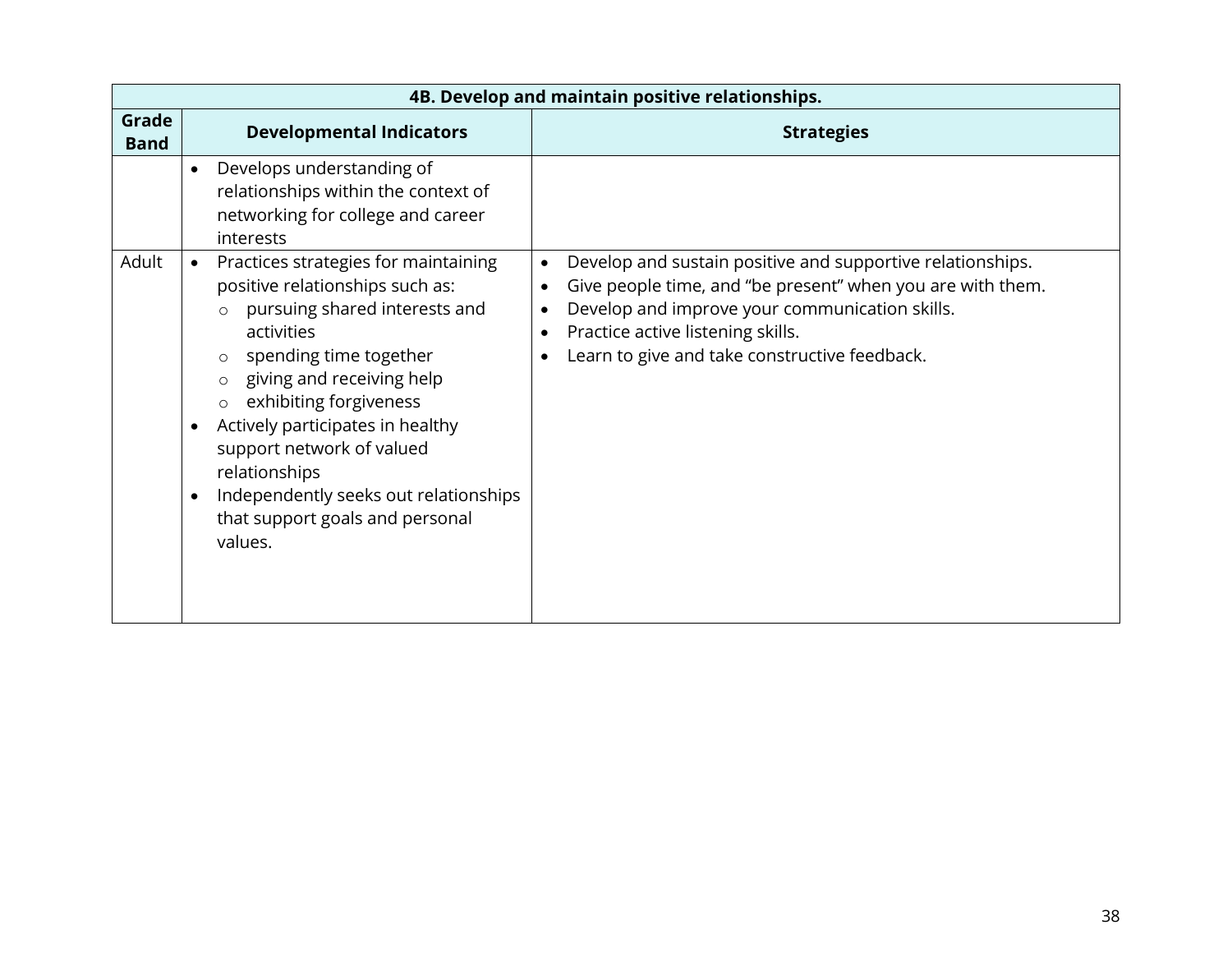|                      |                                                                                                                                                                                                                                                                                                                                                                                                                                                                                                                                                                                                                    |                                                  | 4C. Demonstrate an ability to prevent, manage, and/or resolve interpersonal conflicts in constructive ways.                                                                                                                                                                                                                                                                                                                                                                                                                                                                                                                                                                                                                    |
|----------------------|--------------------------------------------------------------------------------------------------------------------------------------------------------------------------------------------------------------------------------------------------------------------------------------------------------------------------------------------------------------------------------------------------------------------------------------------------------------------------------------------------------------------------------------------------------------------------------------------------------------------|--------------------------------------------------|--------------------------------------------------------------------------------------------------------------------------------------------------------------------------------------------------------------------------------------------------------------------------------------------------------------------------------------------------------------------------------------------------------------------------------------------------------------------------------------------------------------------------------------------------------------------------------------------------------------------------------------------------------------------------------------------------------------------------------|
| Grade<br><b>Band</b> | <b>Developmental Indicators</b>                                                                                                                                                                                                                                                                                                                                                                                                                                                                                                                                                                                    |                                                  | <b>Strategies</b>                                                                                                                                                                                                                                                                                                                                                                                                                                                                                                                                                                                                                                                                                                              |
| $K-2$                | Begins to develop and practice the<br>$\bullet$<br>use of problem-solving and conflict<br>resolution skills<br>Recognizes that there are many ways<br>$\bullet$<br>to solve conflicts and practice solving<br>problems using different methods<br>including using "I" messages<br>Identifies and states feelings and<br>$\bullet$<br>problems when in a conflict situation<br>Identifies interpersonal problems that<br>$\bullet$<br>need adult help to resolve, and<br>appropriately asks for help                                                                                                                | $\bullet$<br>$\bullet$<br>$\bullet$<br>$\bullet$ | Teach students to use "I" messages to communicate feelings in a<br>conflict situation.<br>Have students work in pairs using puppets to identify conflicts and<br>show responses. Use class discussion to determine whether the<br>conflict needs an adult helper.<br>Provide students with opportunities to problem solve by stating the<br>problem clearly and providing ground rules to discuss the problem<br>rationally to arrive at a solution.<br>Provide a "peace" corner for students to de-escalate when upset.<br>Teach the five-step approach to problem solving: (1) identify the<br>problem; 2) brainstorm solutions; 3) evaluate the solutions; 4) put<br>the solution into action; and 5) evaluate the outcome. |
| $3 - 5$              | Shows an understanding of conflict as<br>$\bullet$<br>a natural part of life<br>Describes ways to be proactive and<br>$\bullet$<br>prevent conflict<br>Describes causes and effects of<br>$\bullet$<br>conflicts, including how one's behavior<br>impacts personal and others'<br>emotions<br>Distinguishes between destructive<br>$\bullet$<br>and constructive ways of dealing with<br>conflicts<br>Activates steps of the conflict<br>$\bullet$<br>resolution (problem solving) process<br>(active listening, expressing feelings,<br>identifying the problem,<br>brainstorming solutions, make<br>amends etc.) | $\bullet$<br>$\bullet$<br>$\bullet$              | Observe students on the playground, noting conflicts and how they<br>were handled. If the conflict was poorly handled, ask students to<br>problem solve how they could modify the response.<br>Have students read a story or history lesson that demonstrates<br>conflict. Discuss the cause-and-effect relationship of the conflict.<br>Implement a peer mediation program.<br>Provide role play scenarios for students that show the causes and<br>effects of conflicts and ways to peacefully resolve conflicts.<br>Use conflict resolution and problem-solving skills as a topic for a<br>class meeting.                                                                                                                   |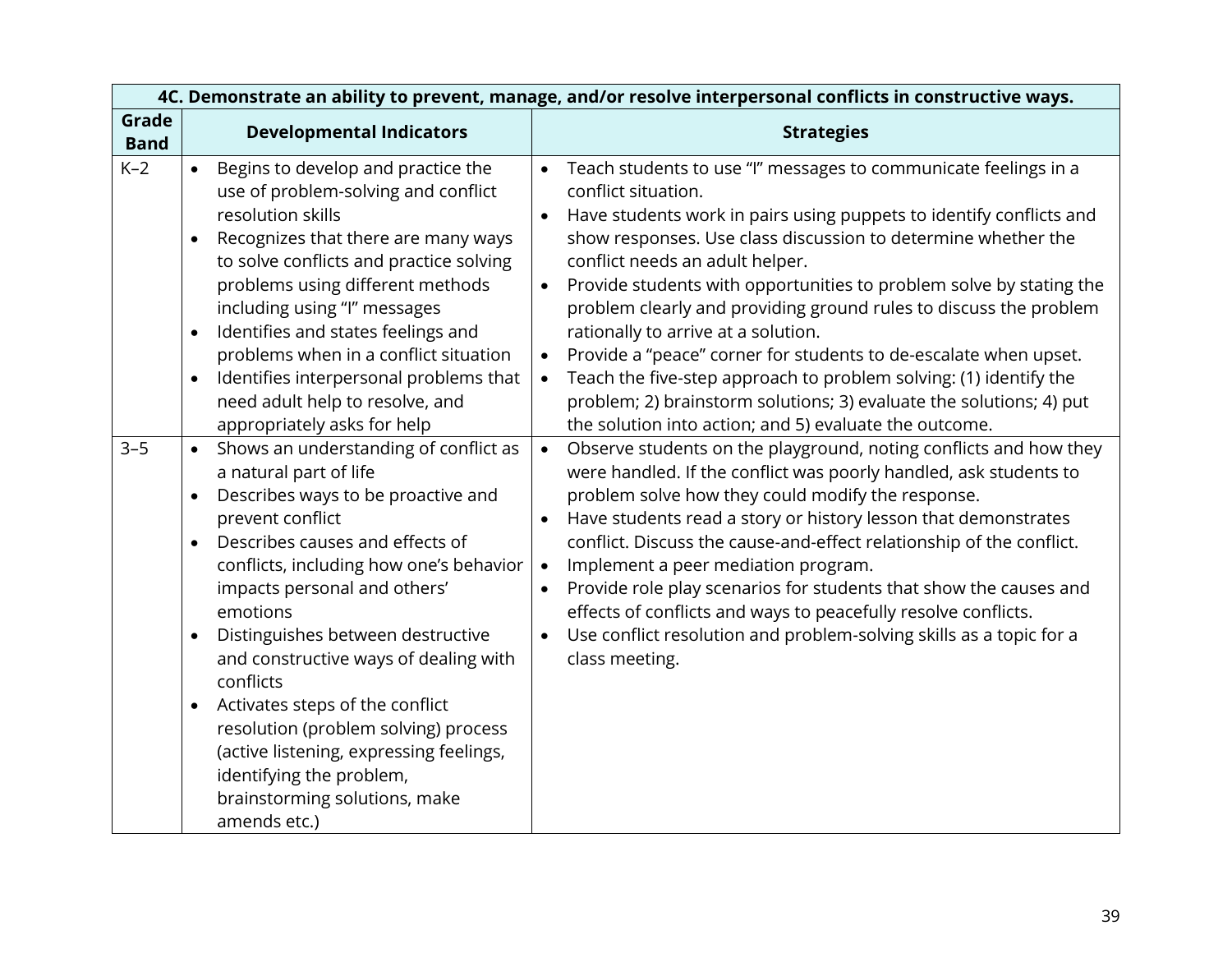| 4C. Demonstrate an ability to prevent, manage, and/or resolve interpersonal conflicts in constructive ways. |                                                                                                                                                                                                                                                                                                                                                                                                                                                                                                                                                       |                                                                                                                                                                                                                                                                                                                                                                                                                                                                                                                                                                                                                                                                                                                                                                                                                                       |
|-------------------------------------------------------------------------------------------------------------|-------------------------------------------------------------------------------------------------------------------------------------------------------------------------------------------------------------------------------------------------------------------------------------------------------------------------------------------------------------------------------------------------------------------------------------------------------------------------------------------------------------------------------------------------------|---------------------------------------------------------------------------------------------------------------------------------------------------------------------------------------------------------------------------------------------------------------------------------------------------------------------------------------------------------------------------------------------------------------------------------------------------------------------------------------------------------------------------------------------------------------------------------------------------------------------------------------------------------------------------------------------------------------------------------------------------------------------------------------------------------------------------------------|
| Grade<br><b>Band</b>                                                                                        | <b>Developmental Indicators</b>                                                                                                                                                                                                                                                                                                                                                                                                                                                                                                                       | <b>Strategies</b>                                                                                                                                                                                                                                                                                                                                                                                                                                                                                                                                                                                                                                                                                                                                                                                                                     |
| $6 - 8$                                                                                                     | Identifies the roles of individuals in<br>$\bullet$<br>conflict and understands one's own<br>responsibility in reaching resolution<br>Develops self-awareness of their part<br>$\bullet$<br>and actions in creating conflict (e.g.,<br>spreading rumors, use of social<br>media, wrongful accusations)<br>Applies conflict resolution skills to de-<br>$\bullet$<br>escalate, defuse, and resolve<br>differences<br>Identifies and accesses positive<br>$\bullet$<br>supports when needed in a conflict<br>situation/crisis                           | Have students write and perform conflict resolution skits.<br>Have students research and write a paper on how conflict<br>resolution is portrayed in the media.<br>Provide students with a six step approach to resolve conflict: 1) cool<br>$\bullet$<br>off; 2) use "I" messages; 3) restate the conflict; 4) take responsibility;<br>5) brainstorm solutions; and, 6) affirm, forgive, or thank.<br>Ask students to identify at least one person to provide support<br>$\bullet$<br>when dealing with a conflict.<br>Implement a peer mediation program.<br>Conduct class debates over a particular issue that must end in a<br>win-win for the class to be successful.                                                                                                                                                            |
| $9 - 12$                                                                                                    | Uses listening and speaking skills that<br>$\bullet$<br>help in preventing and resolving<br>conflicts<br>Uses skills and strategies needed to<br>$\bullet$<br>manage intimidation, avoid and<br>escape violence, and maintain<br>personal safety<br>Accesses conflict resolution and<br>problem-solving resources (e.g.,<br>security, trusted adults, peer<br>mediators, counselors) when available<br>to facilitate resolution of conflict<br>situations<br>Demonstrates an ability to co-exist in<br>civility in the face of unresolved<br>conflict | Have students play a game where the rules are unfair in some way.<br>$\bullet$<br>Discuss students' behaviors and feelings in playing the game.<br>Provide students with a six-step approach to resolve conflict: 1) cool<br>$\bullet$<br>off; 2) use "I" messages; 3) restate the conflict; 4) take responsibility;<br>5) brainstorm solutions; and 6) affirm, forgive, or thank.<br>In a class meeting, have students select a problem or conflict and<br>take an active role in resolving the issue.<br>As a class, develop a resource map of adults, counselors, and youth-<br>serving professionals who students can utilize to assist in resolving<br>conflicts and/or problems.<br>As a class project, have students' research processes available in a<br>$\bullet$<br>workplace to help resolve conflicts between employees. |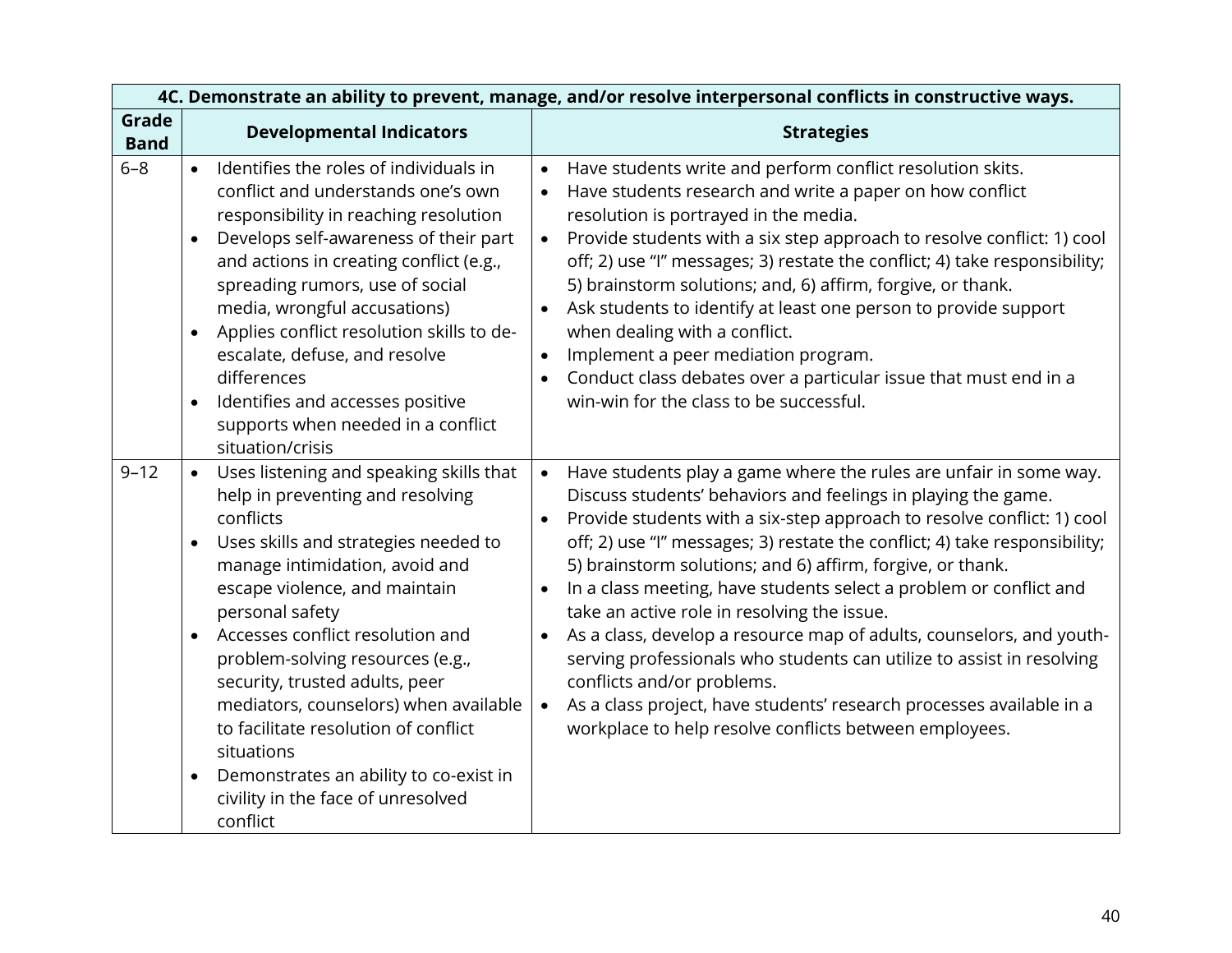| 4C. Demonstrate an ability to prevent, manage, and/or resolve interpersonal conflicts in constructive ways. |                                                                                                                                                                                                                                                                                |                                                                                                                                                                                                                |
|-------------------------------------------------------------------------------------------------------------|--------------------------------------------------------------------------------------------------------------------------------------------------------------------------------------------------------------------------------------------------------------------------------|----------------------------------------------------------------------------------------------------------------------------------------------------------------------------------------------------------------|
| Grade<br><b>Band</b>                                                                                        | <b>Developmental Indicators</b>                                                                                                                                                                                                                                                | <b>Strategies</b>                                                                                                                                                                                              |
|                                                                                                             | Evaluates and reflects on one's role in<br>$\bullet$<br>a conflict and utilizes this information<br>to improve behavior in future conflicts<br>Develops understanding of<br>$\bullet$<br>relationships within the context of<br>networking for college and career<br>interests |                                                                                                                                                                                                                |
| Adult                                                                                                       | Utilizes appropriate conflict resolution<br>$\bullet$<br>skills to prevent, prepare for, and<br>manage conflict in community,<br>college, and/or career settings<br>Develops and utilizes mediation skills                                                                     | Participate in culturally sensitive conflict resolution/mediation<br>$\bullet$<br>training.<br>Utilize creative-thinking skills to find new ways to view and<br>$\bullet$<br>appropriately address challenges. |

### **Responsible Decision-making**

Responsible decision-making is the **ability to make constructive and respectful choices about personal behavior and social interactions based on consideration of ethical standards, safety concerns, social norms, the realistic evaluation of consequences of various actions, and the well-being of self and others.**

- 5A. Consider and use multiple factors in decision-making, including ethical and safety factors, personal and community responsibilities, and short-term and long-term goals.
- 5B. Develop, implement, and model effective decision-making skills to deal responsibly with academic and social situations.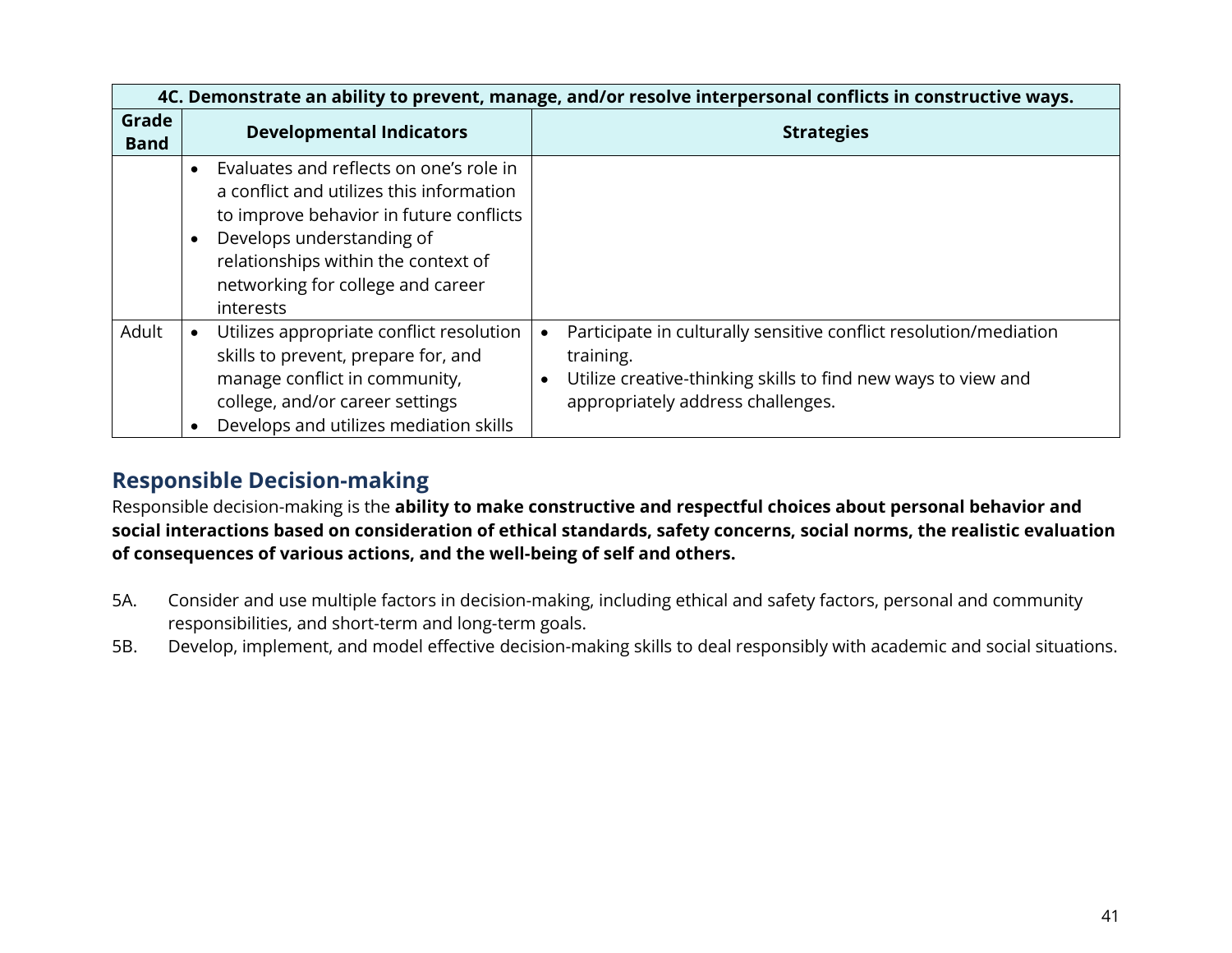| 5A. Consider and use multiple factors in decision making, including ethical and safety factors, personal and<br>community responsibilities, and short-term and long-term goals. |                                                                                                                                                                                                                                                                                               |                                                                                                                                                                                                                                                                                                                                                                                                                                                                                                                                                                                                                                                                                                                                                                                                       |  |
|---------------------------------------------------------------------------------------------------------------------------------------------------------------------------------|-----------------------------------------------------------------------------------------------------------------------------------------------------------------------------------------------------------------------------------------------------------------------------------------------|-------------------------------------------------------------------------------------------------------------------------------------------------------------------------------------------------------------------------------------------------------------------------------------------------------------------------------------------------------------------------------------------------------------------------------------------------------------------------------------------------------------------------------------------------------------------------------------------------------------------------------------------------------------------------------------------------------------------------------------------------------------------------------------------------------|--|
| Grade<br><b>Band</b>                                                                                                                                                            | <b>Developmental Indicators</b>                                                                                                                                                                                                                                                               | <b>Strategies</b>                                                                                                                                                                                                                                                                                                                                                                                                                                                                                                                                                                                                                                                                                                                                                                                     |  |
| $K-2$                                                                                                                                                                           | Recognizes that one has choices in<br>$\bullet$<br>how to respond in a situation and that<br>all choices have consequences<br>Identifies and illustrates safe and<br>$\bullet$<br>unsafe situations<br>Identifies the difference between a<br>$\bullet$<br>stranger, acquaintance, and friend | Read stories to students in which characters have made a choice or<br>$\bullet$<br>decision, and discuss the consequences, both positive and negative.<br>Give students opportunities to practice making simple choices by<br>$\bullet$<br>using when/then or either/or.<br>Talk with students about the difference between a stranger,<br>acquaintance, and friend.<br>Use puppets to help students identify safe and unsafe situations<br>and what to do in those situations.<br>As a class, identify community helpers who can help if you don't feel<br>safe.                                                                                                                                                                                                                                     |  |
| $3 - 5$                                                                                                                                                                         | Identifies social norms that affect<br>$\bullet$<br>decision making<br>Defines cyber-bullying and response<br>$\bullet$<br>strategies<br>Understands bullying and how to<br>$\bullet$<br>respond to support the victim or<br>targeted person/group                                            | Discuss with students how social norms affect their decisions (e.g.,<br>$\bullet$<br>friends telling us what to do or not do).<br>Talk with students about bullying and cyberbullying behaviors.<br>$\bullet$<br>Stress the importance of telling an adult when they observe or<br>experience bullying.<br>Create responsible digital citizens by teaching students about the<br>$\bullet$<br>effects of misuse of technology and cyber-bullying.<br>Invite parents to attend workshops about cyberbullying, and share<br>the school's policy.<br>Have students role play the different roles in a bullying situation<br>(i.e., target of bullying, student who bullies, bystander, and<br>defender).<br>Bring in a guest speaker who works to prevent or investigate<br>incidents of cyber-bullying. |  |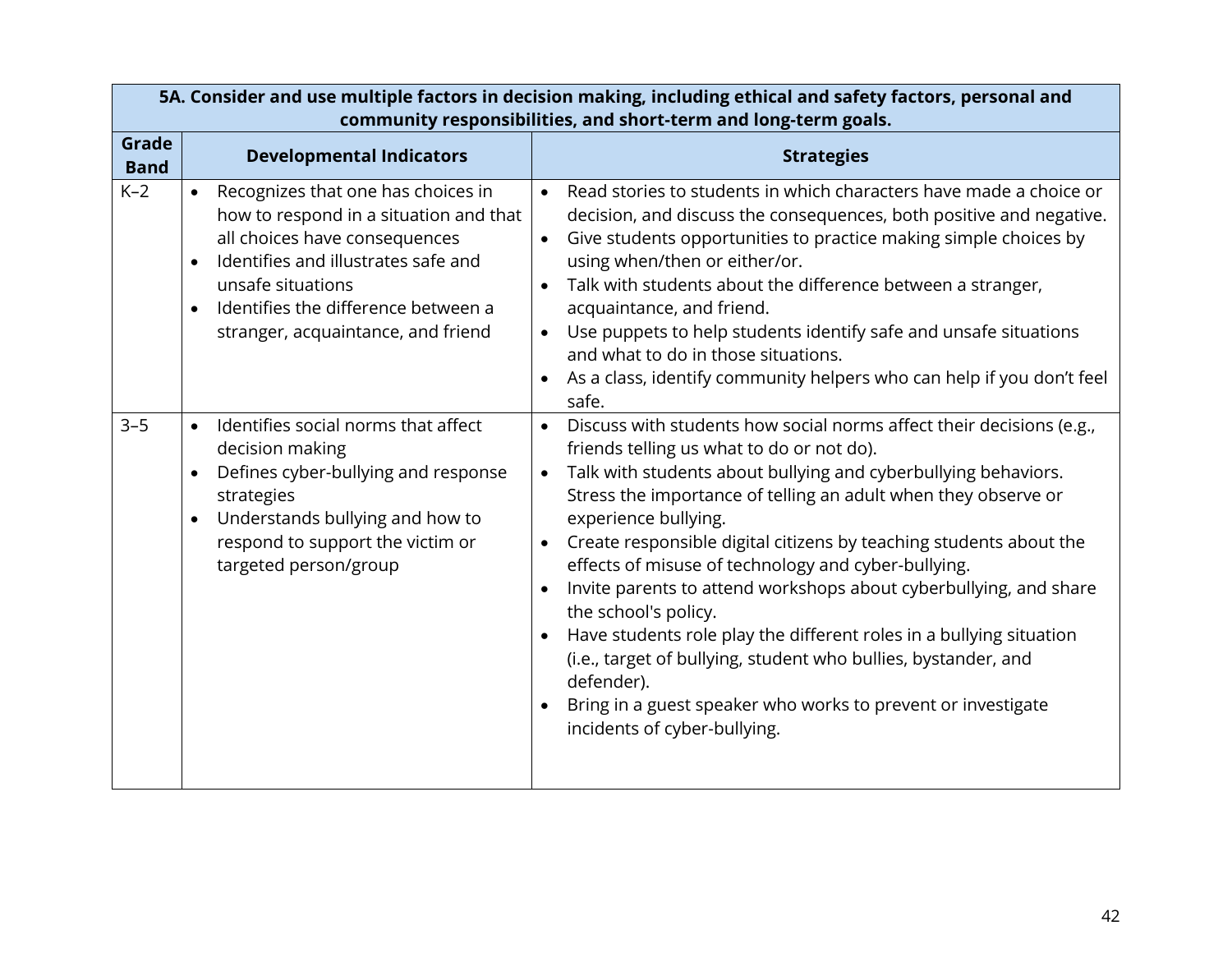| 5A. Consider and use multiple factors in decision making, including ethical and safety factors, personal and<br>community responsibilities, and short-term and long-term goals. |                                                                                                                                                                                                                                                                                                                                                                        |                                                                                                                                                                                                                                                                                                                                                                                                                                                                                                                                                                                                                                                                                                                                                                                                                                                                                                                                                                          |  |
|---------------------------------------------------------------------------------------------------------------------------------------------------------------------------------|------------------------------------------------------------------------------------------------------------------------------------------------------------------------------------------------------------------------------------------------------------------------------------------------------------------------------------------------------------------------|--------------------------------------------------------------------------------------------------------------------------------------------------------------------------------------------------------------------------------------------------------------------------------------------------------------------------------------------------------------------------------------------------------------------------------------------------------------------------------------------------------------------------------------------------------------------------------------------------------------------------------------------------------------------------------------------------------------------------------------------------------------------------------------------------------------------------------------------------------------------------------------------------------------------------------------------------------------------------|--|
| Grade<br><b>Band</b>                                                                                                                                                            | <b>Developmental Indicators</b>                                                                                                                                                                                                                                                                                                                                        | <b>Strategies</b>                                                                                                                                                                                                                                                                                                                                                                                                                                                                                                                                                                                                                                                                                                                                                                                                                                                                                                                                                        |  |
| $6 - 8$                                                                                                                                                                         | Stands up for other peers when they<br>are teased, insulted, or left out<br>Analyzes the reason for school and<br>$\bullet$<br>societal rules and their impact on<br>decisions<br>Analyzes the impact of media on one's<br>$\bullet$<br>behavior<br>Explains how honesty, respect, and<br>compassion (empathy) enables one to<br>take the needs of others into account | Have students develop skits on bullying and the different roles (i.e.,<br>$\bullet$<br>target of bullying, student who bullies, bystander, and defender) to<br>present to elementary students.<br>Discuss with students what they would do when confronted with a<br>$\bullet$<br>moral dilemma (e.g., finding a lost cell phone, being with a friend<br>who steals).<br>Have students research the influences (negative and positive) of<br>social media and present findings either in a paper or presentation.<br>Have students identify bullying and harassment situations in<br>$\bullet$<br>history, literature, the workplace, and/or current events, and ask<br>them to analyze the strategies used by persons involved for<br>effectiveness.<br>Bring in a guest speaker who works to prevent or investigate<br>incidents of cyber-bullying.<br>Discuss with students logical consequences for positive and<br>negative actions in school and in the community. |  |
| $9 - 12$                                                                                                                                                                        | Demonstrates the ability to consider<br>$\bullet$<br>personal factors during the decision-<br>making process<br>Reflects on lessons learned from<br>experiences<br>Evaluates how external influences<br>$\bullet$<br>(e.g., media, peers, social and cultural<br>norms and expectations of authority)<br>affect one's decision making                                  | Ask students to participate in an integrity analysis to help determine<br>$\bullet$<br>if behavior aligns with their personal core principles. Reflect on<br>results and how they will influence career choices.<br>Invite students to keep a personal journal.<br>Have students review three different current news reports about<br>the same event, comparing and contrasting the perspective each<br>report brings to the story.<br>Have students write an advice column about the influence of media<br>$\bullet$<br>and peers on one's decisions.<br>Teach students a formula for making good decisions (e.g., stop,<br>calm down, identify the problem, consider the alternatives, make a<br>choice, try it out, re-evaluate).                                                                                                                                                                                                                                     |  |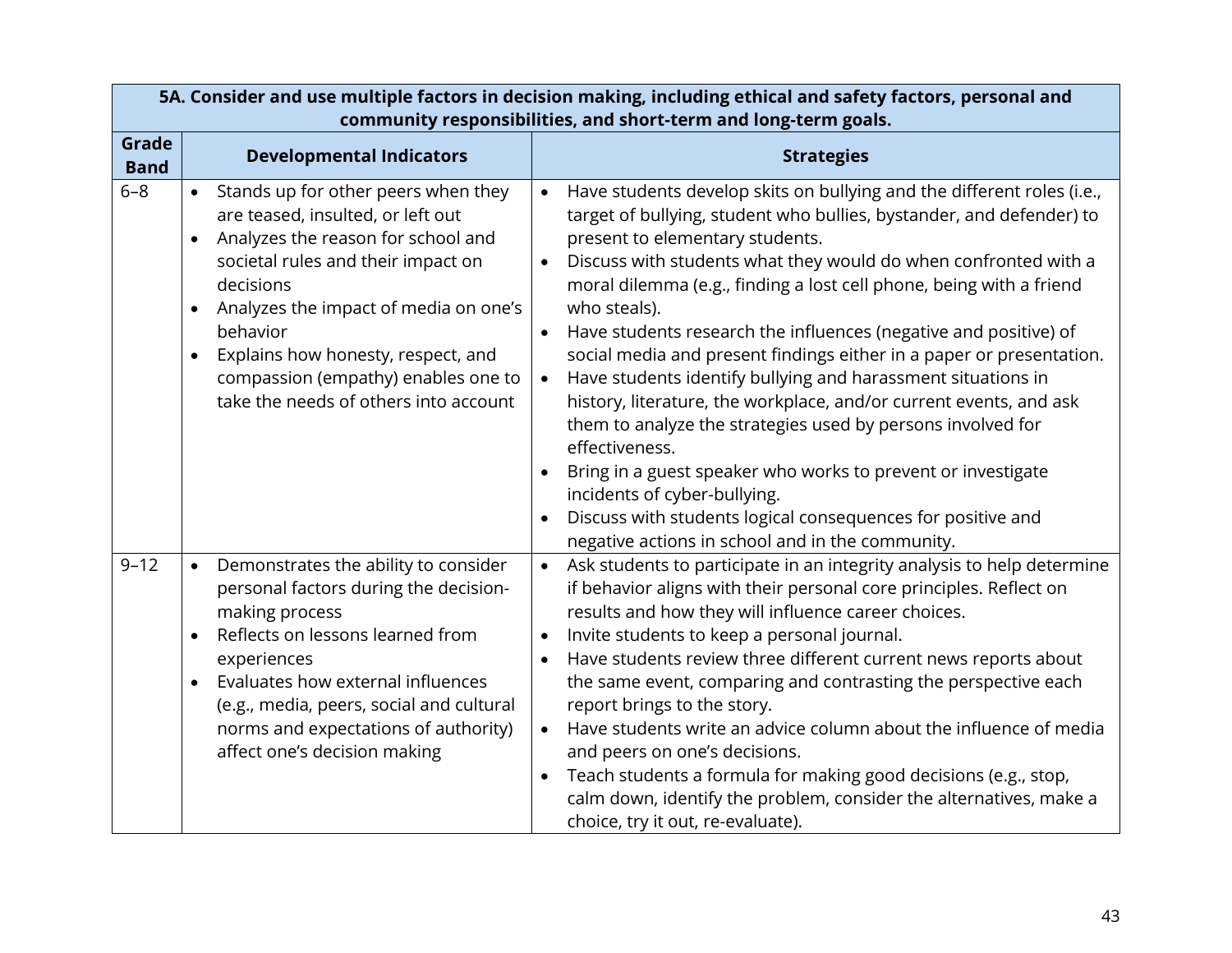| 5A. Consider and use multiple factors in decision making, including ethical and safety factors, personal and<br>community responsibilities, and short-term and long-term goals. |                                                                                                                                                                                                          |                                                                                                                                                                                                                |
|---------------------------------------------------------------------------------------------------------------------------------------------------------------------------------|----------------------------------------------------------------------------------------------------------------------------------------------------------------------------------------------------------|----------------------------------------------------------------------------------------------------------------------------------------------------------------------------------------------------------------|
| Grade<br><b>Band</b>                                                                                                                                                            | <b>Developmental Indicators</b>                                                                                                                                                                          | <b>Strategies</b>                                                                                                                                                                                              |
| Adult                                                                                                                                                                           | Reflects on lessons learned from<br>experiences<br>Evaluates how external influences<br>(e.g., media, peers, social and cultural<br>norms and expectations of authority)<br>affect one's decision making | Be aware and acknowledge the impact of peers, media, social<br>norms, and situational expectations on decision-making.<br>Keep a personal journal.<br>Find a person you trust to be an accountability partner. |

| 5B. Develop, implement, and model effective decision-making skills to deal responsibility with academic and social<br>situations. |                                                                                                                                                                                                                              |                                                                                                                                                                                                                                                                                                                                                                                                                                                                                                                                                                                                                     |  |
|-----------------------------------------------------------------------------------------------------------------------------------|------------------------------------------------------------------------------------------------------------------------------------------------------------------------------------------------------------------------------|---------------------------------------------------------------------------------------------------------------------------------------------------------------------------------------------------------------------------------------------------------------------------------------------------------------------------------------------------------------------------------------------------------------------------------------------------------------------------------------------------------------------------------------------------------------------------------------------------------------------|--|
| Grade<br><b>Band</b>                                                                                                              | <b>Developmental Indicators</b>                                                                                                                                                                                              | <b>Strategies</b>                                                                                                                                                                                                                                                                                                                                                                                                                                                                                                                                                                                                   |  |
| $K-2$                                                                                                                             | Implements stop, think, act, review<br>$\bullet$<br>strategies in solving problems<br>Demonstrates appropriate social and<br>$\bullet$<br>classroom behavior<br>Demonstrates constructive academic<br>$\bullet$<br>behaviors | Implement the STAR (Stop, Think, Act, and Review) process with<br>students.<br>Help students learn behaviors such as listening, paying attention,<br>$\bullet$<br>following directions, and ignoring distractions.<br>In a class meeting, have students compose a list of classroom and<br>$\bullet$<br>playground rules, consequences, and ways to help others follow<br>them.<br>Allow students to choose where they would like to sit during quiet<br>reading.<br>Teach students vocabulary words such as honesty, responsibility,<br>and perseverance and the relationship to social and academic<br>behaviors. |  |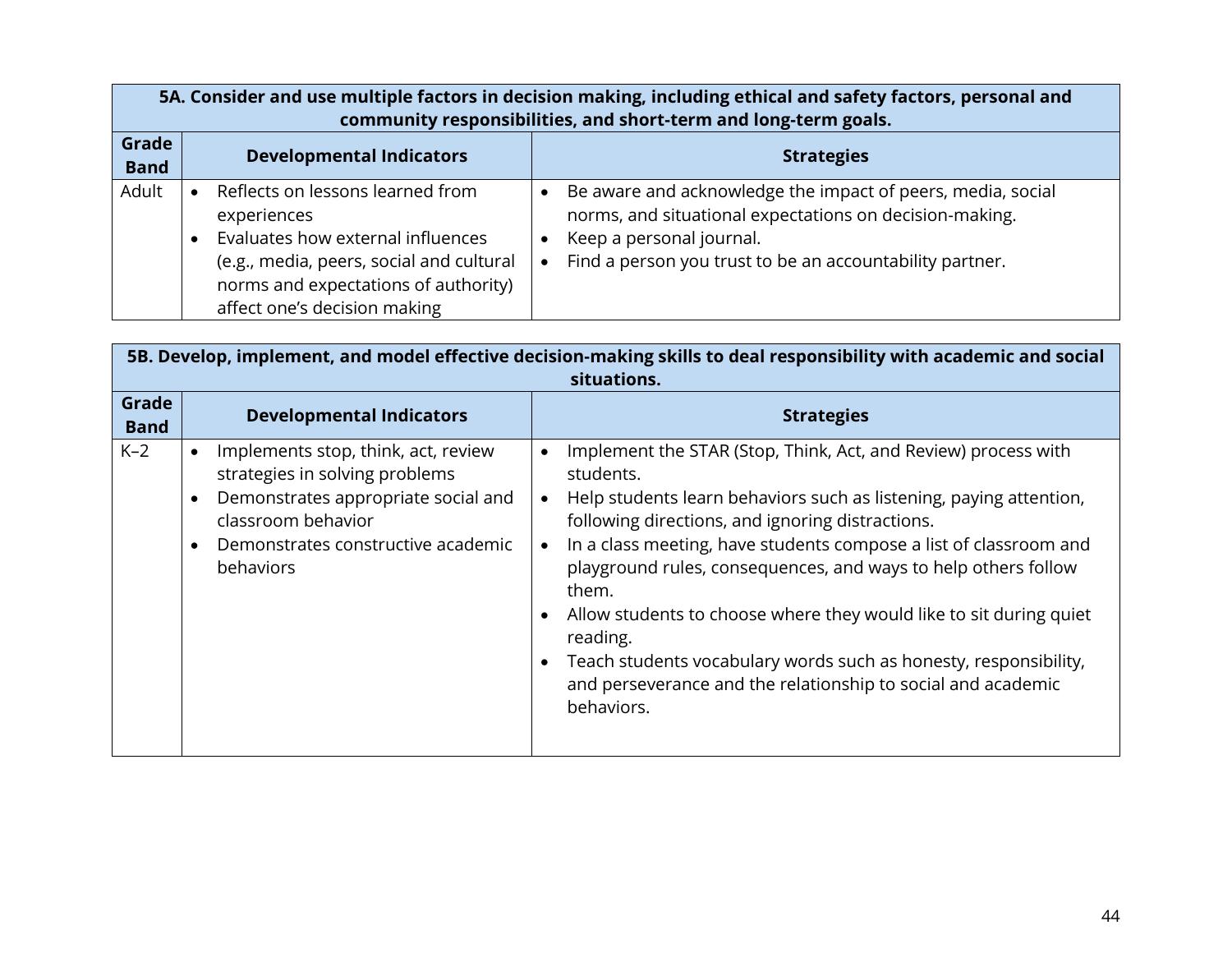| 5B. Develop, implement, and model effective decision-making skills to deal responsibility with academic and social<br>situations. |                                                                                                                                                                                                                                                                                                                                                   |                                                  |                                                                                                                                                                                                                                                                                                                                                                                                                                                                                                                                                                                                                                                              |
|-----------------------------------------------------------------------------------------------------------------------------------|---------------------------------------------------------------------------------------------------------------------------------------------------------------------------------------------------------------------------------------------------------------------------------------------------------------------------------------------------|--------------------------------------------------|--------------------------------------------------------------------------------------------------------------------------------------------------------------------------------------------------------------------------------------------------------------------------------------------------------------------------------------------------------------------------------------------------------------------------------------------------------------------------------------------------------------------------------------------------------------------------------------------------------------------------------------------------------------|
| Grade<br><b>Band</b>                                                                                                              | <b>Developmental Indicators</b>                                                                                                                                                                                                                                                                                                                   |                                                  | <b>Strategies</b>                                                                                                                                                                                                                                                                                                                                                                                                                                                                                                                                                                                                                                            |
| $3 - 5$                                                                                                                           | Describes steps of a decision making<br>$\bullet$<br>model<br>Effectively participates in group<br>decision making<br>Reflects on the pros and cons of the<br>decision made or options considered                                                                                                                                                 | $\bullet$<br>$\bullet$<br>$\bullet$              | Teach students to use "when-then" and "either-or" statements to<br>determine consequences of their actions in a variety of settings.<br>Provide students with role-play scenarios on peer pressure that take<br>place in and outside of school and discuss possible responses.<br>Discuss consequences of making both good and poor choices in a<br>workplace setting.<br>Have students create a chart of the pros and cons of either a<br>personal decision or a classroom/school decision.<br>Teach students a formula for making good decisions (e.g., identify<br>the problem, consider the alternatives, make a choice, try it out, re-<br>evaluate).   |
| $6 - 8$                                                                                                                           | Identifies and applies the steps of<br>$\bullet$<br>systematic decision-making<br>Develops decision making strategies<br>$\bullet$<br>for avoiding risky behavior<br>Defines how external influences<br>$\bullet$<br>impact decision making<br>Analyze how decision-making skills<br>$\bullet$<br>affect study habits and academic<br>performance | $\bullet$<br>$\bullet$<br>$\bullet$<br>$\bullet$ | Have students write and perform their own role plays for resisting<br>peer pressure to avoid risky behavior.<br>Help students identify and seek outside sources of information to<br>inform decision making.<br>Have students keep a weekly planner to organize studies.<br>Invite guest speakers to share with students the importance of<br>decision-making in their job and the impact decisions made as<br>teenagers and young adults influenced their ability to achieve<br>career goals.<br>Teach students a formula for making good decisions (e.g., identify<br>the problem, consider the alternatives, make a choice, try it out, re-<br>evaluate). |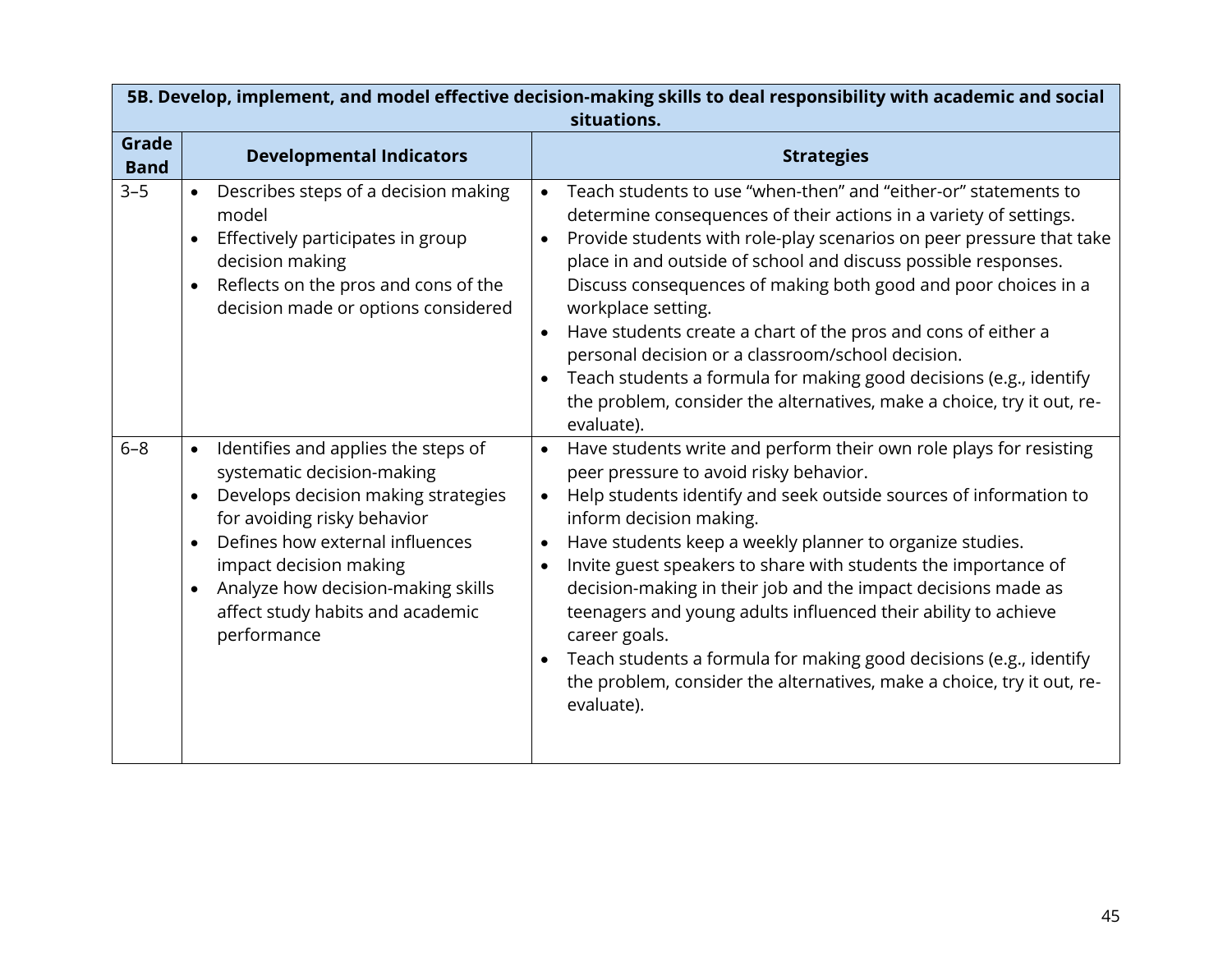| 5B. Develop, implement, and model effective decision-making skills to deal responsibility with academic and social<br>situations. |                                                                                                                                                                                                                                                                                                                                                                                                                                                                                                                       |                                                                                                                                                                                                                                                                                                                                                                                                                                                                                                                                                                                                                                                                                                     |
|-----------------------------------------------------------------------------------------------------------------------------------|-----------------------------------------------------------------------------------------------------------------------------------------------------------------------------------------------------------------------------------------------------------------------------------------------------------------------------------------------------------------------------------------------------------------------------------------------------------------------------------------------------------------------|-----------------------------------------------------------------------------------------------------------------------------------------------------------------------------------------------------------------------------------------------------------------------------------------------------------------------------------------------------------------------------------------------------------------------------------------------------------------------------------------------------------------------------------------------------------------------------------------------------------------------------------------------------------------------------------------------------|
| Grade<br><b>Band</b>                                                                                                              | <b>Developmental Indicators</b>                                                                                                                                                                                                                                                                                                                                                                                                                                                                                       | <b>Strategies</b>                                                                                                                                                                                                                                                                                                                                                                                                                                                                                                                                                                                                                                                                                   |
| $9 - 12$                                                                                                                          | • Applies decision-making skills to<br>foster responsible social and work<br>relations and make healthy life-long<br>choices<br>Considers ethical, safety, and societal<br>factors and consequences when<br>making decisions<br>Understands how decision made now<br>$\bullet$<br>can impact long- and short-term goals<br>Considers feedback from others on<br>$\bullet$<br>decision-making process and<br>incorporates if applicable<br>Evaluates decisions and processes<br>$\bullet$<br>and modifies if necessary | Discuss with students the connection between their academics and<br>$\bullet$<br>future life goals. Evaluate their postsecondary plan to align to<br>postsecondary and career goals.<br>Utilize Sean Covey's The 7 Habits of Highly Effective Teens in classroom<br>discussions and lessons.<br>Provide planners for students to meet deadlines, goals, etc.<br>Have students' interview professionals in a field of interest for a<br>short paper on why they entered that profession and what<br>decisions they have to make daily.<br>Teach students a formula for making good decisions (e.g., identify<br>the problem, consider the alternatives, make a choice, try it out, re-<br>evaluate). |
| Adult                                                                                                                             | Applies decision making skills to foster<br>$\bullet$<br>responsible social and work relations<br>and make healthy life-long choices<br>Understands how decisions can<br>$\bullet$<br>impact the future and have long-term<br>effects                                                                                                                                                                                                                                                                                 | Become involved in community service activities.<br>$\bullet$<br>Set short- and long-term goals, use self-reflection to monitor<br>$\bullet$<br>progress, and revise strategies to lead to positive change.<br>Find practical and respectful ways to overcome barriers, even when<br>it involves decisions that are not popular.                                                                                                                                                                                                                                                                                                                                                                    |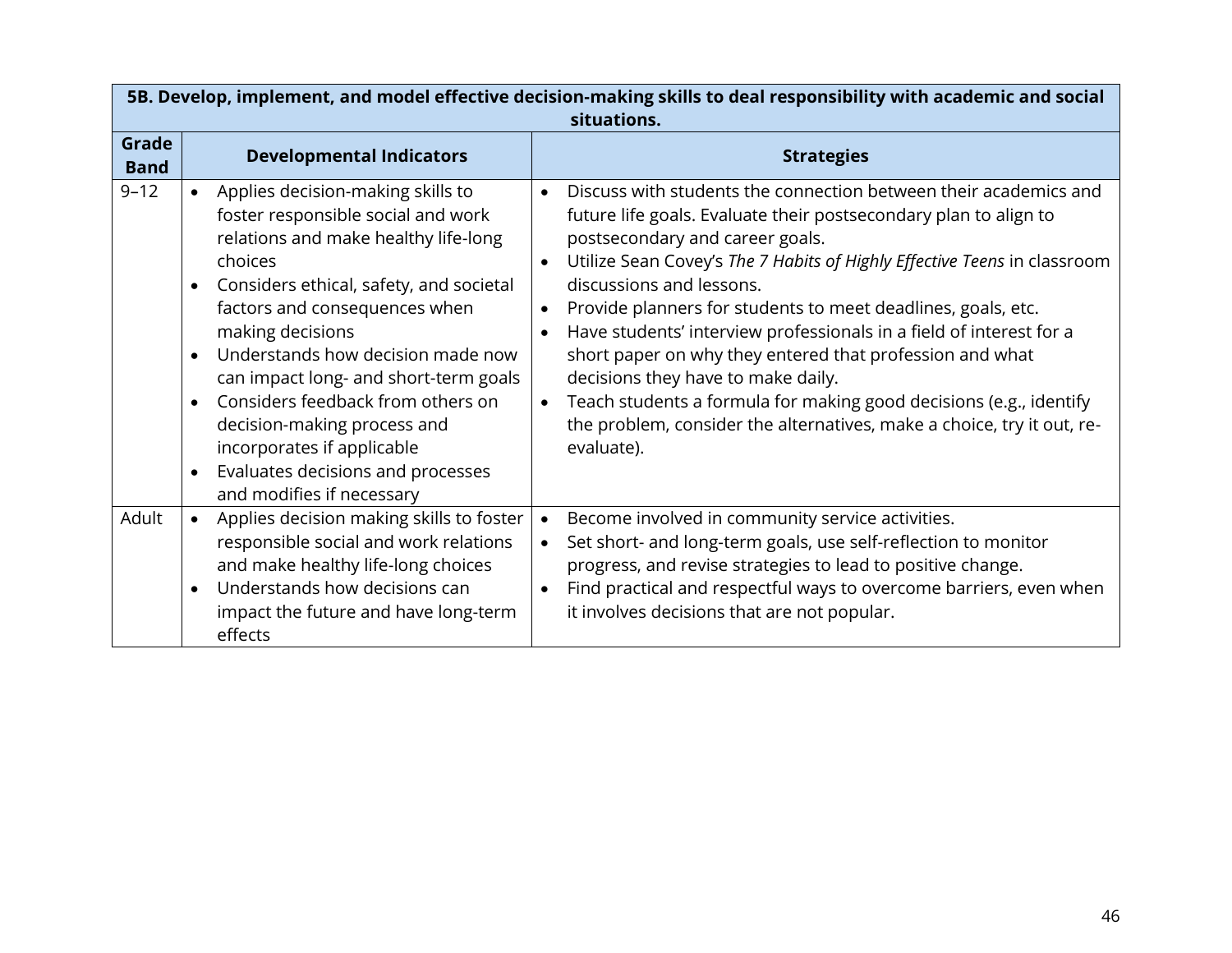# <span id="page-46-0"></span>**Resources**

#### **Tennessee Department of Education, Student Supports in Tennessee**

This source pulls together the various state-developed academic and non-academic supports for students.

<https://admincms.tn.gov/education/topic/student-supports-in-tn>

#### **Tennessee Department of Education, Career & Technical Education**

This source focuses on work-based learning (WBL) as a proactive approach to bridging the gap between high school and high-demand, high-skills in Tennessee. <https://www.tn.gov/education/career-and-technical-education/work-based-learning.html>

#### **Pyramid Model Consortium**

The Pyramid Model Consortium is a national resource center for disseminating research and evidence-based practices of the Pyramid Model to early childhood programs across the country. <http://www.pyramidmodel.org/>

#### **Center for Disease Control and Prevention: School Connectedness**

This source provides tools for school districts, school administrators, teachers and other school staff, and parents for how to foster and improve school connectedness. [http://www.cdc.gov/healthyyouth/protective/school\\_connectedness.htm](http://www.cdc.gov/healthyyouth/protective/school_connectedness.htm)

#### **Collaborative for Academic, Social, and Emotional Learning (CASEL)**

CASEL is the leading organization in the U.S. advancing the development of academic, social, and emotional competence for all students. [http://www.casel.org](http://www.casel.org/)

#### **Committee on Children**

Committee on Children is a nonprofit dedicated to fostering the safety and well-being of children through social-emotional learning and development. Second Step for grades pre-K-8 is a nationally recognized research-based curriculum for the development of skills for social and academic success.

<http://www.cfchildren.org/>

#### **Edutopia**

Edutopia provides resources for creating a healthy school culture by helping students develop skills to manage their emotions, resolve conflicts, and make responsible decisions. <https://www.edutopia.org/>

#### **Harvard Graduate School of Education Making Caring Common Project Toolkit**

This source includes step-by-step implementation guides that aim to increase empathy, positive relationships, etc. Resource lists included in this toolkit are compilations of websites and